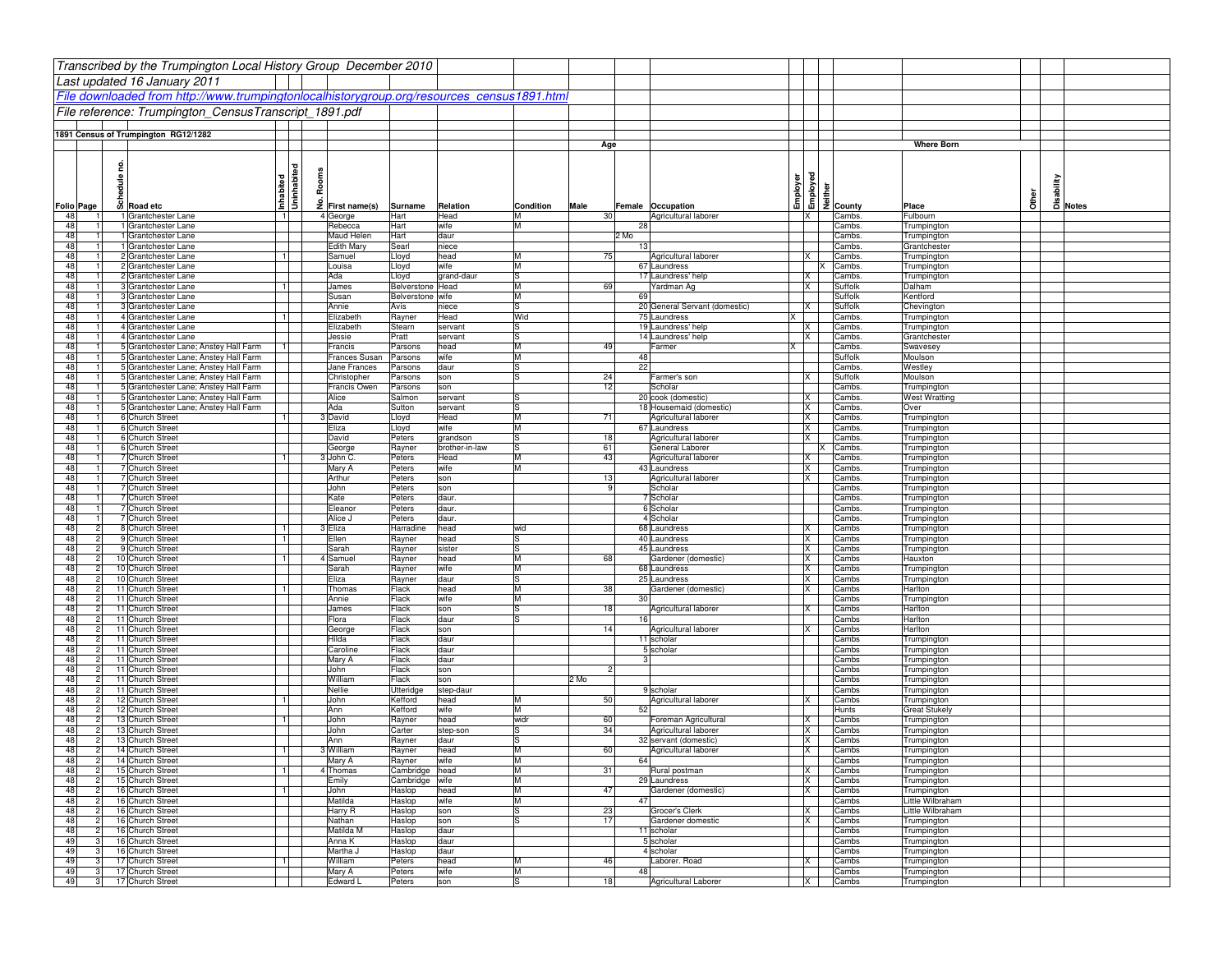|                   |                 |           | 1891 Census of Trumpington RG12/1282 |                        |                    |                |            |           |                |                                |              |              |                                                                                                                                                                                                                                                                                                                   |                   |              |            |              |
|-------------------|-----------------|-----------|--------------------------------------|------------------------|--------------------|----------------|------------|-----------|----------------|--------------------------------|--------------|--------------|-------------------------------------------------------------------------------------------------------------------------------------------------------------------------------------------------------------------------------------------------------------------------------------------------------------------|-------------------|--------------|------------|--------------|
|                   |                 |           |                                      |                        |                    |                |            |           | Age            |                                |              |              |                                                                                                                                                                                                                                                                                                                   | <b>Where Born</b> |              |            |              |
|                   |                 |           |                                      |                        |                    |                |            |           |                |                                |              |              |                                                                                                                                                                                                                                                                                                                   |                   |              |            |              |
|                   |                 | hedule no |                                      | ᄝ                      |                    |                |            |           |                |                                |              |              |                                                                                                                                                                                                                                                                                                                   |                   |              |            |              |
|                   |                 |           |                                      |                        | Rooms              |                |            |           |                |                                |              |              |                                                                                                                                                                                                                                                                                                                   |                   |              |            |              |
|                   |                 |           |                                      |                        |                    |                |            |           |                |                                |              |              |                                                                                                                                                                                                                                                                                                                   |                   |              |            |              |
|                   |                 |           |                                      | Uninhabit<br>Inhabited |                    |                |            |           |                |                                | Employer     |              | $\begin{array}{c}\n\bullet \\ \bullet \\ \hline\n\end{array}\n\begin{array}{c}\n\bullet \\ \bullet \\ \hline\n\end{array}\n\begin{array}{c}\n\bullet \\ \bullet \\ \hline\n\end{array}\n\begin{array}{c}\n\bullet \\ \bullet \\ \hline\n\end{array}\n\begin{array}{c}\n\bullet \\ \bullet \\ \hline\n\end{array}$ |                   | <b>Other</b> | Disability |              |
| <b>Folio Page</b> |                 |           | $\overline{S}$ Road etc              |                        | £<br>First name(s) | Surname        | Relation   | Condition | Male           | Female Occupation              |              |              |                                                                                                                                                                                                                                                                                                                   | Place             |              |            | <b>Notes</b> |
| 49                | 3               |           | 17 Church Street                     |                        | Ethel M            | Peters         | daur       |           |                | 13                             |              |              | Cambs                                                                                                                                                                                                                                                                                                             | Trumpington       |              |            |              |
| 49                | 3               |           | 17 Church Street                     |                        | George I           | Peters         | son        |           | 10             | scholar                        |              |              | Cambs                                                                                                                                                                                                                                                                                                             | Trumpington       |              |            |              |
| 49                |                 |           | 17 Church Street                     |                        | Harriett           | Careless       | aunt       |           |                | 52                             |              |              | Cambs                                                                                                                                                                                                                                                                                                             | Trumpington       |              |            |              |
| 49                | 3               |           | 18 Church Street; School House       | 11                     | George E           | Hutt           | head       | M         | 47             | schoolmaster                   |              | X            | Cambs                                                                                                                                                                                                                                                                                                             | Cambridge         |              |            |              |
| 49                | 3               |           | 18 Church Street; School House       |                        | Emma               | Hutt           | wife       | M         |                | 42 schoolmistress              |              | X            | Notts                                                                                                                                                                                                                                                                                                             | Beeston           |              |            |              |
| 49                |                 |           | 18 Church Street; School House       |                        | Sydney G           | Hutt           | son        |           | 14             | scholar                        |              |              | Cambs                                                                                                                                                                                                                                                                                                             | Trumpington       |              |            |              |
| 49                | 3               |           | 18 Church Street; School House       |                        | Arthur F           | Hutt           | son        |           | 13             | scholar                        |              |              | Cambs                                                                                                                                                                                                                                                                                                             | Trumpington       |              |            |              |
| 49                | з               |           | 18 Church Street; School House       |                        | Emily M            | Hutt           | daur       |           |                | 11 scholar                     |              |              | Cambs                                                                                                                                                                                                                                                                                                             | Trumpington       |              |            |              |
| 49                | 3               |           | 18 Church Street; School House       |                        | Annie L            | Hutt           | daur       |           |                | 10 scholar                     |              |              | Cambs                                                                                                                                                                                                                                                                                                             | Trumpington       |              |            |              |
| 49                | 3               |           | 18 Church Street; School House       |                        | Ethel M            | Hutt           | daur       |           |                | 7 scholar                      |              |              | Cambs                                                                                                                                                                                                                                                                                                             | Trumpington       |              |            |              |
| 49                | 3               |           | 18 Church Street; School House       |                        | Stanley J          | Hutt           | son        |           |                |                                |              |              | Cambs                                                                                                                                                                                                                                                                                                             | Trumpington       |              |            |              |
| 49                | 3               |           | 18 Church Street; School House       |                        | Eliza D            | Winders        | servant    |           |                | 20 general servant (domestic)  |              |              | Cambs                                                                                                                                                                                                                                                                                                             | Histon            |              |            |              |
| 49                | 3               |           | The Vicarage                         | 11 U                   |                    |                |            |           |                |                                |              |              |                                                                                                                                                                                                                                                                                                                   |                   |              |            |              |
| 49                | 3               |           | 19 Church Street; The Unicorn        | 11                     | George E           | Morgan         | head       | M         | 37             | Innkeeper                      |              |              | Lancaster                                                                                                                                                                                                                                                                                                         | Blackley          |              |            |              |
| 49                | 3               |           | 19 Church Street; The Unicorn        |                        | Mary               | Morgan         | wife       | M         |                | 35                             |              |              | Lancaster                                                                                                                                                                                                                                                                                                         | Bold              |              |            |              |
| 49                | 3               |           | 19 Church Street; The Unicorn        |                        | George H           | Morgan         | son        |           | 13             |                                |              |              | Cheshire                                                                                                                                                                                                                                                                                                          | Lymm              |              |            |              |
| 49                | 3               |           | 19 Church Street; The Unicorn        |                        | John J             | Morgan         | son        |           | 12             | scholar                        |              |              | Cheshire                                                                                                                                                                                                                                                                                                          | Kingswood         |              |            |              |
| 49                | 3               |           | 19 Church Street; The Unicorn        |                        | Richard            | Morgan         | son        |           | 9              | scholar                        |              |              | Cheshire                                                                                                                                                                                                                                                                                                          | Kingswood         |              |            |              |
| 49                | 3               |           | 19 Church Street; The Unicorn        |                        | William            | Morgan         | son        |           | 7              | scholar                        |              |              | Cheshire                                                                                                                                                                                                                                                                                                          | Kingswood         |              |            |              |
| 49                | 3               |           | 19 Church Street; The Unicorn        |                        | Maggie M           | Morgan         | daur       |           |                | 4 scholar                      |              |              | Lancaster                                                                                                                                                                                                                                                                                                         | Denton            |              |            |              |
| 49                | 3               |           | 19 Church Street; The Unicorn        |                        | Harry              | Morgan         | son        |           | 6              | scholar                        |              |              | Lancaster                                                                                                                                                                                                                                                                                                         | Denton            |              |            |              |
| 49                | 3               |           | 20 Church Street                     | 11                     | William            | Haslop         | head       | M         | 55             | Carrier                        |              |              | Cambs                                                                                                                                                                                                                                                                                                             | Barton            |              |            |              |
| 49                | 3               |           | 20 Church Street                     |                        | Elizabeth          | Haslop         | wife       | M         |                | 51 Laundress                   |              |              | Cambs                                                                                                                                                                                                                                                                                                             | Trumpington       |              |            |              |
| 49                | 3               |           | 20 Church Street                     |                        | Alice E            | Haslop         | daur       | lS        |                | 24 Laundress                   |              |              | Cambs                                                                                                                                                                                                                                                                                                             | Trumpington       |              |            |              |
| 49                | 3               |           | 20 Church Street                     |                        | Ellen M            | Haslop         | daur       | lS        |                | 18 Laundress                   |              |              | Cambs                                                                                                                                                                                                                                                                                                             | Trumpington       |              |            |              |
| 49                | 3               |           | 21 Church Street                     | 11                     | Joseph             | Rayner         | head       | widr      | 65             | Agricultural laborer           |              | IX.          | Cambs                                                                                                                                                                                                                                                                                                             | Trumpington       |              |            |              |
| 49                | $\overline{4}$  |           | 21 Church Street                     |                        | Mary               | Rayner         | sister     | S         |                | 77                             |              |              | Cambs                                                                                                                                                                                                                                                                                                             | Trumpington       |              |            |              |
| 49                | 4               |           | 22 Church Street                     | 1                      | George             | Seeby          | head       | M         | 47             | Agricultural laborer           |              | IX.          | Cambs                                                                                                                                                                                                                                                                                                             | Trumpington       |              |            |              |
| 49                |                 |           | 22 Church Street                     |                        | Rachel             | Seeby          | wife       | M         |                | 45                             |              |              | Cambs                                                                                                                                                                                                                                                                                                             | Trumpington       |              |            |              |
| 49                | 4               |           | 22 Church Street                     |                        | Arthur             | Seeby          | son        | ls        | 21             | Agricultural laborer           |              | X            | Cambs                                                                                                                                                                                                                                                                                                             | Trumpington       |              |            |              |
| 49                | $\overline{4}$  |           | 22 Church Street                     |                        |                    | Seeby          | son        | ıs        | 20             | Agricultural laborer           |              | X            | Cambs                                                                                                                                                                                                                                                                                                             | Trumpington       |              |            |              |
| 49                | $\overline{a}$  |           | 22 Church Street                     |                        | George<br>Charles  | Seeby          | son        |           | 15             | Agricultural laborer           |              | <b>X</b>     | Cambs                                                                                                                                                                                                                                                                                                             |                   |              |            |              |
| 49                |                 |           |                                      |                        |                    |                |            |           |                | 13                             |              |              |                                                                                                                                                                                                                                                                                                                   | Trumpington       |              |            |              |
|                   |                 |           | 22 Church Street                     |                        | Lizzie             | Seeby          | daur       |           |                |                                |              |              | Cambs                                                                                                                                                                                                                                                                                                             | Trumpington       |              |            |              |
| 49                |                 |           | 22 Church Street                     |                        | Mary               | Seeby          | daur       |           |                | 10 scholar                     |              |              | Cambs                                                                                                                                                                                                                                                                                                             | Trumpington       |              |            |              |
| 49                |                 |           | 22 Church Street                     |                        | Nathan             | Seeby          | son        |           | 6              | scholar                        |              |              | Cambs                                                                                                                                                                                                                                                                                                             | Trumpington       |              |            |              |
| 49                | $\overline{4}$  |           | 23 Church Street                     | 1                      | William            | Careless       | head       | M         | 51             | Agricultural laborer           |              | X            | Cambs                                                                                                                                                                                                                                                                                                             | Trumpington       |              |            |              |
| 49                | $\overline{4}$  |           | 23 Church Street                     |                        | Hannah             | Careless       | wife       | M         |                | 52                             |              |              | Cambs                                                                                                                                                                                                                                                                                                             | Trumpington       |              |            |              |
| 49                | $\overline{a}$  |           | 23 Church Street                     |                        | William R          | Careless       | son        | l.S       | 23             | Agricultural laborer           |              | X            | Cambs                                                                                                                                                                                                                                                                                                             | Cambridge         |              |            |              |
| 49                |                 |           | 23 Church Street                     |                        | Walter             | Careless       | son        | lS.       | 19             | Agricultural laborer           |              | IX           | Cambs                                                                                                                                                                                                                                                                                                             | Trumpington       |              |            |              |
| 49                | $\overline{4}$  |           | 23 Church Street                     |                        | John               | Careless       | son        | ls        | 17             | Agricultural laborer           |              | ΙX           | Cambs                                                                                                                                                                                                                                                                                                             | Trumpington       |              |            |              |
| 49                | 4               |           | 23 Church Street                     |                        | Hannah             | Careless       | daur       | l.S       |                | 15 Servant (domestic)          |              |              | Cambs                                                                                                                                                                                                                                                                                                             | Trumpington       |              |            |              |
| 49                | 4               |           | 23 Church Street                     |                        | Emma               | Careless       | daur       |           |                | 13 Monitress school            |              | IX.          | Cambs                                                                                                                                                                                                                                                                                                             | Trumpington       |              |            |              |
| 49                | $\overline{4}$  |           | 23 Church Street                     |                        | Arthur             | Careless       | son        |           | 11             | scholar                        |              |              | Cambs                                                                                                                                                                                                                                                                                                             | Trumpington       |              |            |              |
| 49                | $\mathbf{A}$    |           | 24 Church Street                     | 1                      | Sarah              | Carter         | head       | Wid.      |                | 58 Laundress                   |              | Ιx           | Cambs                                                                                                                                                                                                                                                                                                             | Trumpington       |              |            |              |
| 49                | $\overline{4}$  |           | 24 Church Street                     |                        | Frederick G        | Carter         | grand-son  |           | 6              | scholar                        |              |              | Cambs                                                                                                                                                                                                                                                                                                             | Trumpington       |              |            |              |
| 49                | $\overline{4}$  |           | 25 Church Street                     | 1                      | 2 Thomas           | Dawes          | head       | M         | 43             | Horse-dealer's laborer         |              | <b>X</b>     | Cambs                                                                                                                                                                                                                                                                                                             | Trumpington       |              |            |              |
| 49                | 4               |           | 25 Church Street                     |                        | Sophia             | Dawes          | wife       | lм        |                | 40                             |              |              | Cambs                                                                                                                                                                                                                                                                                                             | Carlton           |              |            |              |
| 49                |                 |           | 25 Church Street                     |                        | William            | Dawes          | son        |           | 14             | Carter's laborer               |              | X            | Cambs                                                                                                                                                                                                                                                                                                             | Trumpington       |              |            |              |
| 49                |                 |           | 26 Church Street                     | $\mathbf{1}$           | 4 Thomas           | Cambridge      | head       | M         | 68             | retired postman                |              |              | Cambs                                                                                                                                                                                                                                                                                                             | Trumpington       |              |            |              |
| 49                |                 |           | 26 Church Street                     |                        | Sarah              | Cambridge      | wife       | M         |                | 62                             |              |              | Cambs                                                                                                                                                                                                                                                                                                             | Trumpington       |              |            |              |
| 49                |                 |           | 26 Church Street                     |                        | William D          | Cambridge      | son        | lS        | 25             | Saddle and Harness maker       |              | IX.          | Cambs                                                                                                                                                                                                                                                                                                             | Trumpington       |              |            |              |
| 49                | $\overline{4}$  |           | <b>Church Street</b>                 | ण                      |                    |                |            |           |                |                                |              |              |                                                                                                                                                                                                                                                                                                                   |                   |              |            |              |
| 49                |                 |           | 27 Church Street                     | 1                      | 4 Charlotte        | Rayner         | head       | Wid       |                | 56 Laundress                   |              |              | Cambs                                                                                                                                                                                                                                                                                                             | Trumpington       |              |            |              |
| 49                | $\overline{4}$  |           | 28 Church Street                     | 1                      | 4 George           | Utteridge      | head       | lм        | 26             | Agricultural laborer           |              | IX.          | Cambs                                                                                                                                                                                                                                                                                                             | Trumpington       |              |            |              |
| 49                | $\overline{4}$  |           | 28 Church Street                     |                        | Bertha             | Utteridge      | wife       | M         |                | 26                             |              |              | Cambs                                                                                                                                                                                                                                                                                                             | Trumpington       |              |            |              |
| 49                | $\overline{4}$  |           | 28 Church Street                     |                        | George             | Utteridge      | son        |           | 2              |                                |              |              | Cambs                                                                                                                                                                                                                                                                                                             | Trumpington       |              |            |              |
| 49                |                 |           | 28 Church Street                     |                        | Amos               | Utteridge      | son        |           |                |                                |              |              | Cambs                                                                                                                                                                                                                                                                                                             | Trumpington       |              |            |              |
| 50                | 5               |           | 28 Church Street                     |                        | Alice              | Utteridge      | daur       |           |                | 7 mo                           |              |              | Cambs                                                                                                                                                                                                                                                                                                             | Trumpington       |              |            |              |
| 50                |                 |           | 29 Church Street                     | 1                      | Frederick          | Smith          | head       | M         | 31             | Groom domestic                 |              |              | Cambs                                                                                                                                                                                                                                                                                                             | Trumpington       |              |            |              |
| 50                | 5               |           | 29 Church Street                     |                        | Maud M             | Smith          | wife       | M         |                | 28                             |              |              | Cambs                                                                                                                                                                                                                                                                                                             | Trumpington       |              |            |              |
| 50                | $5\overline{)}$ |           | 29 Church Street                     |                        | Arthur E           | Smith          | son        |           | 8              | scholar                        |              |              | Cambs                                                                                                                                                                                                                                                                                                             | Trumpington       |              |            |              |
| -50               |                 |           | 29 Church Street                     |                        | Harry              | Smith          | son        |           | 6              | scholar                        |              |              | Cambs                                                                                                                                                                                                                                                                                                             | Trumpington       |              |            |              |
| 50                | 5 <sub>1</sub>  |           | 29 Church Street                     |                        | Frederick          | Smith          | son        |           | $\overline{4}$ | scholar                        |              |              | Cambs                                                                                                                                                                                                                                                                                                             | Trumpington       |              |            |              |
| 50                | 5 <sub>l</sub>  |           | 29 Church Street                     |                        | Florence M         | Smith          | daur       |           |                |                                |              |              | Cambs                                                                                                                                                                                                                                                                                                             | Trumpington       |              |            |              |
| 50                | 5 <sub>l</sub>  |           | 29 Church Street                     |                        | George             | Bebee          | bro-in-law |           | 19             | agricultural laborer           |              | <b>X</b>     | Cambs                                                                                                                                                                                                                                                                                                             | Trumpington       |              |            |              |
| 50                | 5 <sub>l</sub>  |           | 30 Church Street                     | 1                      | William            | Martin         | head       | lS        | 34             | Farmer                         | X            |              | <b>Hunts</b>                                                                                                                                                                                                                                                                                                      | Abbotsley         |              |            |              |
| 50                | 5 <sub>l</sub>  |           | 30 Church Street                     |                        | Mary               | Martin         | sister     | lS        |                | 24                             |              |              | Hunts                                                                                                                                                                                                                                                                                                             | Abbotsley         |              |            |              |
| 50                | 5 <sub>l</sub>  |           | 30 Church Street                     |                        | Lilly              | Ding           | servant    | lS        |                | 18 general servant (domestic)  |              | $\mathsf{X}$ | Cambs                                                                                                                                                                                                                                                                                                             | Cambridge         |              |            |              |
| 50                | 5 <sub>l</sub>  |           | 31 Anstey Hall                       | 1                      | Susannah           | Litchfield     | servant    | ls        |                | 36 cook-housekeeper (domestic) |              |              | Essex                                                                                                                                                                                                                                                                                                             |                   |              |            |              |
| 50                | 5 <sub>l</sub>  |           | 31 Anstey Hall                       |                        | Hannah M           | Taylor         | servant    | ls        |                | 36 head-housemaid (domestic)   |              |              | Oxford                                                                                                                                                                                                                                                                                                            | Grimbury          |              |            |              |
| 50                | 5               |           | 31 Anstey Hall                       |                        | Emma               | <b>Burling</b> | servant    | lS        |                | 18 kitchen-maid (domestic)     |              |              | Cambs                                                                                                                                                                                                                                                                                                             | Quy               |              |            |              |
| 50                | 5               |           | 32 Anstey Hall (Gardeners Cottage)   | 1                      | Charles            | Forbes         | head       | M         | 41             | Gardener (domestic)            | $\mathsf{X}$ |              |                                                                                                                                                                                                                                                                                                                   | Scotland          |              |            |              |
| 50                | 5 <sub>l</sub>  |           | 32 Anstey Hall (Gardeners Cottage)   |                        | Rachel             | Forbes         | wife       | M         |                | 50                             |              |              | Oxon                                                                                                                                                                                                                                                                                                              | Sifford Gower     |              |            |              |
| 50                | $5 \vert$       |           | 32 Anstey Hall (Gardeners Cottage)   |                        | Annie              | Forbes         | daur       |           |                | 13                             |              |              | Cambs                                                                                                                                                                                                                                                                                                             | Trumpington       |              |            |              |
|                   |                 |           |                                      |                        |                    |                |            |           |                |                                |              |              |                                                                                                                                                                                                                                                                                                                   |                   |              |            |              |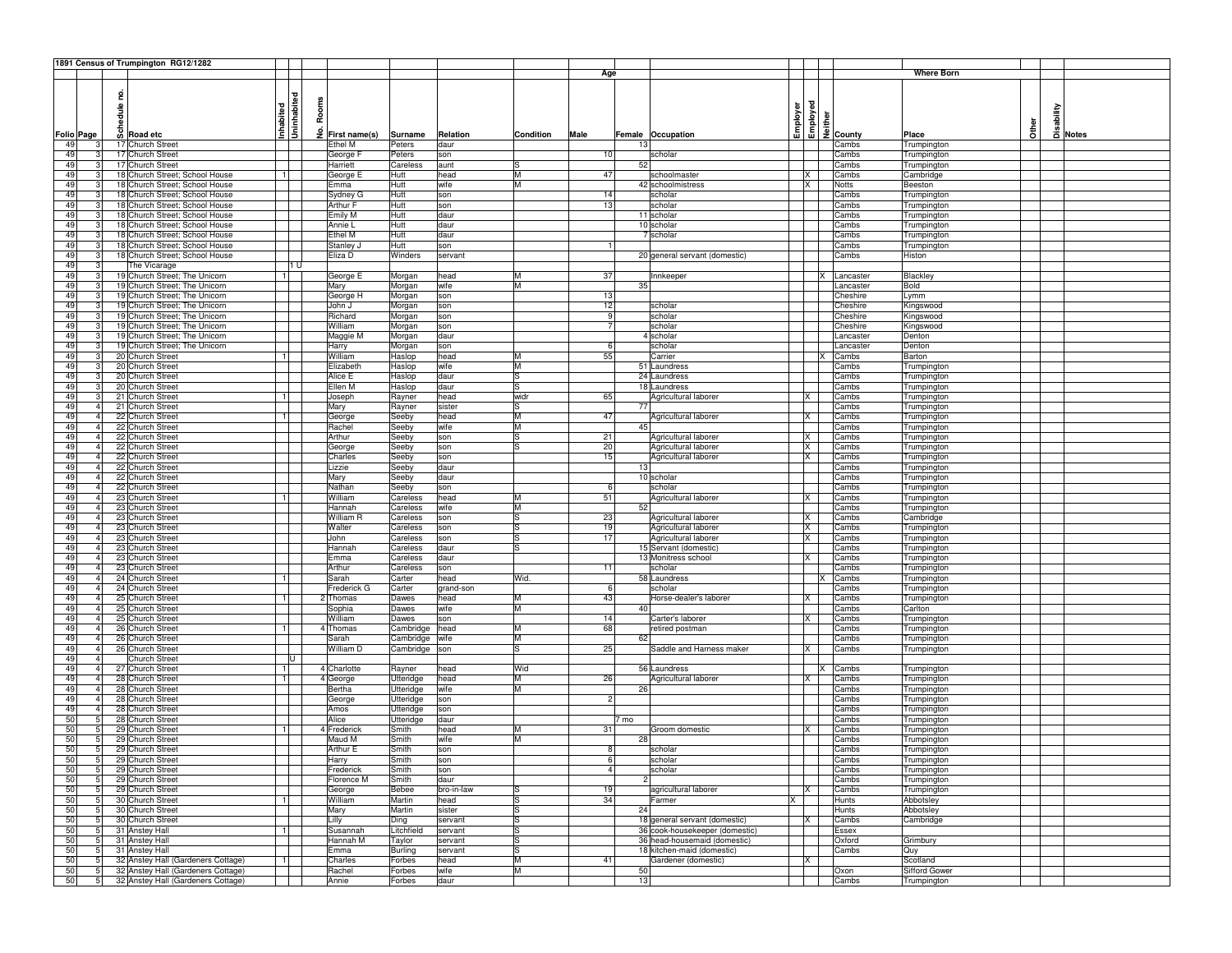|    |            | 1891 Census of Trumpington RG12/1282    |                         |               |                 |           |           |                |                             |          |                         |                                                                                                                                                                                                                                                                                                                   |              |                           |              |          |                          |
|----|------------|-----------------------------------------|-------------------------|---------------|-----------------|-----------|-----------|----------------|-----------------------------|----------|-------------------------|-------------------------------------------------------------------------------------------------------------------------------------------------------------------------------------------------------------------------------------------------------------------------------------------------------------------|--------------|---------------------------|--------------|----------|--------------------------|
|    |            |                                         |                         |               |                 |           |           | Age            |                             |          |                         |                                                                                                                                                                                                                                                                                                                   |              | <b>Where Born</b>         |              |          |                          |
|    |            |                                         |                         |               |                 |           |           |                |                             |          |                         |                                                                                                                                                                                                                                                                                                                   |              |                           |              |          |                          |
|    |            |                                         |                         |               |                 |           |           |                |                             |          |                         |                                                                                                                                                                                                                                                                                                                   |              |                           |              |          |                          |
|    |            |                                         |                         | Rooms         |                 |           |           |                |                             |          |                         |                                                                                                                                                                                                                                                                                                                   |              |                           |              |          |                          |
|    |            |                                         |                         |               |                 |           |           |                |                             |          |                         |                                                                                                                                                                                                                                                                                                                   |              |                           |              | sability |                          |
|    |            |                                         |                         |               |                 |           |           |                |                             |          |                         |                                                                                                                                                                                                                                                                                                                   |              |                           |              |          |                          |
|    |            | nd<br>Beddel<br>Sol Road etc            | Inhabited<br>Uninhabite | ٶ             |                 |           |           |                |                             | Employer |                         | $\begin{array}{c}\n\bullet \\ \bullet \\ \hline\n\end{array}\n\begin{array}{c}\n\bullet \\ \bullet \\ \hline\n\end{array}\n\begin{array}{c}\n\bullet \\ \bullet \\ \hline\n\end{array}\n\begin{array}{c}\n\bullet \\ \bullet \\ \hline\n\end{array}\n\begin{array}{c}\n\bullet \\ \bullet \\ \hline\n\end{array}$ |              |                           | <b>Cther</b> |          |                          |
|    | Folio Page |                                         |                         | First name(s) | Surname         | Relation  | Condition | Male           | Female Occupation           |          |                         |                                                                                                                                                                                                                                                                                                                   |              | Place                     |              |          | 급 Notes                  |
| 50 |            | 32 Anstey Hall (Gardeners Cottage)<br>5 |                         | Archibald     | Forbes          | son       |           | 10             | scholar                     |          |                         |                                                                                                                                                                                                                                                                                                                   | Cambs        | Trumpington               |              |          |                          |
| 50 |            | 32 Anstey Hall (Gardeners Cottage)<br>5 |                         | Jessie        | Forbes          | daur      |           |                | 8 scholar                   |          |                         |                                                                                                                                                                                                                                                                                                                   | Cambs        | Trumpington               |              |          |                          |
| 50 |            | 33 Anstey Hall; Coachman's Rooms        | $\blacksquare$          | Henry J       | Haslop          | head      | M         | 31             | coachman domestic           |          | X                       |                                                                                                                                                                                                                                                                                                                   | Cambs        | Trumpington               |              |          |                          |
| 50 |            | 33 Anstey Hall; Coachman's Rooms        |                         | Ellen J       | Haslop          | wife      | M         |                | 26                          |          |                         |                                                                                                                                                                                                                                                                                                                   | Devon        | Bishopteignton            |              |          |                          |
| 50 |            | 33 Anstey Hall; Coachman's Rooms<br>5   |                         | Herbert       | Haslop          | son       |           | $\overline{a}$ | scholar                     |          |                         |                                                                                                                                                                                                                                                                                                                   | Cambs        | Trumpington               |              |          |                          |
| 50 |            | 33 Anstey Hall; Coachman's Rooms<br>5   |                         | Arthur C      | Haslop          | son       |           | 3              |                             |          |                         |                                                                                                                                                                                                                                                                                                                   | Sussex       | Brighton                  |              |          |                          |
| 50 |            | 34 London Road<br>51                    |                         | Thomas        | Harrington      | head      | M         | 38             | Butler (domestic)           |          | ΙX                      |                                                                                                                                                                                                                                                                                                                   | Essex        | Sandford                  |              |          |                          |
| 50 |            | 34 London Road<br>5                     |                         | Jane E        | Harrington      | wife      | M         |                | 38                          |          |                         |                                                                                                                                                                                                                                                                                                                   | Cambs        | Cambridge                 |              |          |                          |
| 50 |            | 34 London Road                          |                         | Ellen H       | Harrington      | daur      |           |                | 10 scholar                  |          |                         |                                                                                                                                                                                                                                                                                                                   | Cambs        | Trumpington               |              |          |                          |
| 50 |            | 34 London Road<br>5                     |                         | Edith J       | Harrington      | daur      |           |                | 8 scholar                   |          |                         |                                                                                                                                                                                                                                                                                                                   | Cambs        | Trumpington               |              |          |                          |
| 50 |            | 35 London Road<br>5                     |                         | William       | Haslop          | head      | M         | 86             | See Footnote 1              |          |                         |                                                                                                                                                                                                                                                                                                                   | Cambs        | Trumpington               |              |          |                          |
| 50 |            | 35 London Road<br>5                     |                         | Sarah         | Haslop          | wife      | M         |                | 75                          |          |                         |                                                                                                                                                                                                                                                                                                                   | Cambs        | Harston                   |              |          |                          |
| 50 |            | 36 London Road<br>-61                   |                         | Arthur        | Gentle          | head      | M         | 34             | Carter                      |          |                         |                                                                                                                                                                                                                                                                                                                   | Cambs        | Harlton                   |              |          |                          |
| 50 |            | 36 London Road<br>6                     |                         | Susan         | Gentle          | wife      | M         |                | 33                          |          |                         |                                                                                                                                                                                                                                                                                                                   | <b>Essex</b> | Thaxted                   |              |          |                          |
|    |            |                                         |                         |               |                 |           |           | $\overline{2}$ |                             |          |                         |                                                                                                                                                                                                                                                                                                                   |              |                           |              |          |                          |
| 50 |            | 36 London Road                          |                         | Herbert       | Gentle          | son       |           |                |                             |          |                         |                                                                                                                                                                                                                                                                                                                   | Cambs        | Trumpington               |              |          |                          |
| 50 |            | 36 London Road<br>6                     |                         | Stanley       | Gentle          | son       |           |                |                             |          |                         |                                                                                                                                                                                                                                                                                                                   | Cambs        | Trumpington               |              |          |                          |
| 50 |            | 36 London Road<br>6                     |                         | Alice         | Girlingham      | servant   |           |                | 15 General servant domestic |          | X                       |                                                                                                                                                                                                                                                                                                                   | Cambs        | Cambridge                 |              |          |                          |
| 50 |            | 6                                       | liu                     |               |                 |           |           |                |                             |          |                         |                                                                                                                                                                                                                                                                                                                   |              |                           |              |          | See Footnote 2           |
| 50 |            | 37 London Road<br>6                     | -1 I                    | 4 Richard     | Careless        | head      | Widr      | 48             | Agricultural laborer        |          | X                       |                                                                                                                                                                                                                                                                                                                   | Cambs        | Trumpington               |              |          |                          |
| 50 |            | 37 London Road<br>6                     |                         | Richard       | Careless        | son       | ls        | 28             | Agricultural laborer        |          | <b>X</b>                |                                                                                                                                                                                                                                                                                                                   | Cambs        | Trumpington               |              |          |                          |
| 50 |            | 37 London Road<br>6                     |                         | Susan         | Careless        | daur      | ls        |                | 19                          |          |                         |                                                                                                                                                                                                                                                                                                                   | Cambs        | Trumpington               |              |          |                          |
| 50 |            | 37 London Road<br>6                     |                         | George        | Careless        | son       | ls        | 20             | Agricultural laborer        |          | <b>X</b>                |                                                                                                                                                                                                                                                                                                                   | Cambs        | Trumpington               |              |          |                          |
| 50 |            | 6<br>37 London Road                     |                         | Samuel        | Careless        | son       | ls        | 15             | Agricultural laborer        |          | X                       |                                                                                                                                                                                                                                                                                                                   | Cambs        | Trumpington               |              |          |                          |
| 50 |            | 37 London Road<br>6                     |                         | Thomas        | Careless        | grand-son |           |                |                             |          |                         |                                                                                                                                                                                                                                                                                                                   | Cambs        | Trumpington               |              |          |                          |
| 50 |            | 38 London Road<br>6                     |                         | 4 Charles     | Pamplin         | head      | M         | 66             | Agricultural laborer        |          | ΙX                      |                                                                                                                                                                                                                                                                                                                   | Cambs        | Trumpington               |              |          |                          |
| 50 |            | 38 London Road<br>6                     |                         | Louisa        | Pamplin         | wife      | M         |                | 62                          |          |                         |                                                                                                                                                                                                                                                                                                                   | Cambs        | Ely                       |              |          |                          |
| 50 |            | 38 London Road<br>6                     |                         | John W        | Pamplin         | son       | ls        | 31             | <b>Brewer</b>               |          |                         |                                                                                                                                                                                                                                                                                                                   | Cambs        | Trumpington               |              |          |                          |
| 50 |            | 6<br>38 London Road                     |                         | Ada E         | Pamplin         | daur      | lS        |                | 23 Dressmaker               |          |                         | x                                                                                                                                                                                                                                                                                                                 | Cambs        | Trumpington               |              |          |                          |
| 50 |            | 38 London Road<br>6                     |                         | Harry         | Pamplin         | son       | ls        | 20             | Railway servant             |          | <b>X</b>                |                                                                                                                                                                                                                                                                                                                   | Cambs        | Trumpington               |              |          |                          |
| 50 |            | 38 London Road                          |                         | Millie        | Pamplin         | daur      | ls        |                | 17 Student of Music         |          |                         |                                                                                                                                                                                                                                                                                                                   | Cambs        |                           |              |          |                          |
| 50 |            | 6                                       |                         | 4 Ellis       |                 |           | M         | 31             |                             |          |                         |                                                                                                                                                                                                                                                                                                                   |              | Trumpington<br>Fen Ditton |              |          |                          |
|    |            | 39 London Road<br>6                     |                         |               | <b>Matthews</b> | head      |           |                | Shepherd                    |          | X                       |                                                                                                                                                                                                                                                                                                                   | Cambs        |                           |              |          |                          |
| 50 |            | 39 London Road<br>-61                   |                         | Elizabeth H   | Matthews        | wife      | M         |                | 27                          |          |                         |                                                                                                                                                                                                                                                                                                                   | Cambs        | Littleport                |              |          |                          |
| 50 |            | 39 London Road<br>6                     |                         | Sarah J       | Matthews        | daur      |           |                | 8 Scholar                   |          |                         |                                                                                                                                                                                                                                                                                                                   | Cambs        | Horningsea                |              |          |                          |
| 50 |            | 39 London Road<br>6                     |                         | Elizabeth H   | Matthews        | daur      |           |                | 6 Scholar                   |          |                         |                                                                                                                                                                                                                                                                                                                   | Cambs        | Horningsea                |              |          |                          |
| 50 |            | 39 London Road<br>6                     |                         | Agnes M       | Matthews        | daur      |           |                |                             |          |                         |                                                                                                                                                                                                                                                                                                                   | Cambs        | Trumpington               |              |          |                          |
| 50 |            | 39 London Road<br>6                     |                         | Charles H     | Radford         | boarder   | ls        | 21             | Hurdle maker                |          | X                       |                                                                                                                                                                                                                                                                                                                   | Cambs        | Gt Bradley                |              |          |                          |
| 50 |            | 40 London Road<br>6                     |                         | 4 William     | Mayle           | head      | M         | 58             | Agricultural laborer        |          | ΙX                      |                                                                                                                                                                                                                                                                                                                   | Cambs        | Trumpington               |              |          |                          |
| 50 |            | 40 London Road<br>-61                   |                         | Ann           | Mayle           | wife      | M         |                | 69                          |          |                         |                                                                                                                                                                                                                                                                                                                   | Essex        | Wendon                    |              |          |                          |
| 50 |            | 40 London Road<br>6                     |                         | Ann M         | Mayle           | daur      | ls        |                | 26 Domestic Servant         |          |                         |                                                                                                                                                                                                                                                                                                                   | Cambs        | Trumpington               |              |          |                          |
| 50 |            | 40 London Road                          |                         | Elizabeth     | Mayle           | daur      | ls        |                | 23                          |          |                         |                                                                                                                                                                                                                                                                                                                   | Cambs        | Trumpington               |              |          |                          |
| 50 |            | 40 London Road<br>6                     |                         | Sydney C      | Mayle           | grand-son |           |                |                             |          |                         |                                                                                                                                                                                                                                                                                                                   | Cambs        | Trumpington               |              |          |                          |
| 51 |            | 41 London Road                          |                         | 3 Ann M       | Galley          | head      | widow     |                | 49 laundress                |          | X                       |                                                                                                                                                                                                                                                                                                                   | Cambs        | Trumpington               |              |          |                          |
| 51 |            | 41 London Road                          |                         | John C        | Galley          | son       |           | 14             |                             |          |                         |                                                                                                                                                                                                                                                                                                                   | Cambs        | Trumpington               |              |          |                          |
| 51 |            | 41 London Road<br>-71                   |                         | Edith M       | Galley          | daur      |           |                | 13                          |          |                         |                                                                                                                                                                                                                                                                                                                   | Cambs        | Trumpington               |              |          |                          |
| 51 |            | 41 London Road                          |                         | Minnie E      | Galley          | daur      |           |                | 11                          |          |                         |                                                                                                                                                                                                                                                                                                                   | Cambs        | Trumpington               |              |          |                          |
| 51 |            | 41 London Road                          |                         | Constance A M | Galley          | daur      |           |                | 8 Scholar                   |          |                         |                                                                                                                                                                                                                                                                                                                   | Cambs        | Trumpington               |              |          |                          |
| 51 |            | 42 London Road<br>$\overline{7}$        | $\blacksquare$          | William       | Saunders        | head      | Widr      | 62             | Farmer & butcher            | ΙX       |                         |                                                                                                                                                                                                                                                                                                                   | Cambs        | Trumpington               |              |          |                          |
| 51 |            | 42 London Road                          |                         | Henry J       | Saunders        | son       | IS        | 19             | <b>Baker</b>                |          | ΙX                      |                                                                                                                                                                                                                                                                                                                   | Cambs        | Trumpington               |              |          |                          |
| 51 |            | 42 London Road                          |                         | Sarah A       | Saunders        | daur      | ls        |                | 21                          |          |                         |                                                                                                                                                                                                                                                                                                                   | Cambs        | Trumpington               |              |          |                          |
|    |            | 42 London Road                          |                         |               |                 |           |           |                | 16 Milliner                 |          |                         |                                                                                                                                                                                                                                                                                                                   |              |                           |              |          |                          |
| 51 |            | 7<br>$\overline{7}$                     | $\mathbf{1}$            | Alice         | Saunders        | daur      | lS        |                |                             |          | X                       |                                                                                                                                                                                                                                                                                                                   | Cambs        | Trumpington               |              |          |                          |
| 51 |            | 43 London Road                          |                         | 4 Charles     | Harradine       | head      | M<br>M    | 42             | <b>Bricklayer</b>           |          | <b>X</b>                |                                                                                                                                                                                                                                                                                                                   | Cambs        | Trumpington               |              |          |                          |
| 51 |            | 43 London Road                          |                         | Susan         | Harradine       | wife      |           |                | 41                          |          |                         |                                                                                                                                                                                                                                                                                                                   | Cambs        | Trumpington               |              |          |                          |
| 51 |            | 43 London Road<br>7                     |                         | George        | Harradine       | son       | IS        | 18             | Agricultural laborer        |          | IX.                     |                                                                                                                                                                                                                                                                                                                   | Cambs        | Trumpington               |              |          |                          |
| 51 |            | 43 London Road<br>7                     |                         | Charles       | Harradine       | son       | ls        | 15             | Agricultural laborer        |          | ΙX                      |                                                                                                                                                                                                                                                                                                                   | Cambs        | Trumpington               |              |          |                          |
| 51 |            | 43 London Road                          |                         | Jessie        | Harradine       | daur      |           |                | 13                          |          |                         |                                                                                                                                                                                                                                                                                                                   | Cambs        | Trumpington               |              |          |                          |
| 51 |            | 43 London Road                          |                         | Robert        | Harradine       | son       |           | 8              | Scholar                     |          |                         |                                                                                                                                                                                                                                                                                                                   | Cambs        | Trumpington               |              |          |                          |
| 51 |            | 43 London Road                          |                         | Rose          | Harradine       | daur      |           |                | $\overline{2}$              |          |                         |                                                                                                                                                                                                                                                                                                                   | Cambs        | Trumpington               |              |          |                          |
| 51 |            | 44 London Road                          |                         | Samuel        | Wilson          | head      | M         | 71             | Agricultural laborer        |          | X                       |                                                                                                                                                                                                                                                                                                                   | Cambs        | Trumpington               |              |          |                          |
| 51 |            | 44 London Road                          |                         | Sarah J       | Wilson          | wife      | M         |                | 73                          |          |                         |                                                                                                                                                                                                                                                                                                                   | Cambs        | Gt Eversden               |              |          | First names may be Sarah |
| 51 |            | 44 London Road                          |                         | Walter        | Smith           | grandson  | ls        | 29             | Gardener Domestic           |          | IX                      |                                                                                                                                                                                                                                                                                                                   | Cambs        | Trumpington               |              |          |                          |
| 51 |            | 45 London Road<br>7                     | 1                       | 3 Richard     | Horner          | head      | Iм        | 86             | Agricultural laborer        |          | X                       |                                                                                                                                                                                                                                                                                                                   | Cambs        | Trumpington               |              |          |                          |
| 51 |            | 45 London Road                          |                         | Martha        | Horner          | wite      | ıм        |                | 84                          |          |                         |                                                                                                                                                                                                                                                                                                                   | Cambs        | Trumpington               |              |          |                          |
| 51 |            | 46 London Road<br>$\overline{7}$        | 1                       | Charles       | Wilson          | head      | M         | 41             | Agricultural laborer        |          | X.                      |                                                                                                                                                                                                                                                                                                                   | Cambs        | Trumpington               |              |          |                          |
| 51 |            | 46 London Road<br>7                     |                         | Martha        | Wilson          | wife      | M         |                | 34                          |          |                         |                                                                                                                                                                                                                                                                                                                   | Cambs        | <b>Gt Shelford</b>        |              |          |                          |
| 51 |            | 46 London Road<br>$\overline{7}$        |                         | Sarah         | Wilson          | daur      |           |                | 13                          |          |                         |                                                                                                                                                                                                                                                                                                                   | Cambs        | Trumpington               |              |          |                          |
| 51 |            | 46 London Road                          |                         | Henry         | Wilson          | son       |           | 12             | Agricultural laborer        |          |                         |                                                                                                                                                                                                                                                                                                                   | Cambs        | Trumpington               |              |          |                          |
| 51 |            | 46 London Road<br>71                    |                         | Robert        | Wilson          | son       |           | 11             | Scholar                     |          |                         |                                                                                                                                                                                                                                                                                                                   | Cambs        | Trumpington               |              |          |                          |
| 51 |            | 46 London Road<br>71                    |                         | Catherine     | Wilson          | daur      |           |                | 9 Scholar                   |          |                         |                                                                                                                                                                                                                                                                                                                   | Cambs        | Trumpington               |              |          |                          |
| 51 |            | 46 London Road<br>71                    |                         | William       | Wilson          | son       |           | 5 <sub>l</sub> | Scholar                     |          |                         |                                                                                                                                                                                                                                                                                                                   | Cambs        | Trumpington               |              |          |                          |
| 51 |            | 46 London Road<br>7                     |                         | Rhoda         | Wilson          | daur      |           |                | 3 Scholar                   |          |                         |                                                                                                                                                                                                                                                                                                                   | Cambs        | Trumpington               |              |          |                          |
| 51 |            | 46 London Road<br>7                     |                         | James         | Wilson          | son       |           |                | 7mths                       |          |                         |                                                                                                                                                                                                                                                                                                                   | Cambs        | Trumpington               |              |          | Age in female column     |
|    |            |                                         |                         |               |                 |           |           |                |                             |          |                         |                                                                                                                                                                                                                                                                                                                   |              |                           |              |          |                          |
| 51 |            | 47 London Road<br>8                     |                         | Pheobe        | Kefford         | head      | Is        |                | 80 Retired laundress        |          |                         |                                                                                                                                                                                                                                                                                                                   | Cambs        | Trumpington               |              |          |                          |
| 51 |            | 47 London Road<br>8                     |                         | Sarah         | Kefford         | sister    | ls        |                | 72 Laundress                |          | X                       |                                                                                                                                                                                                                                                                                                                   | Cambs        | Trumpington               |              |          |                          |
| 51 |            | 8 47 London Road                        |                         | Mary          | Kefford         | sister    | ß         |                | 69 Laundress                |          | $\overline{\mathsf{x}}$ |                                                                                                                                                                                                                                                                                                                   | Cambs        | Trumpington               |              |          |                          |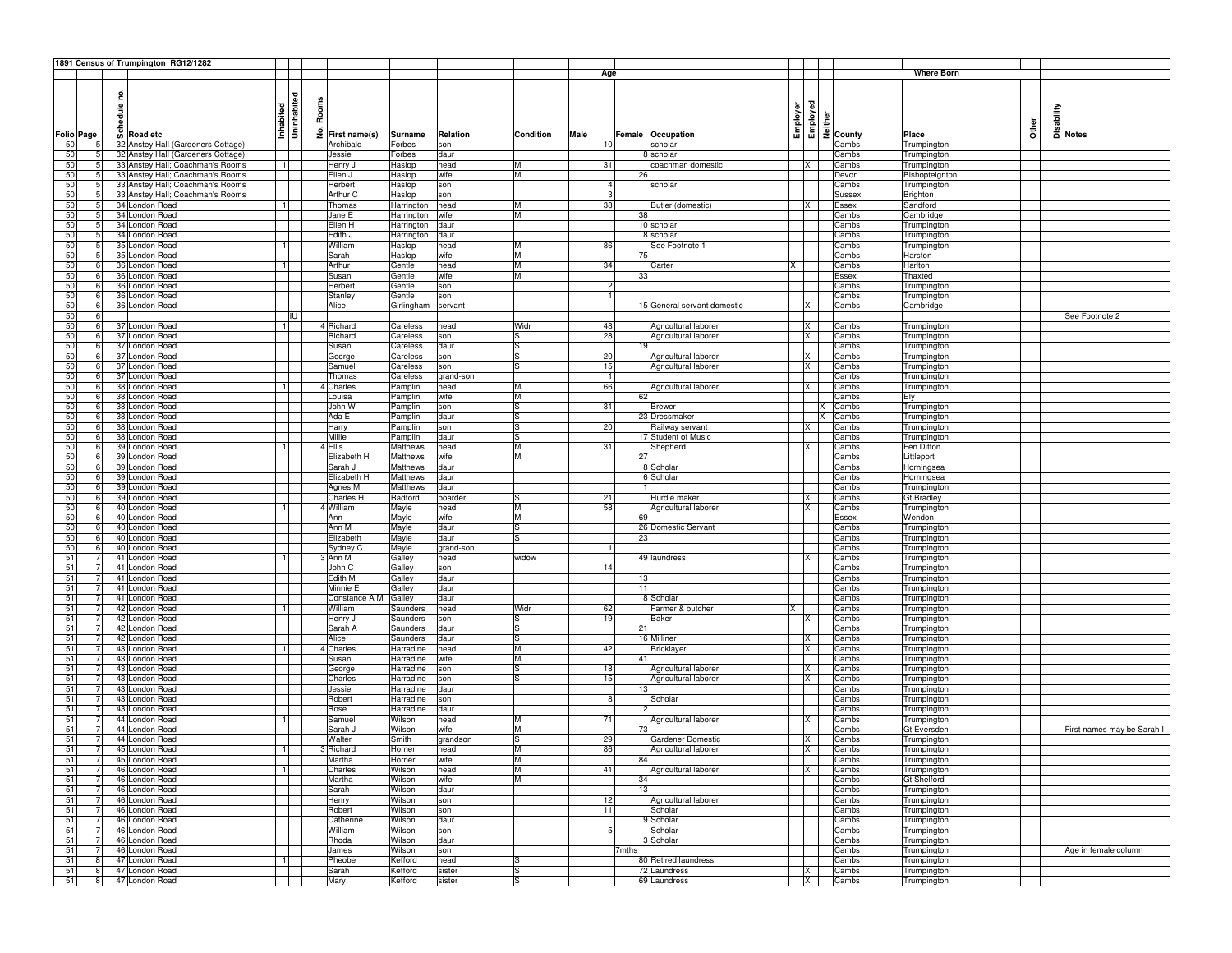|                   |                 |        | 1891 Census of Trumpington RG12/1282 |                |       |                             |                 |            |           |                 |     |                             |   |                      |              |                     |       |          |                      |
|-------------------|-----------------|--------|--------------------------------------|----------------|-------|-----------------------------|-----------------|------------|-----------|-----------------|-----|-----------------------------|---|----------------------|--------------|---------------------|-------|----------|----------------------|
|                   |                 |        |                                      |                |       |                             |                 |            |           | Age             |     |                             |   |                      |              | <b>Where Born</b>   |       |          |                      |
|                   |                 |        |                                      |                |       |                             |                 |            |           |                 |     |                             |   |                      |              |                     |       |          |                      |
|                   |                 | 2      |                                      | ᄝ              |       |                             |                 |            |           |                 |     |                             |   |                      |              |                     |       |          |                      |
|                   |                 | hedule |                                      | 흛              | Rooms |                             |                 |            |           |                 |     |                             |   | Employer<br>Employed |              |                     |       |          |                      |
|                   |                 |        |                                      |                |       |                             |                 |            |           |                 |     |                             |   |                      |              |                     |       | sability |                      |
|                   |                 |        |                                      | Inhabited<br>뒴 |       |                             |                 |            |           |                 |     |                             |   |                      |              |                     | Other |          |                      |
| <b>Folio Page</b> |                 |        | တို Road etc                         | 3              |       | $\frac{3}{2}$ First name(s) | Surname         | Relation   | Condition | Male            |     | Female Occupation           |   |                      | 2 County     | Place               |       |          | Notes                |
| 51                | 8               |        | 48 London Road                       | 11             |       | David                       | Lloyd           | head       | Widr      | 48              |     | Agricultural Laborer        |   | IX.                  | Cambs        | Trumpington         |       |          |                      |
| 51                |                 |        | 48 London Road                       |                |       | Ada                         | Lloyd           | daur       |           |                 | 22  |                             |   |                      | Cambs        | Trumpington         |       |          |                      |
| 51                | 8               |        | 48 London Road                       |                |       | David                       | Lloyd           | son        | ls        | 19              |     | Agricultural Laborer        |   | IX                   | Cambs        | Trumpington         |       |          |                      |
| 51                | 8               |        | 48 London Road                       |                |       | Harry                       | Lloyd           | son        | lS        | 16              |     | Agricultural Laborer        |   | X                    | Cambs        | Trumpington         |       |          |                      |
| 51                | 8               |        | 49 London Road                       | 1              |       | 4 James                     | Shildrick       | head       | widr      | 59              |     | Agricultural Laborer        |   | X                    | Cambs        | Trumpington         |       |          |                      |
| 51                | 8               |        | 49 London Road                       |                |       | Sarah                       | Shildrick       | daur       | S         |                 |     | 32 Nurse monthly            |   | X                    | Cambs        | Trumpington         |       |          |                      |
| 51                |                 |        | 49 London Road                       |                |       | Esther                      | Adams           | daur       | M         |                 |     | 31 housekeeper domestic     |   | IX.                  | Cambs        | Trumpington         |       |          |                      |
| 51                | 8               |        | 49 London Road                       |                |       | John                        | Adams           | grandson   |           | 10              |     | scholar                     |   |                      | Cambs        | Old Chesterton      |       |          |                      |
| 51                | 8               |        | 49 London Road                       |                |       | Vashti A                    | Adams           | grand-daur |           |                 |     | 8 scholar                   |   |                      | Cambs        | Old Chesterton      |       |          |                      |
| 51                | 8               |        | 50 London Road; Coach and Horses     |                |       | Charles                     | Scott           | head       | M         | 47              |     | Publican and Bricklaver     |   |                      | Cambs        | Waterbeach          |       |          |                      |
| 51                | 8               |        | 50 London Road; Coach and Horses     |                |       | Matilda                     | Scott           | wife       | M         |                 |     | 44                          |   |                      | Cambs        | Trumpington         |       |          |                      |
| 51                | 8               |        | 50 London Road; Coach and Horses     |                |       | Ada                         | Scott           | daur       | lS        |                 | 21  |                             |   |                      | Cambs        | Trumpington         |       |          |                      |
| 51                |                 |        | 50 London Road; Coach and Horses     |                |       | Annie                       | Scott           | daur       | lS.       |                 |     | 18                          |   |                      | Cambs        | Trumpington         |       |          |                      |
| 51                | 8               |        | 50 London Road; Coach and Horses     |                |       | Alice                       | Scott           | daur       | l.S       |                 |     | 16                          |   |                      | Cambs        | Trumpington         |       |          |                      |
| 51                | 8               |        | 50 London Road; Coach and Horses     |                |       | Charles                     | Scott           | son        |           | 14              |     | Bricklayer's apprentice     |   | lx.                  | Cambs        | Trumpington         |       |          |                      |
| 51                | 8               |        | 50 London Road; Coach and Horses     |                |       | Harry                       | Scott           | son        |           | 11              |     | scholar                     |   |                      | Cambs        | Trumpington         |       |          |                      |
| 51                | 8               |        | 50 London Road; Coach and Horses     |                |       | Fanny                       | Scott           | daur       |           |                 |     | 8 scholar                   |   |                      | Cambs        | Trumpington         |       |          |                      |
| 51                | 8               |        | 50 London Road; Coach and Horses     |                |       | Frances                     | Scott           | daur       |           |                 |     | 7 scholar                   |   |                      | Cambs        | Trumpington         |       |          |                      |
| 51                |                 |        | 50 London Road; Coach and Horses     |                |       | Alfred                      | Scott           | son        |           | 6               |     | scholar                     |   |                      | Cambs        | Trumpington         |       |          |                      |
| 51                | 8               |        | 50 London Road; Coach and Horses     |                |       | Matilda                     | Scott           | daur       |           |                 |     | 4 scholar                   |   |                      | Cambs        | Trumpington         |       |          |                      |
| 51                | 8               |        | 50 London Road; Coach and Horses     |                |       | aura                        | Scott           | daur       |           |                 | 7Mo |                             |   |                      | Cambs        | Trumpington         |       |          |                      |
| 51                | 8               |        | 51 London Road                       | -1 I           |       | Charles                     | Lloyd           | head       | M         | 37              |     | Agricultural Laborer        |   | ΙX                   | Cambs        | Trumpington         |       |          |                      |
| 51                | 8               |        | 51 London Road                       |                |       | Agnes S                     | Lloyd           | wife       | M         |                 |     | 27                          |   |                      | Cambs        | Trumpington         |       |          |                      |
| 51                | 8               |        | 51 London Road                       |                |       | Florence A                  | Lloyd           | daur       |           |                 |     | 7 scholar                   |   |                      | Cambs        | Trumpington         |       |          |                      |
| 51                | 8               |        | 51 London Road                       |                |       | Charles                     | Lloyd           | son        |           | $\mathbf{4}$    |     | scholar                     |   |                      | Cambs        | Trumpington         |       |          |                      |
| 51                | 8               |        | 51 London Road                       |                |       | Harriet C                   | Lloyd           | daur       |           |                 |     |                             |   |                      | Cambs        | Trumpington         |       |          |                      |
| 52                | 9               |        | 52 London Road                       | 11             |       | Catherine                   | Willers         | head       | Wid       |                 |     | 52 Nurseryman. Seedsman     | x |                      | Cambs        | Duxford             |       |          |                      |
| 52                | 9               |        | 52 London Road                       |                |       | George H                    | Willers         | son        | S         | 24              |     | Manager of Nurseries        |   | IX.                  | Cambs        | Duxford             |       |          |                      |
| 52                | 9               |        | 52 London Road                       |                |       | Mary A                      | Willers         | daur       | lS        |                 |     | 18 Book-keeper              |   | ΙX                   | Cambs        | Trumpington         |       |          |                      |
| 52                | 9               |        | 52 London Road                       |                |       | Mary A                      | Littlechild     | sister     | lS        |                 |     | 59 Dressmaker               |   |                      | Cambs        | Duxford             |       |          |                      |
| 52                |                 |        | 53 London Road (Southacre)           | $\overline{1}$ |       | Sarah                       | Drury           | servant    | lS        |                 |     | 45 Upper housemaid domestic |   | X                    | Cambs        | Duxford             |       |          |                      |
| 52                | 9               |        | 53 London Road (Southacre)           |                |       | Elizabeth                   | Cane            | servant    | ls        |                 |     | 28 Under housemaid domestic |   | IX.                  | Essex        | Chrishall           |       |          |                      |
| 52                | 9               |        | 53 London Road (Southacre)           |                |       | Laura                       | Plumb           | servant    | ls        |                 |     | 21 Kitchen maid domestic    |   | X                    | Essex        | Ovington            |       |          |                      |
| 52                | 9               |        | 53 London Road (Southacre)           |                |       | John                        | Forbes          | servant    | lS        | 15              |     | Footman domestic            |   | IX                   | Cambs        | Trumpington         |       |          |                      |
| 52                | 9               |        | 54 London Road; Butler's Cottage     | $\blacksquare$ |       | Henry                       | Cowles          | head       | M         | 38              |     | <b>Butler domestic</b>      |   | X                    | Cambs        | Cambridge           |       |          |                      |
| 52                | -9              |        | 54 London Road; Butler's Cottage     |                |       | Fanny                       | Cowles          | wife       | M         |                 |     | 37                          |   |                      | Hunts        | Gt Gransden         |       |          |                      |
| 52                | 9               |        | 54 London Road; Butler's Cottage     |                |       | Edith E                     | Cowles          | daur       |           |                 |     | 12 scholar                  |   |                      | Cambs        | Cambridge           |       |          |                      |
| 52                | 9               |        | 54 London Road; Butler's Cottage     |                |       | Edward                      | Cowles          | son        |           | 10 <sup>1</sup> |     | scholar                     |   |                      | Cambs        | Cambridge           |       |          |                      |
| 52                |                 |        | 54 London Road; Butler's Cottage     |                |       | Florence M                  | Cowles          | daur       |           |                 |     | 7 scholar                   |   |                      | Cambs        | Trumpington         |       |          |                      |
| 52                | 9               |        | 54 London Road; Butler's Cottage     |                |       | Emma                        | Cowles          | daur       |           |                 |     | 6 scholar                   |   |                      | Cambs        | Trumpington         |       |          |                      |
| 52                | 9               |        | 55 London Road; Coachman's House     | 1              |       | Read                        | Wade            | head       | M         | 39              |     | Coachman domestic           |   |                      | Cambs        | Hildersham          |       |          |                      |
| 52                | 9               |        | 55 London Road; Coachman's House     |                |       | Sarah                       | Wade            | wife       | M         |                 |     | 39                          |   |                      | Cambs        | Linton              |       |          |                      |
| 52                |                 |        | 55 London Road; Coachman's House     |                |       | Edith A                     | Wade            | daur       |           |                 |     | 14                          |   |                      | Middlesex    | Kensington          |       |          |                      |
| 52                |                 |        | 55 London Road; Coachman's House     |                |       | Ellen                       | Wade            | daur       |           |                 |     | 11 scholar                  |   |                      | <b>Herts</b> | Bushy               |       |          |                      |
| 52                |                 |        | 55 London Road; Coachman's House     |                |       | Bessie                      | Wade            | daur       |           |                 |     | 9 scholar                   |   |                      | Cambs        | Cambridge           |       |          |                      |
| 52                | 9               |        | 55 London Road; Coachman's House     |                |       | Mabel                       | Wade            | daur       |           |                 |     |                             |   |                      | Cambs        | Trumpington         |       |          |                      |
| 52                | 9               |        | 56 London Road; River Farm           | 1              |       | Thomas W                    | Bland           | head       | S         | 69              |     | Farmer                      |   |                      | Cambs        | Trumpington         |       |          |                      |
| 52                | 9               |        | 56 London Road; River Farm           |                |       | Emma                        | Avis            | servant    | lS        |                 |     | 28 Servant domestic         |   | IX.                  | Suffolk      | Chevington          |       |          |                      |
| 52                |                 |        | 56 London Road; River Farm           |                |       | Emily                       | Arnold          | servant    | lS        |                 |     | 20 Servant domestic         |   | X                    | Cambs        | <b>Gt Shelford</b>  |       |          |                      |
| 52                |                 |        | 57 London Road                       | $\mathbf{1}$   |       | 4 William                   | Knights         | head       | M         | 26              |     | <b>Agricultural Laborer</b> |   | IX                   | Suffolk      | Felsham             |       |          |                      |
| 52                |                 |        | 57 London Road                       |                |       | Charlotte                   | Knights         | wife       | Iм        |                 | 24  |                             |   |                      | Suffolk      | Gedding             |       |          |                      |
| 52                | 9               |        | 58 London Road                       | 1              |       | George                      | Stevens         | head       | M         | 43              |     | Agricultural Laborer        |   | <b>X</b>             | Cambs        | Swaffham Prior      |       |          |                      |
| 52                |                 |        | 58 London Road                       |                |       | Tabitha                     | Stevens         | wife       | M         |                 | 40  |                             |   |                      | Cambs        | Bottisham Lode      |       |          |                      |
| 52                | 9               |        | 58 London Road                       |                |       | Arthur                      | Stevens         | son        |           | 14              |     | Printer's Help              |   | IX.                  | Cambs        | Trumpington         |       |          |                      |
| 52                | 9               |        | 58 London Road                       |                |       | Elizabeth                   | Stevens         | daur       |           |                 |     | 12                          |   |                      | Cambs        | Trumpington         |       |          |                      |
| 52                | 9               |        | 58 London Road                       |                |       | Ethel                       | Stevens         | daur       |           |                 |     | 10 scholar                  |   |                      | Cambs        | Trumpington         |       |          |                      |
| 52                | 9               |        | 58 London Road                       |                |       | Maud                        | Stevens         | daur       |           |                 |     | 8 scholar                   |   |                      | Cambs        | Trumpington         |       |          |                      |
| 52                | 10              |        | 58 London Road                       |                |       | Clara                       | Stevens         | daur       |           |                 |     | 5 scholar                   |   |                      | Cambs        | Trumpington         |       |          |                      |
| 52                | 10              |        | 58 London Road                       |                |       | Charles                     | Stevens         | son        |           | $\overline{c}$  |     |                             |   |                      | Cambs        | Trumpington         |       |          |                      |
| 52                | 10 <sub>l</sub> |        | 58 London Road                       |                |       | Edith                       | Stevens         | daur       |           |                 |     |                             |   |                      | Cambs        | Trumpington         |       |          |                      |
| 52                | 10              |        | 59 Keepers Cottage                   | 1              |       | 3 John                      | Griffen         | head       | M         | 43              |     | Gamekeeper                  |   | IX.                  | <b>Bucks</b> | Westcott            |       |          |                      |
|                   | 10 I            |        | 59 Keepers Cottage                   |                |       | Eliza                       | Griffen         | wife       |           |                 |     | 50                          |   |                      | Bucks        | Fenny Stratford     |       |          |                      |
| 52                | 10 <sup>1</sup> |        | 59 Keepers Cottage                   |                |       | Mary                        | Griffen         | daur       | l.S       |                 |     | 23                          |   |                      | <b>Bucks</b> | <b>Gt Brickhill</b> |       |          | blind from childhood |
| 52                | 10              |        | 59 Keepers Cottage                   |                |       | Sarah                       | Griffen         | daur       |           |                 |     | 11 scholar                  |   |                      | Warwick      | Kingsbury           |       |          |                      |
| 52                |                 |        |                                      |                |       |                             |                 |            |           |                 |     |                             |   |                      |              |                     |       |          |                      |
|                   | 10              |        | 59 Keepers Cottage                   |                |       | Eliza                       | Griffen         | daur       |           |                 |     | 9 scholar                   |   |                      | Kent         | <b>St Stephens</b>  |       |          |                      |
| 52                | 10              |        | 60 Chaucer Road (Vicarsbrook)        | 1              |       | Louis                       | Borissow        | head       | M<br>M    | 50              |     | Clerk in Holy Orders        |   | IX.                  | York         | Wakefield           |       |          |                      |
| 52                | 10              |        | 60 Chaucer Road (Vicarsbrook)        |                |       | Harriett                    | Borissow        | wife       |           |                 |     | 51                          |   |                      | York         | Tickhill            |       |          |                      |
| 52                | 10              |        | 60 Chaucer Road (Vicarsbrook)        |                |       | Ernest                      | Borissow        | son        | lS        | 22              |     | Architect's Clerk           |   | IX.                  | <b>Bucks</b> | Buckingham          |       |          |                      |
| 52                | 10              |        | 60 Chaucer Road (Vicarsbrook)        |                |       | Clement L                   | Borissow        | son        | ls        | 21              |     | student in Law              |   |                      | <b>Bucks</b> | Buckingham          |       |          |                      |
| 52                | 10              |        | 60 Chaucer Road (Vicarsbrook)        |                |       | Edith                       | Borissow        | daur       | ls        |                 |     | 18 scholar                  |   |                      | Cambs        | Cambridge           |       |          |                      |
| 52                | 10              |        | 60 Chaucer Road (Vicarsbrook)        |                |       | Theodore                    | Borissow        | son        |           | 15              |     | scholar                     |   |                      | Cambs        | Cambridge           |       |          |                      |
| 52                | 10              |        | 60 Chaucer Road (Vicarsbrook)        |                |       | <b>Beatrice M</b>           | Borissow        | daur       |           |                 |     | 13 scholar                  |   |                      | Cambs        | Grantchester        |       |          |                      |
| 52                | 10              |        | 60 Chaucer Road (Vicarsbrook)        |                |       | Ronald W                    | <b>Borissow</b> | son        |           | 12              |     | scholar                     |   |                      | Cambs        | Grantchester        |       |          |                      |
| 52                | 10              |        | 60 Chaucer Road (Vicarsbrook)        |                |       | Basil G                     | Borissow        | son        |           | 10              |     | scholar                     |   |                      | Cambs        | Cambridge           |       |          |                      |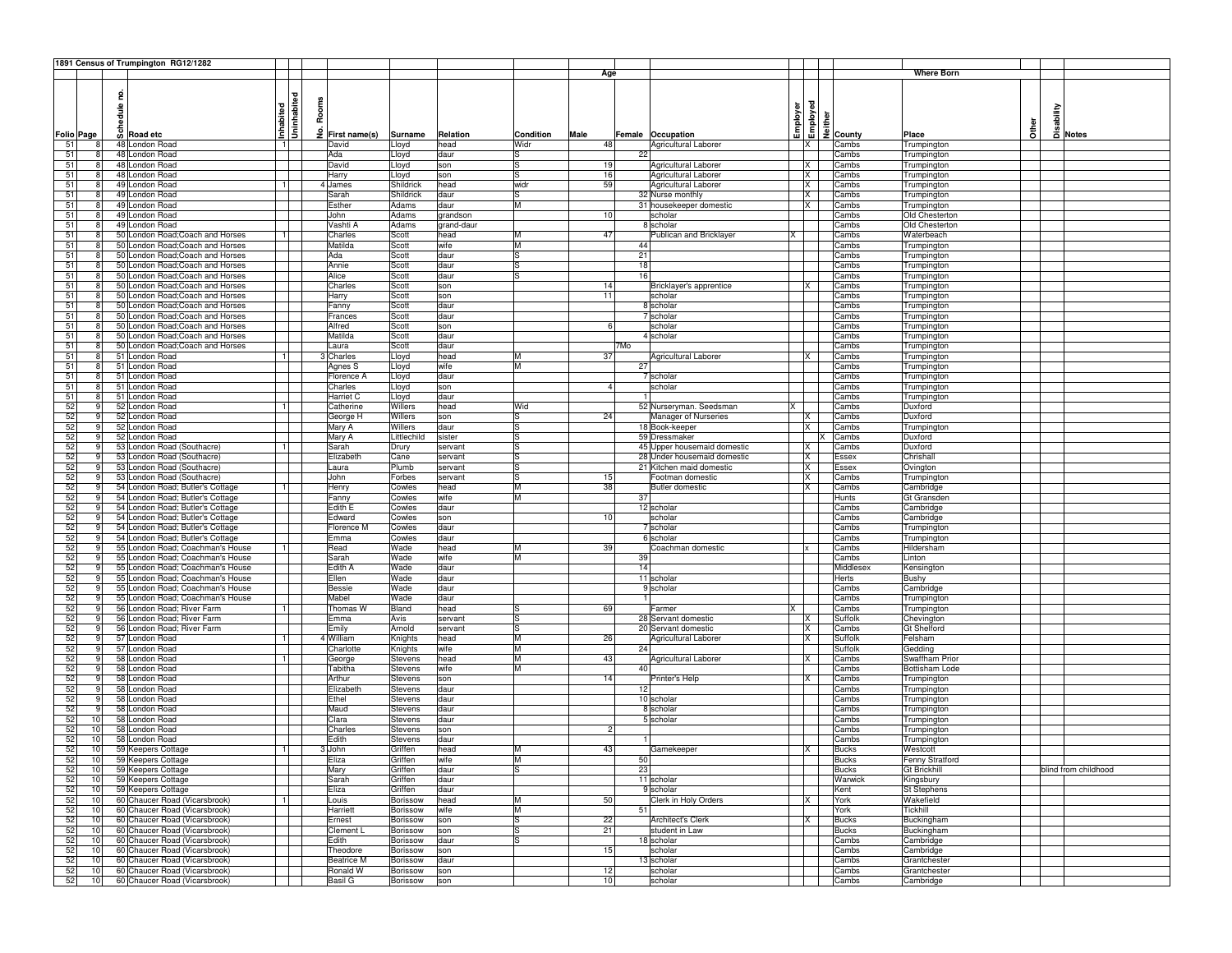|     |                 | 1891 Census of Trumpington RG12/1282  |                         |      |                             |            |               |           |                |                            |          |                |                      |                   |              |          |       |
|-----|-----------------|---------------------------------------|-------------------------|------|-----------------------------|------------|---------------|-----------|----------------|----------------------------|----------|----------------|----------------------|-------------------|--------------|----------|-------|
|     |                 |                                       |                         |      |                             |            |               |           | Age            |                            |          |                |                      | <b>Where Born</b> |              |          |       |
|     |                 |                                       |                         |      |                             |            |               |           |                |                            |          |                |                      |                   |              |          |       |
|     |                 | 2                                     |                         |      |                             |            |               |           |                |                            |          |                |                      |                   |              |          |       |
|     |                 | hedule                                |                         |      | Rooms                       |            |               |           |                |                            |          |                |                      |                   |              |          |       |
|     |                 |                                       |                         |      |                             |            |               |           |                |                            |          |                |                      |                   |              |          |       |
|     |                 |                                       | Inhabited<br>Uninhabite | İ    |                             |            |               |           |                |                            | Employer | Employed       |                      |                   | <b>Other</b> | sability |       |
|     | Folio Page      | <b><i>&amp;</i></b> Road etc          |                         |      | $\frac{9}{2}$ First name(s) | Surname    | Relation      | Condition | Male           | Female Occupation          |          |                | $\frac{9}{2}$ County | Place             |              |          | Notes |
| 52  | 10              | 60 Chaucer Road (Vicarsbrook)         |                         |      | Francis A                   | Borissow   | son           |           |                | scholar                    |          |                | Cambs                | Cambridge         |              |          |       |
| 52  | 10              | 60 Chaucer Road (Vicarsbrook)         |                         |      | Fanny E                     | Fordham    | servant       |           |                | 31 nurse domestic          |          | IX             | Cambs                | Cambridge         |              |          |       |
| 52  | 10              | 60 Chaucer Road (Vicarsbrook)         |                         |      | Edith M                     | Rose       | servant       | Is        |                | 23 housemaid domestic      |          | IX.            | Suffolk              | Drinkstone        |              |          |       |
| 52  | 10 <sup>1</sup> | 60 Chaucer Road (Vicarsbrook)         |                         |      | Clara J                     | Peppercorn | servant       | ls        |                | 18 cook domestic           |          | X              | Hunts                | Lolworth          |              |          |       |
| 52  | 10 <sup>1</sup> | 61 Chaucer Road (Thornlea)            |                         |      | George H                    | Bryan      | head          | lS        | 27             | Fellow St Peter's College  |          | X              | Cambs                | Cambridge         |              |          |       |
| 52  | 10              | 61 Chaucer Road (Thornlea)            |                         |      | Eliza l                     | Bryan      | grandmother   | Wid       |                | 80 living on her own means |          |                | Hants                | Southsea          |              |          |       |
| 52  | 10              | 61 Chaucer Road (Thornlea)            |                         |      | Fanny                       | Bryan      | mother        | Wid       |                | 50 living on her own means |          |                | Hants                | Portsmouth        |              |          |       |
| 52  |                 | 61 Chaucer Road (Thornlea)<br>10      |                         |      | Julia                       | Robinson   | visitor       | ls        |                | 51 Governess               |          | $\mathsf{x}$   | Middlesex            | London            |              |          |       |
| 52  |                 | 61 Chaucer Road (Thornlea)<br>10      |                         |      | Anne E                      | Britton    | servant       | ls        |                | 65 Housekeeper domestic    |          | IX.            | Hants                | Gosport           |              |          |       |
| 52  |                 | 61 Chaucer Road (Thornlea)<br>10      |                         |      | Elizabeth R                 | Chapman    | servant       | ls        |                | 26 cook domestic           |          | X              | Cambs                | Cambridge         |              |          |       |
| 52  | 10 <sup>1</sup> | 61 Chaucer Road (Thornlea)            |                         |      | Harriett                    | Nottage    | servant       | ls        |                | 39 housemaid domestic      |          | X              | Cambs                | Fulbourn          |              |          |       |
| 52  | 10 <sup>1</sup> | 62 Chaucer Road; St Rhadegund's       |                         |      | Elizabeth                   | Kitson     | head          | Wid       |                | 57 living on her own means |          |                | <b>Notts</b>         | <b>East Stoke</b> |              |          |       |
| 52  | 10              | 62 Chaucer Road; St Rhadegund's       |                         |      | Eva M                       | Kitson     | daur          | Is        |                | 21                         |          |                | York                 | Roundhay          |              |          |       |
| 52  |                 | 62 Chaucer Road; St Rhadegund's<br>10 |                         |      | Sydney D                    | Kitson     | son           | ls        | 19             | student                    |          |                | York                 | Roundhay          |              |          |       |
| 53  | 11              | 62 Chaucer Road; St Rhadegund's       |                         |      | Annette A                   | Kitson     | daur          | ls        |                | 17                         |          |                | Yorks                | Roundhay          |              |          |       |
| 53  | 11              | 62 Chaucer Road; St Rhadegund's       |                         |      | Norah S                     | Hutchinson | niece         |           |                | 9                          |          |                | <b>Notts</b>         | Nottingham        |              |          |       |
| 53  | 11              | 62 Chaucer Road; St Rhadegund's       |                         |      | Harriett M                  | Hutchinson | niece         |           |                | 8                          |          |                | <b>Notts</b>         | Nottingham        |              |          |       |
| 53  | 11              | 62 Chaucer Road; St Rhadegund's       |                         |      | Eliza                       | Armitage   | servant       | ıs        |                | 36 Cook domestic           |          | IX             | Cambs                | Cambridge         |              |          |       |
| 53  | 11              | 62 Chaucer Road; St Rhadegund's       |                         |      | Emma                        | Capers     | servant       | Is        |                | 35 Housemaid domestic      |          | X              | Warwick              | Willesbourne      |              |          |       |
| 53  | 11              | 62 Chaucer Road; St Rhadegund's       |                         |      | Ellen G                     | Headland   | servant       | ls        |                | 28 Parlour maid domestic   |          | <b>X</b>       | Cambs                | Cambridge         |              |          |       |
| 53  | 11              | 62 Chaucer Road; St Rhadegund's       |                         |      | Sophy F                     | Smith      | servant       | lS        |                | 15 Kitchen maid domestic   |          | IX.            | Cambs                | Trumpington       |              |          |       |
| 53  | 11              | 63 Chaucer Road; Gardener's House     |                         |      | William                     | Thompson   | head          | lм        | 52             | Gardener domestic          |          | $\mathsf{x}$   |                      | Scotland          |              |          |       |
| 53  | 11              | 63 Chaucer Road; Gardener's House     |                         |      | Mary                        | Thompson   | wife          | lм        |                | 53                         |          |                | Hunts                | St. Ives          |              |          |       |
| 53  | 11              | 63 Chaucer Road; Gardener's House     |                         |      | Andrew                      | Paterson   | boarder       | ls        | 22             | Coachman domestic          |          | X              |                      | Scotland          |              |          |       |
| 53  | 11              | 64 Chaucer Road                       |                         |      | Alfred H                    | Cooke      | head          | M         | 36             | See Footnote 3             |          | X              | Middlesex            | Hornsey           |              |          |       |
| 53  | 11              | 64 Chaucer Road                       |                         |      | Mary L                      | Cooke      | wife          | lм        |                | 39                         |          |                | Lincolnshire         | Wainfleet         |              |          |       |
| 53  | 11              | 64 Chaucer Road                       |                         |      | Cyril H                     | Cooke      | son           |           | $\overline{7}$ |                            |          |                | Cambs                | Cambridge         |              |          |       |
| 53  | 11              | 64 Chaucer Road                       |                         |      | Allan W H                   | Cooke      | son           |           | $\mathbf{A}$   |                            |          |                | Cambs                | Cambridge         |              |          |       |
| 53  | 11              | 64 Chaucer Road                       |                         |      | Jane                        | Seels      | mother-in-law | W         |                | 69 living on her own means |          |                | Lincolnshire         | Horncastle        |              |          |       |
| 53  | 11              | 64 Chaucer Road                       |                         |      | Maud H                      | Kemp       | servant       | lS        |                | 24 Cook domestic           |          | ΙX             | Middlesex            | Poplar            |              |          |       |
| 53  | 11              | 64 Chaucer Road                       |                         |      | Laura                       | Taverner   | servant       | lS        |                | 19 Housemaid domestic      |          | X              | Cambs                | Cambridge         |              |          |       |
| 53  | 11              | 64 Chaucer Road                       |                         |      | Elizabeth                   | Shadwick   | servant       | ls        |                | 70 Nurse                   |          | X              | Northumberland       | Haltwhistle       |              |          |       |
| 53  | 11              | 65 Chaucer Road; Birnam House         |                         |      | William H                   | Caldwell   | head          | M         | 31             | Living on his own income   |          |                |                      | Scotland          |              |          |       |
| 53  | 11              | 65 Chaucer Road; Birnam House         |                         |      | Margaret G                  | Caldwell   | wife          | M         |                | 27                         |          |                |                      | New South Wales   |              |          |       |
| 53  | 11              | 65 Chaucer Road; Birnam House         |                         |      | Margaret F E                | Caldwell   | daur          |           |                | 3                          |          |                | Middlesex            | London            |              |          |       |
| 53  | 11              | 65 Chaucer Road; Birnam House         |                         |      | Mary H                      | Caldwell   | daur          |           |                | $\mathfrak{p}$             |          |                | Cambs                | Cambridge         |              |          |       |
| 53  | 11              | 65 Chaucer Road; Birnam House         |                         |      | Thomas                      | Odams      | servant       | Is        | 20             | Footman domestic           |          | X              | Cambs                | Cambridge         |              |          |       |
| 53  | 11              | 65 Chaucer Road; Birnam House         |                         |      | Sarah                       | Stuckton   | servant       | Is        |                | 43 Nurse domestic          |          | X              | Middlesex            | Hyde              |              |          |       |
| 53  | 11              | 65 Chaucer Road; Birnam House         |                         |      | Annie E                     | Little     | servant       | ls        |                | 16 Nurse domestic          |          | X              | Middlesex            | Turnham           |              |          |       |
| 53  | 11              | 65 Chaucer Road; Birnam House         |                         |      | Christina                   | Campbell   | servant       | ls        |                | 25 Cook domestic           |          | X              |                      | Scotland          |              |          |       |
| 53  | 11              | 65 Chaucer Road; Birnam House         |                         |      | Jane                        | Neil       | servant       | Is        |                | 28 Housemaid domestic      |          | X              |                      | Scotland          |              |          |       |
| 53  | 11              | 65 Chaucer Road; Birnam House         |                         |      | Marian                      | Taylor     | servant       | ls        |                | 28 Nurse domestic          |          | X              |                      | Scotland          |              |          |       |
| 53  | 11              | 65 Chaucer Road; Birnam House         |                         |      | Mary                        | Macdonald  | servant       | Is        |                | 22 Kitchen maid domestic   |          | <b>X</b>       |                      | Scotland          |              |          |       |
| 53  | 11              | 65 Chaucer Road; Birnam House         |                         |      | Joan F H                    | Caldwell   | niece         |           |                | 3 Mo                       |          |                | Middlesex            | London            |              |          |       |
| 53  |                 | 12<br>66 Chaucer Road (Woodlands)     |                         |      | Philip S                    | Knowles    | head          | M         | 67             | Solicitor                  |          |                | Cambs                | Bottisham         |              |          |       |
| 53  | 12              | 66 Chaucer Road (Woodlands)           |                         |      | Kezia                       | Knowles    | wife          | M         |                | 68                         |          |                | Cambs                | Cambridge         |              |          |       |
| 53  |                 | 12<br>66 Chaucer Road (Woodlands)     |                         |      | Catherine J                 | Knowles    | daur          | ls        |                | 33                         |          |                | Cambs                | Cambridge         |              |          |       |
| 53  |                 | 66 Chaucer Road (Woodlands)<br>12     |                         |      | Charlotte E                 | Knowles    | daur          | Is        |                | 31                         |          |                | Cambs                | Cambridge         |              |          |       |
| 53  | 12              | 66 Chaucer Road (Woodlands)           |                         |      | Albert J                    | Knowles    | son           | lS        | 29             | Civil Engineer             |          | ΙX             | Cambs                | Cambridge         |              |          |       |
| 53  | 12              | 66 Chaucer Road (Woodlands)           |                         |      | Sarah                       | Smith      | servant       | Is        |                | 22 Cook domestic           |          | <b>X</b>       | Cambs                | Foulmire          |              |          |       |
| 53  |                 | 66 Chaucer Road (Woodlands)<br>12     |                         |      | Kate                        | Baker      | servant       | ls        |                | 20 Housemaid domestic      |          | X              | Cambs                | Cambridge         |              |          |       |
| 53  | 12              | London Road                           |                         | l1Ul |                             |            |               |           |                |                            |          |                |                      |                   |              |          |       |
| 53  |                 | 12<br>67 London Road (The Orchard)    |                         |      | Joseph                      | Prior      | head          | ls        | 56             | See Footnote 4             |          |                | Cambs                | Cambridge         |              |          |       |
| 53  |                 | 67 London Road (The Orchard)<br>12    |                         |      | John W                      | Parsons    | servant       | lм        | 32             | Gardener domestic          |          | X              | Cambs                | Pampisford        |              |          |       |
| 53  |                 | 67 London Road (The Orchard)<br>12    |                         |      | Mary                        | Parsons    | servant       | M         |                | 36 Housekeeper domestic    |          | X              | Cambs                | Willingham        |              |          |       |
| 53  | 12              | 67 London Road (The Orchard)          |                         |      | Albert                      | Rowlinson  | servant       | ls        | 17             | Under-gardener domestic    |          | X              | Cambs                | Pampisford        |              |          |       |
| 53  |                 | 67 London Road (The Orchard)<br>12    |                         |      | Julia E                     | Rowlinson  | servant       | Is        |                | 22 Housemaid domestic      |          | <b>X</b>       | Cambs                | Pampisford        |              |          |       |
| 53  |                 | 12<br>68 London Road (Edenfield)      |                         |      | David                       | Munsey     | head          | M         | 49             | Jeweller & silversmith     |          |                | Cambs                | Willingham        |              |          |       |
| 53  |                 | 68 London Road (Edenfield)<br>12      |                         |      | Catherine                   | Munsey     | wife          | M         |                | 43                         |          |                | Cambs                | Graveley          |              |          |       |
| 53  | 12              | 68 London Road (Edenfield)            |                         |      | Ellis P                     | Munsey     | son           | ls        | 21             | Jeweller & silversmith     |          | X              | Cambs                | Cambridge         |              |          |       |
| 53  | 12              | 68 London Road (Edenfield)            |                         |      | Mary E                      | Munsey     | daur          | Is        |                | 19                         |          |                | Cambs                | Cambridge         |              |          |       |
| 531 |                 | 121<br>68 London Road (Edenfield)     |                         |      | Edith E                     | Munsey     | daur          |           |                | 16 scholar                 |          |                | Cambs                | Cambridge         |              |          |       |
| 53  |                 | 12<br>68 London Road (Edenfield)      |                         |      | Harriett                    | Braybrook  | servant       | ls        |                | 18 Cook domestic           |          | X              | Cambs                | Quy               |              |          |       |
| 53  |                 | 12<br>68 London Road (Edenfield)      |                         |      | Emily                       | Braybrook  | servant       | ls        |                | 16 Housemaid domestic      |          | <b>X</b>       | Cambs                | Quy               |              |          |       |
| 53  |                 | 12<br>69 London Road (Leyspring)      |                         |      | Arthur E                    | Chaplin    | head          | M         | 46             | Draper                     | x        |                | Suffolk              | Ipswich           |              |          |       |
| 53  |                 | 12<br>69 London Road (Leyspring)      |                         |      | Alice M                     | Chaplin    | wife          | M         |                | 44                         |          |                | Suffolk              | Ipswich           |              |          |       |
| 53  |                 | 12<br>69 London Road (Leyspring)      |                         |      | Alice C                     | Chaplin    | daur          |           |                | 13                         |          |                | Essex                | Leytonstone       |              |          |       |
| 53  |                 | 69 London Road (Leyspring)<br>12      |                         |      | Mary L                      | Chaplin    | daur          |           |                | 11                         |          |                | Essex                | Leytonstone       |              |          |       |
| 53  |                 | 69 London Road (Leyspring)<br>12      |                         |      | Charles M                   | Chaplin    | son           |           |                |                            |          |                | Essex                | Leytonstone       |              |          |       |
| 53  |                 | 12<br>69 London Road (Leyspring)      |                         |      | Annie                       | Chaplin    | sister-in-law | Wid       |                | 49                         |          |                | <b>Berks</b>         | Wallingford       |              |          |       |
| 53  |                 | 12<br>69 London Road (Leyspring)      |                         |      | Laura                       | Worman     | servant       | S         |                | 31 governess               |          | <b>X</b>       | Cambs                | Cambridge         |              |          |       |
| 53  |                 | 12<br>69 London Road (Leyspring)      |                         |      | Charlotte                   | Farnham    | servant       | ls        |                | 46 Cook domestic           |          | $\mathsf{x}$   | Cambs                | Meldreth          |              |          |       |
| 53  |                 | 69 London Road (Leyspring)<br>12      |                         |      | Eleanor                     | Wakefield  | servant       | ls        |                | 17 Housemaid domestic      |          | X              | Cambs                | Madingley         |              |          |       |
| 53  |                 | 69 London Road (Leyspring)<br>12      |                         |      | Agnes E                     | Gotobed    | servant       | ls        |                | 17 Housemaid domestic      |          | $\overline{X}$ | Cambs                | Horningsea        |              |          |       |
|     |                 |                                       |                         |      |                             |            |               |           |                |                            |          |                |                      |                   |              |          |       |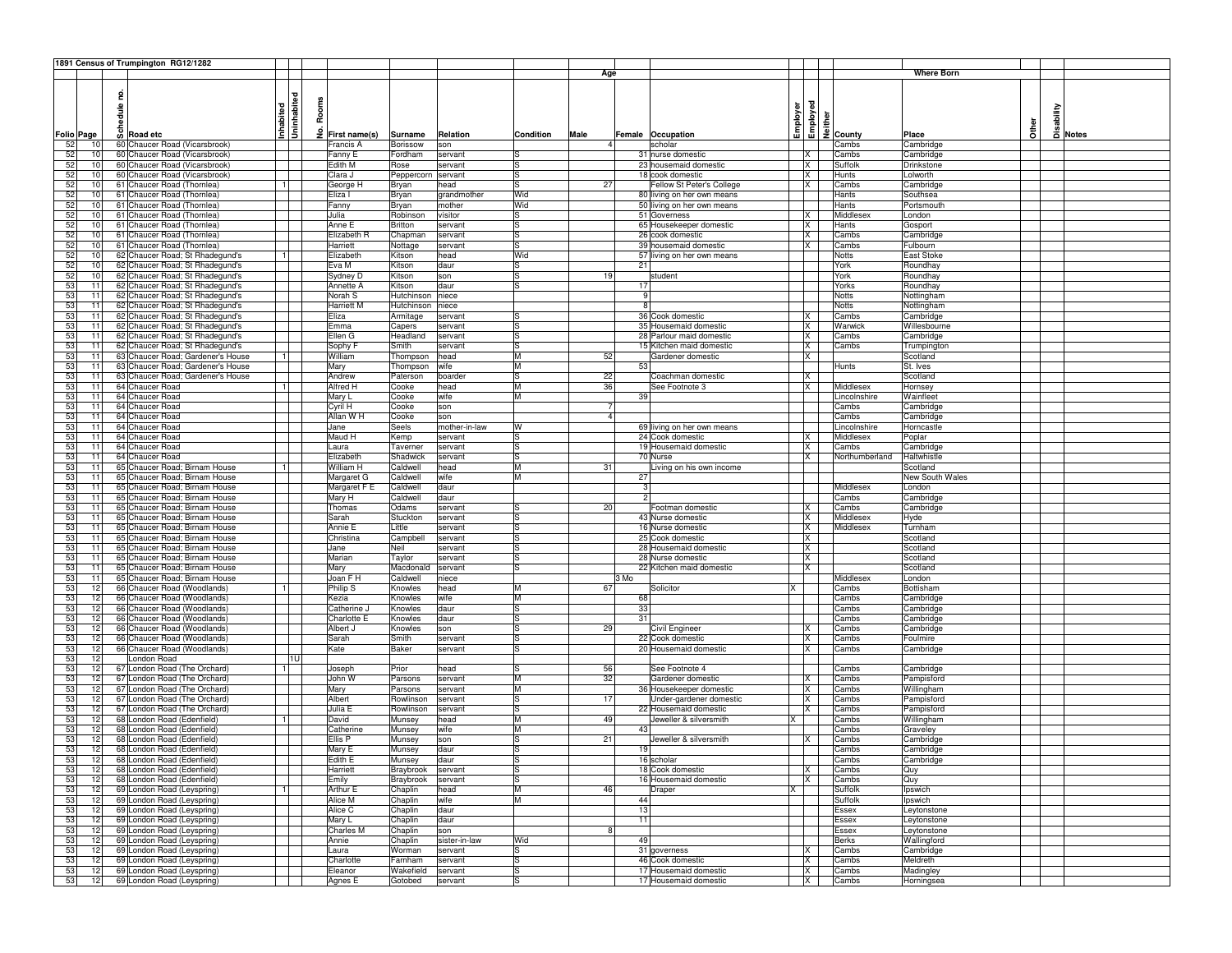|          |                 |        | 1891 Census of Trumpington RG12/1282                                         |                     |       |                    |                    |                    |           |            |         |                                |          |                      |    |                                      |                            |              |                   |       |
|----------|-----------------|--------|------------------------------------------------------------------------------|---------------------|-------|--------------------|--------------------|--------------------|-----------|------------|---------|--------------------------------|----------|----------------------|----|--------------------------------------|----------------------------|--------------|-------------------|-------|
|          |                 |        |                                                                              |                     |       |                    |                    |                    |           | Age        |         |                                |          |                      |    |                                      | <b>Where Born</b>          |              |                   |       |
|          |                 |        |                                                                              |                     |       |                    |                    |                    |           |            |         |                                |          |                      |    |                                      |                            |              |                   |       |
|          |                 | 2      |                                                                              | abited              |       |                    |                    |                    |           |            |         |                                |          |                      |    |                                      |                            |              |                   |       |
|          |                 | hedule |                                                                              |                     | Rooms |                    |                    |                    |           |            |         |                                | Employer | इ                    |    |                                      |                            |              |                   |       |
|          |                 |        |                                                                              |                     |       |                    |                    |                    |           |            |         |                                |          | $\tilde{\mathbf{c}}$ |    |                                      |                            |              | sability          |       |
|          |                 |        | ဖြ Road etc                                                                  | nhabited<br>ع<br>أح | £     |                    |                    |                    |           |            |         |                                |          |                      |    | $\frac{1}{6}$ 를 $\frac{1}{2}$ County |                            | <b>Sther</b> |                   |       |
|          | Folio Page      |        |                                                                              |                     |       | First name(s)      | Surname            | Relation           | Condition | Male       |         | Female Occupation              |          |                      |    |                                      | Place                      |              |                   | Notes |
| 54       | 13              |        | 70 London Road (Summerfield)                                                 |                     |       | James O            | Vinter             | head               | M<br>M    | 44         |         | Coal merchant                  | X        |                      |    | Cambs                                | Cambridge                  |              |                   |       |
| 54       | 13              |        | 70 London Road (Summerfield)                                                 |                     |       | Emma               | Vinter             | wife               |           |            | 43      |                                |          |                      |    |                                      | Scotland                   |              |                   |       |
| 54       | 13              |        | 70 London Road (Summerfield)                                                 |                     |       | Harold O           | Vinter             | son                | lS        | 19         |         | Student in law                 |          |                      |    | Cambs                                | Cambridge                  |              |                   |       |
| 54       | 13              |        | 70 London Road (Summerfield)                                                 |                     |       | Ellen O            | Vinter             | daur               | lS        |            | 17      |                                |          |                      |    | Cambs                                | Cambridge                  |              |                   |       |
| 54       | 13              |        | 70 London Road (Summerfield)                                                 |                     |       | Ethel M            | Vinter             | daur               |           |            | 14      |                                |          |                      |    | Cambs                                | Cambridge                  |              |                   |       |
| 54       | 13<br>13        |        | 70 London Road (Summerfield)<br>70 London Road (Summerfield)                 |                     |       | Mabel W<br>Clara 1 | Vinter             | daur               |           |            | 12<br>9 |                                |          |                      |    | Cambs                                | Cambridge                  |              |                   |       |
| 54       | 13              |        |                                                                              |                     |       |                    | Vinter             | daur               |           |            | 5       |                                |          |                      |    | Cambs                                | Cambridge                  |              |                   |       |
| 54       |                 |        | 70 London Road (Summerfield)<br>70 London Road (Summerfield)                 |                     |       | Irene G            | Vinter             | daur               |           |            |         | 24 Cook domestic               |          |                      |    | Cambs                                | Cambridge                  |              |                   |       |
| 54<br>54 | 13<br>13        |        | 70 London Road (Summerfield)                                                 |                     |       | Frances<br>Janet   | Carter<br>Wilkins  | servant<br>servant |           |            |         | 22 Housemaid domestic          |          | X                    |    | Cambs<br>Cambs                       | Cambridge                  |              |                   |       |
| 54       | 13              |        | 71 London Road (Meadowcroft)                                                 |                     |       | Herbert E          | Ryle               | head               | lS<br>M   | 34         |         | See Footnote 5                 |          |                      |    | Middlesex                            | Arrington<br>S. Kensington |              |                   |       |
| 54       | 13              |        | 71 London Road (Meadowcroft)                                                 |                     |       | Nea.H              | Ryle               | wife               | M         |            | 36      |                                |          |                      |    |                                      | India                      |              | (British Subject) |       |
| 54       | 13              |        | 71 London Road (Meadowcroft)                                                 |                     |       | Edward H           | Ryle               | son                |           |            |         |                                |          |                      |    | Cambs                                | Cambridge                  |              |                   |       |
| 54       | 13              |        | 71 London Road (Meadowcroft)                                                 |                     |       | Roger J            | Ryle               | son                |           |            |         |                                |          |                      |    | Cambs                                | Cambridge                  |              |                   |       |
| 54       | 13              |        | 71 London Road (Meadowcroft)                                                 |                     |       | Emily              | Syre               | servant            |           |            |         | 31 Cook domestic               | X        |                      |    | Suffolk                              | Gitting                    |              |                   |       |
| 54       | 13              |        | 71 London Road (Meadowcroft)                                                 |                     |       | Mary               | Price              | servant            | lS        |            |         | 22 parlourmaid domestic        |          | X                    |    | Cardigan                             | Lampeter                   |              |                   |       |
| 54       | 13              |        | 71 London Road (Meadowcroft)                                                 |                     |       | Annie              | Schooling          | servant            | lS        |            |         | 21 nurse domestic              |          | X                    |    | Essex                                | Castle Headingham          |              |                   |       |
| 54       | 13              |        | 71 London Road (Meadowcroft)                                                 |                     |       | Emma               | Chapman            | servant            | ıs        |            |         | 20 Housemaid domestic          | х        |                      |    | Suffolk                              | Sproughton                 |              |                   |       |
| 54       | 13 <sub>1</sub> |        | 71 London Road (Meadowcroft)                                                 |                     |       | Mary A             | Murphy             | servant            | lS        |            |         | 19 kitchenmaid domestic        | <b>X</b> |                      |    | Yorks                                | Dodworth                   |              |                   |       |
|          |                 |        |                                                                              | B                   |       |                    |                    |                    |           |            |         |                                |          |                      |    |                                      |                            |              |                   |       |
| 54       | 13              |        | 72 London Road (Leighton House)                                              |                     |       | Thomas B           | Bumpsted           | head               | Widr      | 68         |         | Surgeon. See Footnote 6        |          |                      |    | Somerset                             | Berkley                    |              |                   |       |
| 54       | 13              |        | 72 London Road (Leighton House)                                              |                     |       | Elizabeth          | Goodey             | servant            |           |            |         | 45 Cook domestic               | X        |                      |    | Essex                                | Halstead                   |              |                   |       |
| 54       | 13              |        | 72 London Road (Leighton House)                                              |                     |       | Louisa             | Barrett            | servant            | lS        |            |         | 25 Housemaid domestic          |          | X                    |    | Norfolk                              | Felthorpe                  |              |                   |       |
| 54       | 13              |        | 72 London Road (Leighton House)                                              |                     |       | Benjamin           | Simms              | servant            | lS        | 23         |         | footman domestic               | X        |                      |    | Norfolk                              | Horning                    |              |                   |       |
| 54       | 13              |        | 73 London Road (Coachman's Ho)                                               |                     |       | 4 John             | Phillips           | head               | M         | 45         |         | Coachman domestic              | ΙX       |                      |    | Cambs                                | Longstanton                |              |                   |       |
| 54       | 13              |        | 73 London Road (Coachman's Ho)                                               |                     |       | Mary A             | Phillips           | wife               | M         |            | 44      |                                |          |                      |    | Cambs                                | Longstanton                |              |                   |       |
| 54       | 13              |        | 73 London Road (Coachman's Ho)                                               |                     |       | Frederick          | Phillips           | son                |           | 11         |         | scholar                        |          |                      |    | Cambs                                | Longstanton                |              |                   |       |
| 54       | 13              |        | 73 London Road (Coachman's Ho)                                               |                     |       | Mary E             | Phillips           | daur               |           |            |         | 8 scholar                      |          |                      |    | Cambs                                | Longstanton                |              |                   |       |
| 54       | 13              |        | 73 London Road (Coachman's Ho)                                               |                     |       | Edith A            | Phillips           | daur               |           |            |         | 5 scholar                      |          |                      |    | Cambs                                | Longstanton                |              |                   |       |
| 54       | 14              |        | 74 London Road                                                               |                     |       | George             | Marshall           | head               | M         | 60         |         | Market gardener                |          |                      | ιx | Cambs                                | Trumpington                |              |                   |       |
| 54       | 14              |        | 74 London Road                                                               |                     |       | Sarah              | Marshall           | wife               | M         |            | 56      |                                |          |                      |    | Cambs                                | Trumpington                |              |                   |       |
| 54       | 14              |        | 74 London Road                                                               |                     |       | Georgina           | Marshall           | daur               | lS        |            |         | 31 Assistant Mistress          | х        |                      |    | Cambs                                | Trumpington                |              |                   |       |
| 54       | 14              |        | 74 London Road                                                               |                     |       | George             | Marshall           | son                | lS.       | 15         |         | Agricultural laborer           | ΙX.      |                      |    | Cambs                                | Trumpington                |              |                   |       |
| 54       | 14              |        | 74 London Road                                                               |                     |       | Herbert            | Carter             | grand son          |           | 16         |         | gardener                       | x        |                      |    | Cambs                                | Trumpington                |              |                   |       |
| 54       | 14              |        | 74 London Road                                                               |                     |       | Gilbert            | Carter             | grand son          | ıs        | 5          |         | scholar                        |          |                      |    | Cambs                                | Trumpington                |              |                   |       |
| 54       | 14              |        | 75 London Road (Rose Cottage)                                                |                     |       | Arthur W           | King               | head               | M         | 28         |         | Grocer's Manager               | x        |                      |    | Suffolk                              | Ipswich                    |              |                   |       |
| 54       | 14              |        | 75 London Road (Rose Cottage)                                                |                     |       | Julia              | King               | wife               | M         |            | 28      |                                |          |                      |    | Cambs                                | Trumpington                |              |                   |       |
| 54       | 14              |        | 75 London Road (Rose Cottage)                                                |                     |       | Elsie M            | King               | daur               |           |            | 2       |                                |          |                      |    | Cambs                                | Trumpington                |              |                   |       |
| 54       | 14              |        | 75 London Road (Rose Cottage)                                                |                     |       | Arthur M           | King               | son                |           | under 1 mo |         |                                |          |                      |    | Cambs                                | Trumpington                |              |                   |       |
| 54       | 14              |        | 75 London Road (Rose Cottage)                                                |                     |       | Mary A             | <b>Billet</b>      | servant            |           |            |         | 37 nurse monthly               | x        |                      |    | Cambs                                | Hinxton                    |              |                   |       |
| 54       | 14              |        | 76 London Road (The Volunteers)                                              |                     |       | Joe                | Nightingale        | head               | м         | 58         |         | Brewer and beer retailer       |          |                      | х  | Cambs                                | Trumpington                |              |                   |       |
| 54       | 14              |        | 76 London Road (The Volunteers)                                              |                     |       | Jane W             | Nightingale wife   |                    | M         |            | 45      |                                |          |                      |    | Cambs                                | Burwell                    |              |                   |       |
| 54       | 14              |        | 76 London Road (The Volunteers)                                              |                     |       | Florence           | Nightingale        | daur               | lS        |            |         | 20 servant domestic            | х        |                      |    | Cambs                                | Trumpington                |              |                   |       |
| 54       | 14              |        | 76 London Road (The Volunteers)                                              |                     |       | Elizabeth H        | Nightingale        | daur               | lS        |            |         | 19 pupil-teacher               | <b>X</b> |                      |    | Cambs                                | Trumpington                |              |                   |       |
| 54       | 14              |        | 76 London Road (The Volunteers)                                              |                     |       | Ellen J            | Nightingale        | daur               | lS        |            |         | 17 Laundry maid                |          | X                    |    | Cambs                                | Trumpington                |              |                   |       |
| 54       | 14              |        | 76 London Road (The Volunteers)                                              |                     |       | Maud M             | Nightingale        | daur               |           |            |         | 15 scholar                     |          |                      |    | Cambs                                | Trumpington                |              |                   |       |
| 54       | 14              |        | 76 London Road (The Volunteers)                                              |                     |       | Jane               | Nightingale        | daur               | lS        |            |         | 13 monitress                   | X        |                      |    | Cambs                                | Trumpington                |              |                   |       |
| 54       | 14              |        | 76 London Road (The Volunteers)                                              |                     |       | Joe                | Nightingale son    |                    |           | 11         |         | scholar                        |          |                      |    | Cambs                                | Trumpington                |              |                   |       |
| 54       | 14              |        | 76 London Road (The Volunteers)                                              |                     |       | Jessie             | Nightingale        | daur               |           |            |         | 9 scholar                      |          |                      |    | Cambs                                | Trumpington                |              |                   |       |
| 54       | 14              |        | 76 London Road (The Volunteers)                                              |                     |       | Emily M            | Nightingale        | daur               |           |            |         | 8 scholar                      |          |                      |    | Cambs                                | Trumpington                |              |                   |       |
| 54       | 14              |        | 76 London Road (The Volunteers)                                              |                     |       | Rose               | Nightingale daur   |                    |           |            |         | 5 scholar                      |          |                      |    | Cambs                                | Trumpington                |              |                   |       |
| 54       | 14              |        | 76 London Road (The Volunteers)                                              |                     |       | Alice              | Nightingale daur   |                    |           |            |         | 3 scholar                      |          |                      |    | Cambs                                | Trumpington                |              |                   |       |
| 54       | 14              |        | 76 London Road (The Volunteers)                                              |                     |       | John W             | Nightingale son    |                    |           |            |         |                                |          |                      |    | Cambs                                | Trumpington                |              |                   |       |
| 54       | 14              |        | 77 London Road                                                               |                     |       | Etty               | Nightingale        | head               | IS        |            |         | 57 living on her own means     |          |                      |    | Cambs                                | Trumpington                |              |                   |       |
| 54       | 14<br>14        |        | 78 London Road; Nightingale's Cotts<br>78 London Road; Nightingale's Cotts.  | $\overline{1}$      |       | 3 William          | Pauley             | head               | M         | 39         |         | Brewer's laborer               | X        |                      |    | Cambs                                | Grantchester               |              |                   |       |
| 54       | 14              |        |                                                                              |                     |       | Mary               | Pauley<br>Marshall | wife               | M<br>M    | 49         |         | 37 laundress<br>Railway carman | IX       |                      |    | Cambs                                | Trumpington                |              |                   |       |
| 54       | 14              |        | 79 London Road; Nightingale's Cotts.<br>79 London Road; Nightingale's Cotts. |                     |       | 3 James            |                    | head<br>wife       | M         |            | 54      |                                | х        |                      |    | Cambs                                | Trumpington                |              |                   |       |
| 54       |                 |        | 79 London Road; Nightingale's Cotts.                                         |                     |       | Ann                | Marshall           |                    |           | 20         |         | Agricultural laborer           | X        |                      |    | Cambs                                | Toft                       |              |                   |       |
| 54       | 14              |        |                                                                              |                     |       | Harry              | Marshall           | son                |           |            |         | 18 servant domestic            |          |                      |    | Cambs                                | Cambridge<br>Cambridge     |              |                   |       |
| 54<br>55 | 14<br>15        |        | 79 London Road; Nightingale's Cotts.<br>80 London Road (Nightingale's Cotts) | 1 <sup>1</sup>      |       | Kate M<br>4 John   | Marshall<br>Hines  | daur               | ıs<br>M   | 53         |         | Agricultural Laborer           |          | X<br>X               |    | Cambs<br>Cambs                       | Barton                     |              |                   |       |
| 55       | 151             |        | 80 London Road (Nightingale's Cotts)                                         |                     |       | Sarah              | Hines              | head<br>wife       |           |            | 53      |                                |          |                      |    | Cambs                                | Trumpington                |              |                   |       |
| 55       | 15              |        | 80 London Road (Nightingale's Cotts)                                         |                     |       | George             | <b>Burns</b>       | boarder            | S         | 40         |         | Agricultural Laborer           |          | X                    |    | Essex                                | Witham                     |              |                   |       |
| 55       | 15              |        | 81 London Road (Nightingale's Cotts)                                         | $\blacksquare$      |       | 4 John             | Freestone          | head               | M         | 40         |         | Agricultural Laborer           |          | $\times$             |    | Cambs                                | <b>West Wratting</b>       |              |                   |       |
| 55       | 15              |        | 81 London Road (Nightingale's Cotts)                                         |                     |       | Rebecca            | Freestone          | wife               | M         |            | 38      |                                |          |                      |    | Cambs                                | <b>West Wratting</b>       |              |                   |       |
| 55       | 15              |        | 81 London Road (Nightingale's Cotts)                                         |                     |       | George             | Freestone          | son                |           | 10         |         | scholar                        |          |                      |    | Cambs                                | Trumpington                |              |                   |       |
| 55       | 15              |        | 81 London Road (Nightingale's Cotts)                                         |                     |       | Arthur             | Freestone          | son                |           |            |         | scholar                        |          |                      |    | Cambs                                | Trumpington                |              |                   |       |
| 55       | 15              |        | 81 London Road (Nightingale's Cotts)                                         |                     |       | Ethel              | Freestone          | daur               |           |            |         | 6 scholar                      |          |                      |    | Cambs                                | Trumpington                |              |                   |       |
| 55       | 15              |        | 81 London Road (Nightingale's Cotts)                                         |                     |       | Rose               | Freestone          | daur               |           |            |         | 4 scholar                      |          |                      |    | Cambs                                | Trumpington                |              |                   |       |
| 55       | 15              |        | 81 London Road (Nightingale's Cotts)                                         |                     |       | Minnie             | Freestone          | daur               |           |            |         |                                |          |                      |    | Cambs                                | Trumpington                |              |                   |       |
| 55       | 15              |        | London Road (Nightingale's Cotts)                                            | π                   |       |                    |                    |                    |           |            |         |                                |          |                      |    |                                      |                            |              |                   |       |
| 55       | 15              |        | 82 London Road (Nightingale's Cotts)                                         | 1                   |       | 4 Frederick        | Marshall           | head               | M         | 32         |         | General Laborer                | X        |                      |    | Cambs                                | Trumpington                |              |                   |       |
| 55       | 15              |        | 82 London Road (Nightingale's Cotts)                                         |                     |       | Sylvester          | Marshall           | wife               | M         |            | 27      |                                |          |                      |    | Cambs                                | Trumpington                |              |                   |       |
| 55       | 15              |        | 82 London Road (Nightingale's Cotts)                                         |                     |       | Jessie             | Marshall           | daur               |           |            | 12      |                                |          |                      |    | Cambs                                | Trumpington                |              |                   |       |
|          |                 |        |                                                                              |                     |       |                    |                    |                    |           |            |         |                                |          |                      |    |                                      |                            |              |                   |       |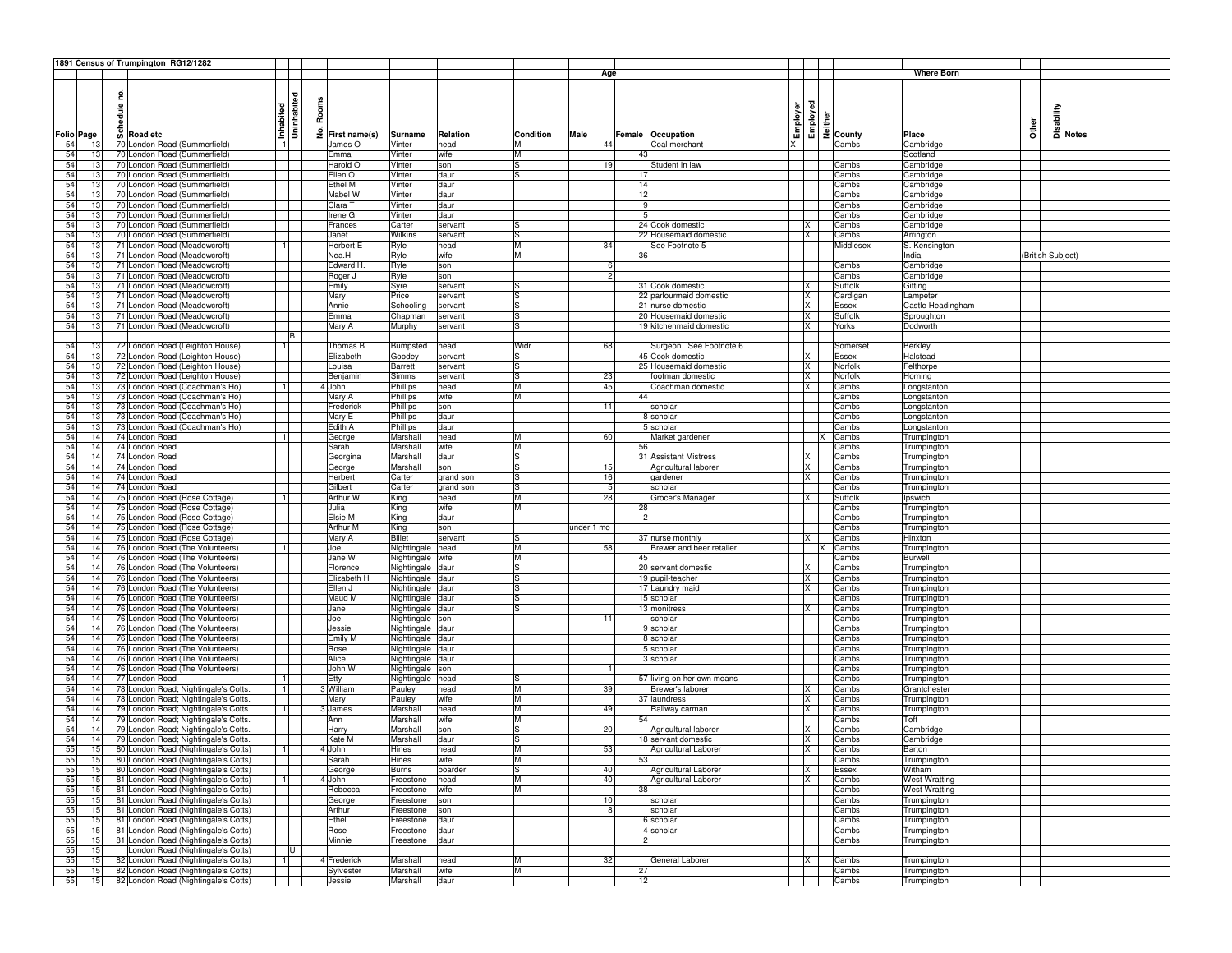|    |                   |          | 1891 Census of Trumpington RG12/1282 |              |       |               |             |            |           |               |                |                               |          |              |   |                                    |                            |   |          |       |
|----|-------------------|----------|--------------------------------------|--------------|-------|---------------|-------------|------------|-----------|---------------|----------------|-------------------------------|----------|--------------|---|------------------------------------|----------------------------|---|----------|-------|
|    |                   |          |                                      |              |       |               |             |            |           | Age           |                |                               |          |              |   |                                    | <b>Where Born</b>          |   |          |       |
|    |                   |          |                                      |              |       |               |             |            |           |               |                |                               |          |              |   |                                    |                            |   |          |       |
|    |                   | g        |                                      |              |       |               |             |            |           |               |                |                               |          |              |   |                                    |                            |   |          |       |
|    |                   |          |                                      | Uninhabited  | Rooms |               |             |            |           |               |                |                               |          |              |   |                                    |                            |   |          |       |
|    |                   |          |                                      |              |       |               |             |            |           |               |                |                               |          | loyed        |   |                                    |                            |   |          |       |
|    |                   | hedule i |                                      | nhabited     |       |               |             |            |           |               |                |                               | Employer |              |   |                                    |                            |   | sability |       |
|    |                   |          | <sub>တ</sub> ိ Road etc              |              |       |               |             |            |           |               |                |                               |          |              |   | $\frac{2}{5}$ $\frac{1}{2}$ County |                            | ð |          |       |
|    | <b>Folio Page</b> |          |                                      |              |       | First name(s) | Surname     | Relation   | Condition | Male          |                | Female Occupation             |          |              |   |                                    | Place                      |   |          | Notes |
| 55 | 15                |          | 82 London Road (Nightingale's Cotts) |              |       | Daisy         | Marshall    | daur       |           |               |                | 9 scholar                     |          |              |   | Cambs                              | Trumpington                |   |          |       |
| 55 | 15                |          | 82 London Road (Nightingale's Cotts) |              |       | Julia         | Marshall    | daur       |           |               |                | 6 scholar                     |          |              |   | Cambs                              | Trumpington                |   |          |       |
| 55 | 15                |          | 82 London Road (Nightingale's Cotts) |              |       | Frederick     | Marshall    | son        |           |               |                | scholar                       |          |              |   | Cambs                              | Trumpington                |   |          |       |
| 55 | 15                |          | 82 London Road (Nightingale's Cotts) |              |       | Cyril         | Marshall    | son        |           | 11 Mo         |                |                               |          |              |   | Cambs                              | Trumpington                |   |          |       |
| 55 | 15                |          | 83 London Road (Nightingale's Cotts) |              |       | 4 Philip      | Howard      | head       | M         | 35            |                | Fish and Fruit dealer         |          |              | х | Cambs                              | Trumpington                |   |          |       |
| 55 | 15                |          | 83 London Road (Nightingale's Cotts) |              |       | Mary          | Howard      | wife       | M         |               |                | 35 helper                     |          | х            |   | Cambs                              | Kingston                   |   |          |       |
| 55 | 15                |          | 83 London Road (Nightingale's Cotts) |              |       | William J     | Howard      | son        |           | 14            |                | Agricultural Laborer          |          | ΙX           |   | Cambs                              | Kingston                   |   |          |       |
| 55 | 15                |          | 83 London Road (Nightingale's Cotts) |              |       | Sarah E       | Howard      | daur       |           |               | 12             |                               |          |              |   | Cambs                              | Cambridge                  |   |          |       |
| 55 | 15                |          | 83 London Road (Nightingale's Cotts) |              |       | Albert E      | Howard      | son        |           |               |                | scholar                       |          |              |   | Cambs                              | Cambridge                  |   |          |       |
| 55 | 15                |          | 83 London Road (Nightingale's Cotts) |              |       | Rose M        | Howard      | daur       |           |               |                | 4 scholar                     |          |              |   | Cambs                              | Trumpington                |   |          |       |
| 55 | 15                |          | 83 London Road (Nightingale's Cotts) |              |       | Eliza         | Howard      | daur       |           |               |                |                               |          |              |   | Cambs                              | Stapleford                 |   |          |       |
|    |                   |          |                                      |              |       |               |             |            |           |               |                | Agricultural Laborer          |          |              |   |                                    |                            |   |          |       |
| 55 | 15                |          | 84 London Road (Nightingale's Cotts) |              |       | Christopher   | Lloyd       | head       | Widr      | 46            |                |                               |          | X            |   | Cambs                              | Trumpington                |   |          |       |
| 55 | 15                |          | 84 London Road (Nightingale's Cotts) |              |       | Frederick     | Lloyd       | son        | ıs        | 21            |                | Agricultural Laborer          |          | х            |   | Cambs                              | Trumpington                |   |          |       |
| 55 | 15                |          | 84 London Road (Nightingale's Cotts) |              |       | Henry         | Lloyd       | son        |           | 11            |                | scholar                       |          |              |   | Cambs                              | Trumpington                |   |          |       |
| 55 | 15                |          | 84 London Road (Nightingale's Cotts) |              |       | William       | Lloyd       | son        |           | 13            |                | Agricultural Laborer          |          | ΙX.          |   | Cambs                              | Trumpington                |   |          |       |
| 55 | 15                |          | 84 London Road (Nightingale's Cotts) |              |       | Mary A        | _loyd       | daur       |           |               |                | 7 scholar                     |          |              |   | Cambs                              | Trumpington                |   |          |       |
| 55 | 16                |          | 85 London Road (Nightingale's Cotts) |              |       | 4 Robert      | Webb        | head       | м         | 40            |                | Coachman domestic             |          | X            |   | Cambs                              | Borough Green              |   |          |       |
| 55 | 16                |          | 85 London Road (Nightingale's Cotts) |              |       | Sarah A       | Webb        | wife       | M         |               |                | 40 Laundress                  |          | X            |   | Cambs                              | Trumpington                |   |          |       |
| 55 | 16                |          | 85 London Road (Nightingale's Cotts) |              |       | George        | Webb        | son        |           | 12            |                | Agricultural Laborer          |          | х            |   | Cambs                              | Trumpington                |   |          |       |
| 55 | 16                |          | 85 London Road (Nightingale's Cotts) |              |       | Walter J      | Webb        | son        |           | 10            |                | scholar                       |          |              |   | Cambs                              | Trumpington                |   |          |       |
| 55 | 16                |          | 85 London Road (Nightingale's Cotts) |              |       | Arthur E      | Webb        | son        |           | $\mathsf{R}$  |                | scholar                       |          |              |   | Cambs                              | Trumpington                |   |          |       |
| 55 | 16                |          | 85 London Road (Nightingale's Cotts) |              |       | Grace E       | Webb        | daur       |           |               |                | 5 scholar                     |          |              |   | Cambs                              | Trumpington                |   |          |       |
| 55 | 16                |          | 85 London Road (Nightingale's Cotts) |              |       | Frederick R   | Webb        | son        |           | $\mathcal{P}$ |                |                               |          |              |   | Cambs                              | Trumpington                |   |          |       |
| 55 | 16                |          | 86 London Road (Nightingale's Cotts) |              |       | 4 James       | Bird        | head       |           | 64            |                | Agricultural Laborer          |          |              |   | Beds                               |                            |   |          |       |
|    |                   |          |                                      |              |       |               |             |            |           |               |                |                               |          | X            |   |                                    | Leagrave                   |   |          |       |
| 55 | 16                |          | 86 London Road (Nightingale's Cotts) |              |       | Maria         | <b>Bird</b> | wife       | M         |               |                | 58 Laundress                  |          | х            |   | Cambs                              | Trumpington                |   |          |       |
| 55 | 16                |          | 86 London Road (Nightingale's Cotts) |              |       | Elizabeth     | <b>Bird</b> | daur       | lS        |               |                | 28 Laundress                  |          | X            |   | Cambs                              | Trumpington                |   |          |       |
| 55 | 16                |          | 86 London Road (Nightingale's Cotts) |              |       | Sarah E M     | Cox         | grand-daur |           |               |                | 10 scholar                    |          |              |   | Cambs                              | Grantchester               |   |          |       |
| 55 | 16                |          | 87 London Road (Nightingale's Cotts) |              |       | 4 Frederick   | Mansfield   | head       | M         | 47            |                | Gardener                      |          | x            |   | Cambs                              | Chesterton                 |   |          |       |
| 55 | 16                |          | 87 London Road (Nightingale's Cotts) |              |       | Sarah         | Mansfield   | wife       | M         |               |                | 49 Dressmaker                 |          |              |   | Cambs                              | Trumpington                |   |          |       |
| 55 | 16                |          | 87 London Road (Nightingale's Cotts) |              |       | Arthur H      | Mansfield   | son        | lS        | 19            |                | Agricultural Laborer          |          | X            |   | Cambs                              | Trumpington                |   |          |       |
| 55 | 16                |          | 87 London Road (Nightingale's Cotts) |              |       | Martha H      | Mansfield   | daur       |           |               |                | 15 servant domestic           |          | x            |   | Cambs                              | Trumpington                |   |          |       |
| 55 | 16                |          | 87 London Road (Nightingale's Cotts) |              |       | Albert        | Mansfield   | son        |           |               |                | scholar                       |          |              |   | Cambs                              | Trumpington                |   |          |       |
| 55 | 16                |          | 87 London Road (Nightingale's Cotts) |              |       | Percy W       | Mansfield   | son        |           | 5             |                | scholar                       |          |              |   | Cambs                              | Trumpington                |   |          |       |
| 55 | 16                |          | 88 London Road                       |              |       | Hugh F        | Newall      | head       | M         | 33            |                | Astronomer                    |          |              |   | Durham                             | Gatshead-on-Tyne           |   |          |       |
| 55 | 16                |          | 88 London Road                       |              |       | Margaret      | Newall      | wife       | M         |               | 40             |                               |          |              |   | Warwick                            |                            |   |          |       |
|    |                   |          |                                      |              |       |               |             |            |           |               |                |                               |          |              |   |                                    | Rugby                      |   |          |       |
| 55 | 16                |          | 88 London Road                       |              |       | Franck T      | Arnold      | bro-in-law | M         | 29            |                | German Lecturer               |          | X            |   | Warwick                            | Rugby                      |   |          |       |
| 55 | 16                |          | 88 London Road                       |              |       | Edith M       | Arnold      | visitor    | M         |               | 28             |                               |          |              |   | Glamorgan                          | Merthyr Tydvil             |   |          |       |
| 55 | 16                |          | 88 London Road                       |              |       | Sophia        | Weisse      | visitor    |           |               |                | 38 Teacher of Music           |          | x            |   |                                    | Scotland                   |   |          |       |
| 55 | 16                |          | 88 London Road                       |              |       | Donald F      | Tovey       | visitor    | ıs        | 15            |                | <b>Student of Music</b>       |          |              | x | <b>Bucks</b>                       | Eton                       |   |          |       |
| 55 | 16                |          | 88 London Road                       |              |       | Emma          | Baker       | servant    | lS.       |               |                | 29 Cook domestic              |          | ΙX.          |   | Suffolk                            | Lowestoft                  |   |          |       |
| 55 | 16                |          | 88 London Road                       |              |       | Louise L      | Adams       | servant    |           |               |                | 22 Parlourmaid domestic       |          | X            |   | Suffolk                            | Kirton                     |   |          |       |
| 55 | 16                |          | 88 London Road                       |              |       | Edith         | Varvel      | servant    | lS        |               |                | 22 Housemaid domestic         |          | X            |   | Norfolk                            | Norwich                    |   |          |       |
| 55 | 16                |          | 88 London Road                       |              |       | Jesse         | Muggleton   | servant    | ıs        | 22            |                | Gardener domestic             |          | X            |   | Cambs                              | Grantchester               |   |          |       |
| 55 | 16                |          | 89 London Road (Gilmerton)           |              |       | Stephen       | Mansfield   | head       | Widr      | 65            |                | Retired draper                |          |              |   | Cambs                              | Chesterton                 |   |          |       |
| 55 | 16                |          | 89 London Road (Gilmerton)           |              |       | Smith         | Nutter      | son-in-law | M         | 40            |                |                               |          |              |   | Cambs                              | Grantchester               |   |          |       |
| 55 | 16                |          | 89 London Road (Gilmerton)           |              |       | Louisa        | Nutter      | daur       | M         |               | 39             |                               |          |              |   | Cambs                              | Cambridge                  |   |          |       |
| 55 | 16                |          | 89 London Road (Gilmerton)           |              |       | Charlotte W   | Nutter      | grand-daur |           |               | $\overline{7}$ |                               |          |              |   | Warwick                            | Leamington                 |   |          |       |
| 56 | 17                |          | 89 London Road (Gilmerton)           |              |       | Stephen B     | Nutter      | grand-son  |           |               |                |                               |          |              |   | Cambs                              | Grantchester               |   |          |       |
| 56 | 17                |          | 89 London Road (Gilmerton)           |              |       | Marjorie      | Nutter      | grand-daur |           |               |                |                               |          |              |   | Cambs                              | Grantchester               |   |          |       |
| 56 | 17                |          | 89 London Road (Gilmerton)           |              |       | Jeanett       | Reed        | servant    | ıs        |               |                | 26 servant domestic           |          | х            |   | Cambs                              | Wimpole                    |   |          |       |
| 56 | 17                |          | 89 London Road (Gilmerton)           |              |       | Annie C       | Baker       | servant    | S         |               |                | 17 servant domestic           |          | X            |   | Cambs                              | Grantchester               |   |          |       |
|    | 17                |          | 90 London Road                       |              |       |               |             |            | M         | 34            |                |                               | x        |              |   |                                    |                            |   |          |       |
| 56 |                   |          |                                      |              |       | Joseph A      | Sturton     | head       | M         |               |                | Provision Merchant- Farmer    |          |              |   | Cambs                              | Cambridge                  |   |          |       |
| 56 | 17                |          | 90 London Road                       |              |       | Ellinor       | Sturton     | wife       |           |               | 35             |                               |          |              |   | Cambs                              | Cambridge                  |   |          |       |
| 56 | 17                |          | 90 London Road                       |              |       | Charlotte D   | Sturton     | daur       |           |               | a              |                               |          |              |   | Cambs                              | Cambridge                  |   |          |       |
| 56 | 17                |          | 90 London Road                       |              |       | Joseph C      | Sturton     | son        |           |               |                |                               |          |              |   | Cambs                              | Cambridge                  |   |          |       |
| 56 | 17                |          | 90 London Road                       |              |       | Keith M       | Sturton     | son        |           |               |                |                               |          |              |   | Cambs                              | Cambridge                  |   |          |       |
| 56 | 17                |          | 90 London Road                       |              |       | Margaret E    | Sturton     | daur       |           |               | 5 Mo           |                               |          |              |   | Cambs                              | Trumpington                |   |          |       |
| 56 | 17                |          | 90 London Road                       |              |       | Ellen         | Knights     | servant    |           |               |                | 24 servant domestic           |          | X            |   | Cambs                              | Orwell                     |   |          |       |
| 56 | 17                |          | 90 London Road                       |              |       | Alice         | Jacklin     | servant    |           |               |                | 20 servant domestic           |          | X            |   | Cambs                              | Cherryhinton               |   |          |       |
| 56 | 17                |          | 91 London Road (Quy Villa)           |              |       | Thomas H J    | Porter      | head       | M         | 34            |                | Solicitor's Clerk             |          | X            |   | Surrey                             | Lambeth                    |   |          |       |
| 56 | 17                |          | 91 London Road (Quy Villa)           |              |       | Sarah         | Porter      | wife       | M         |               | 33             |                               |          |              |   |                                    | US of America; New Orleans |   |          |       |
|    | 171               |          | 91 London Road (Quy Villa)           |              |       | Mary A E      | Porter      | daur       |           |               |                | 10 scholar                    |          |              |   | Cambs                              | Cambridge                  |   |          |       |
| 56 | 17                |          | 91 London Road (Quy Villa)           |              |       | Emily C       | Mansfield   | servant    |           |               |                | 17 general servant (domestic) |          | $\times$     |   | Cambs                              | Cambridge                  |   |          |       |
| 56 | 17                |          | London Road (Goldeslie)              | l1U          |       |               |             |            |           |               |                |                               |          |              |   |                                    |                            |   |          |       |
| 56 | 17                |          | 92 London Road; Cromwell House       |              |       | Charles H     | Wright      | head       | M         | 50            |                | Farmer                        | X        |              |   | Norfolk                            | North Runcton              |   |          |       |
|    |                   |          |                                      |              |       |               |             |            |           |               |                |                               |          |              |   |                                    |                            |   |          |       |
| 56 | 17                |          | 92 London Road; Cromwell House       |              |       | Ellen E       | Wright      | wife       | M         |               | 50             |                               |          |              |   | Essex                              | Saffron Walden             |   |          |       |
| 56 | 17                |          | 92 London Road; Cromwell House       |              |       | Constance E   | Wright      | daur       | S         |               | 19             |                               |          |              |   | Suffolk                            | Horringer Hall             |   |          |       |
| 56 | 17                |          | 92 London Road; Cromwell House       |              |       | Henry M       | Wright      | son        |           | 17            |                | Farmer's son                  |          | X            |   | Suffolk                            | Horringer Hall             |   |          |       |
| 56 | 17                |          | 92 London Road; Cromwell House       |              |       | Gertrude A    | Wright      | daur       |           |               |                | 14 Scholar                    |          |              |   | Suffolk                            | Horringer Hall             |   |          |       |
| 56 | 17                |          | 92 London Road; Cromwell House       |              |       | Harriett E    | Sutton      | servant    | S         |               |                | 20 general servant (domestic) |          | IX.          |   | Cambs                              | Over                       |   |          |       |
| 56 | 17                |          | 93 London Road                       | $\mathbf{1}$ |       | 3 William W   | Parker      | head       | M         | 48            |                | Shepherd                      |          | <b>X</b>     |   | Cambs                              | Trumpington                |   |          |       |
| 56 | 17                |          | 93 London Road                       |              |       | Harriett      | Parker      | wife       | M         |               |                | 48 Laundress                  |          | <b>X</b>     |   | Cambs                              | Girton                     |   |          |       |
| 56 | 17                |          | 93 London Road                       |              |       | Albert        | Parker      | son        | S         | 27            |                | Bricklayer's laborer          |          | <b>X</b>     |   | Cambs                              | Cambridge                  |   |          |       |
| 56 | 17                |          | 93 London Road                       |              |       | John M        | Parker      | son        | S         | 22            |                | Bricklayer's laborer          |          | $\mathsf{X}$ |   | Cambs                              | Trumpington                |   |          |       |
|    |                   |          |                                      |              |       |               |             |            |           |               |                |                               |          |              |   |                                    |                            |   |          |       |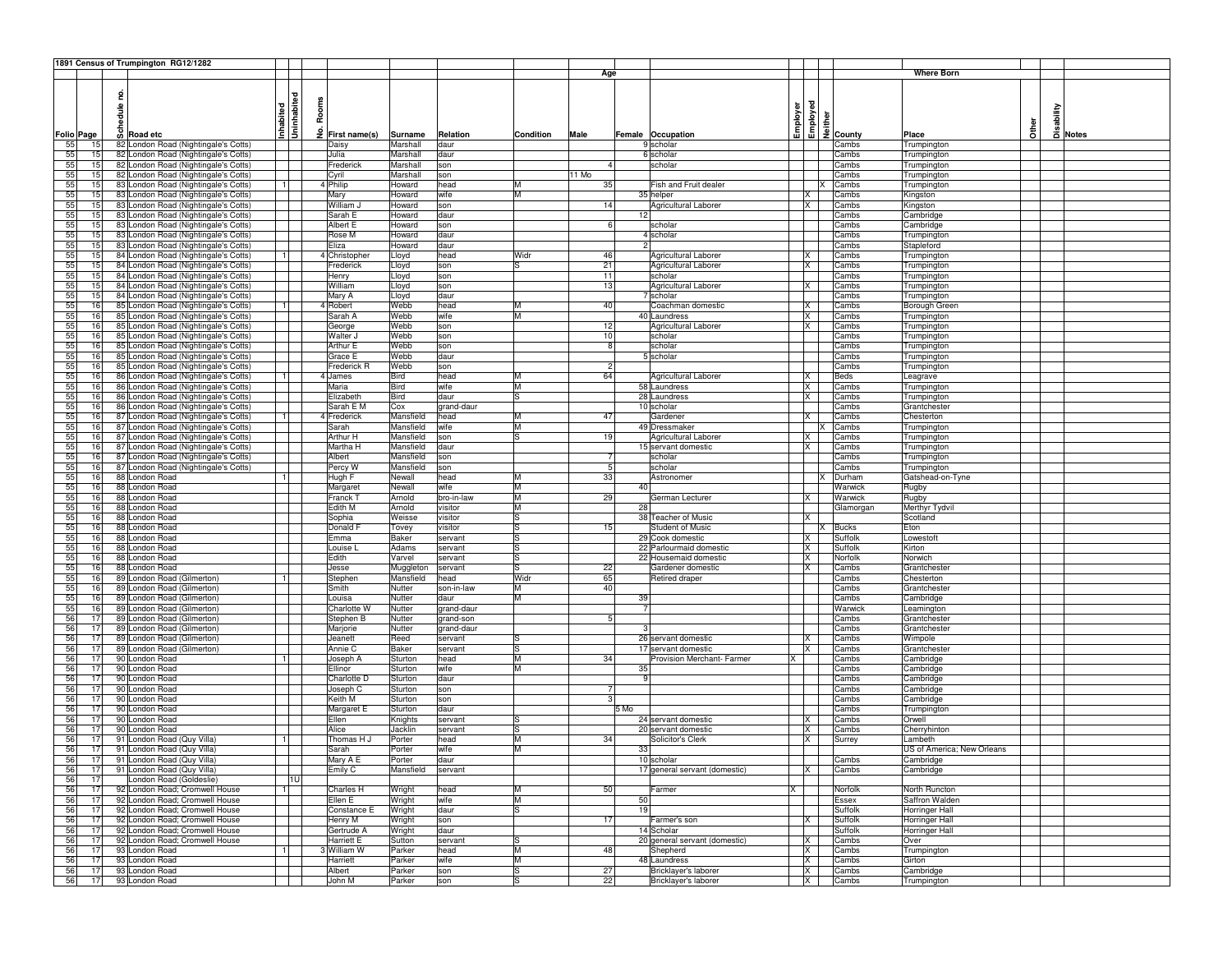|            |          |        | 1891 Census of Trumpington RG12/1282           |                |       |                             |                  |                   |           |                 |      |                                 |                      |          |                          |                            |       |          |                |
|------------|----------|--------|------------------------------------------------|----------------|-------|-----------------------------|------------------|-------------------|-----------|-----------------|------|---------------------------------|----------------------|----------|--------------------------|----------------------------|-------|----------|----------------|
|            |          |        |                                                |                |       |                             |                  |                   |           | Age             |      |                                 |                      |          |                          | <b>Where Born</b>          |       |          |                |
|            |          |        |                                                |                |       |                             |                  |                   |           |                 |      |                                 |                      |          |                          |                            |       |          |                |
|            |          | 2      |                                                | ᄝ              |       |                             |                  |                   |           |                 |      |                                 |                      |          |                          |                            |       |          |                |
|            |          | hedule |                                                | Inhabited<br>흛 | Rooms |                             |                  |                   |           |                 |      |                                 | Employer<br>Employed |          |                          |                            |       | sability |                |
|            |          |        |                                                | 뒴              |       |                             |                  |                   |           |                 |      |                                 |                      |          |                          |                            |       |          |                |
| Folio Page |          |        | တို Road etc                                   | 3              |       | $\frac{9}{2}$ First name(s) | Surname          | Relation          | Condition | Male            |      | Female Occupation               |                      |          | <sup>들</sup><br>의 County | Place                      | Other |          | Notes          |
| 56         | 17       |        | 94 London Road                                 | 11             |       | James                       | Sillitoe         | head              | M         | 24              |      | Coachman& gardener domestic     |                      | IX.      | Suffolk                  | Gasfield                   |       |          |                |
| 56         | 17       |        | 94 London Road                                 |                |       | Clara                       | Sillitoe         | wife              | M         |                 |      | 25                              |                      |          | Cambs                    | Little Abington            |       |          |                |
| 56         | 17       |        | 94 London Road                                 |                |       | Hannah M                    | Sillitoe         | daur              |           |                 | l Mo |                                 |                      |          | Cambs                    | Trumpington                |       |          |                |
| 56         | 18       |        | 95 London Road                                 | 11             |       | Mary                        | Smith            | head              | Wid       |                 |      | 53 Charwoman                    |                      | X        | Cambs                    | Trumpington                |       |          |                |
| 56         | 18       |        | 95 London Road                                 |                |       | Louisa E                    | Smith            | daur              | lS        |                 |      | 20 Laundress                    |                      | X        | Cambs                    | Trumpington                |       |          | See Footnote 7 |
| 56         | 18       |        | 95 London Road                                 |                |       | Ethel R                     | Smith            | daur              |           |                 |      | 13 Laundress                    |                      | IX       | Cambs                    | Trumpington                |       |          |                |
| 56         | 18       |        | 95 London Road                                 |                |       | Sophy P                     | Wright           | niece             |           |                 |      | 9 scholar                       |                      |          | Essex                    | Newport                    |       |          |                |
| 56         | 18       |        | 96 London Road                                 | 11             |       | 3 Page                      | Wilson           | head              | S.        | 21              |      | Corn-dealer's laborer           |                      | <b>x</b> | Cambs                    | Trumpington                |       |          |                |
| 56         | 18       |        | 96 London Road                                 |                |       | Swan                        | Wilson           | brother           |           | 15              |      | Grocer's errand boy             |                      | X        | Cambs                    | Trumpington                |       |          |                |
| 56         | 18       |        | 97 London Road                                 |                |       | 4 Joseph                    | Kefford          | head              | Widr      | 75              |      | Agricultural laborer            |                      | X        | Cambs                    | Trumpington                |       |          |                |
| 56         | 18       |        | 97 London Road                                 |                |       | William                     | Kefford          | grandson          | M         | 26              |      | gardener domestic servant       |                      | <b>X</b> | Cambs                    | Trumpington                |       |          |                |
| 56         | 18       |        | 97 London Road<br>98 London Road               |                |       | Emma                        | Kefford          | grand-daur-in-law | M         |                 |      | 33                              |                      |          | Yorks                    | Ancaster                   |       |          |                |
| 56<br>56   | 18<br>18 |        | 98 London Road                                 | 1              |       | 4 Robert<br>Susan           | Lloyd            | head<br>wife      | M<br>M    | 76              |      | iving on own means<br>70        |                      |          | Cambs<br>Cambs           | Trumpington                |       |          |                |
| 56         | 18       |        | 98 London Road                                 |                |       | Elizabeth                   | Lloyd<br>Dunn    | sister            | wid       |                 |      | 76 living on own means          |                      |          | Cambs                    | Trumpington<br>Trumpington |       |          |                |
| 56         | 18       |        | 99 London Road (Alpha Cottage)                 | 1              |       | John F                      | Rayner           | head              | M         | 36              |      | Gardener domestic               |                      | X        | Cambs                    | Trumpington                |       |          |                |
| 56         | 18       |        | 99 London Road (Alpha Cottage)                 |                |       | Emma                        | Rayner           | wife              | M         |                 |      | 33                              |                      |          | Cambs                    | Trumpington                |       |          |                |
| 56         | 18       |        | 99 London Road (Alpha Cottage)                 |                |       | Bertha                      | Peters           | sister-in-law     | lS        |                 |      | 26 Dressmaker                   |                      | IX       | Cambs                    | Trumpington                |       |          |                |
| 56         | 18       |        | 99 London Road (Alpha Cottage)                 |                |       | Robert                      | Ormsby           | boarder           | lS        | 21              |      | Mathematics student             |                      |          |                          | Ireland                    |       |          |                |
| 56         | 18       |        | 100 London Road (St. Mary's)                   | 1              |       | Frances A                   | Sayle            | head              | l.S       |                 |      | 34 living on her own means      |                      |          | Cambs                    | Cambridge                  |       |          |                |
| 56         | 18       |        | 100 London Road (St. Mary's)                   |                |       | Kate E                      | Carlton          | servant           | lS        |                 |      | 26 housekeeper domestic         |                      | IX       | Cambs                    | Carlton                    |       |          |                |
| 56         | 18       |        | 101 London Road                                | 1              |       | Walter                      | Mansel           | head              | widr      | 79              |      | retired farmer                  |                      |          | Carmarthen               | Ridwell                    |       |          |                |
| 56         | 18       |        | 101 London Road                                |                |       | Elizabeth                   | Hulland          | daur              | M         |                 |      | 44 Postmistress                 |                      | X        | Cambs                    | Trumpington                |       |          |                |
| 56         | 18       |        | 101 London Road                                |                |       | Walter W                    | Hulland          | grand-son         | S         | 21              |      | Postman                         |                      | IX.      | Glamorgan                | Swansea                    |       |          |                |
| 56         | 18       |        | 101 London Road                                |                |       | Edith M                     | Hulland          | grand-daur        | lS.       |                 |      | 20                              |                      |          | Glamorgan                | Swansea                    |       |          |                |
| 56         | 18       |        | 102 London Road                                | -1 I           |       | William                     | Rayner           | head              | Widr      | 48              |      | Door-keeper. Fitzwilliam Museum |                      | IX.      | Cambs                    | Newnham                    |       |          |                |
| 56         | 18       |        | 102 London Road                                |                |       | Edward                      | Rayner           | son               |           | 12              |      | scholar                         |                      |          |                          | Ireland; Mullingar         |       |          |                |
| 56         | 18       |        | 102 London Road                                |                |       | Alice                       | Rayner           | daur              |           |                 |      | 8 scholar                       |                      |          | Hants                    | Aldershot                  |       |          |                |
| 56<br>56   | 18       |        | 102 London Road<br>103 London Road             |                |       | Sarah E<br>Albert           | Rayner           | niece<br>head     | lS<br>M   | 29              |      | 27 housekeeper                  |                      | X        | Cambs                    | Trumpington                |       |          |                |
| 56         | 18<br>18 |        | 103 London Road                                | $\overline{1}$ |       | Emma J                      | Rayner<br>Rayner | wife              | M         |                 |      | Barber<br>21                    |                      |          | Cambs<br>Norfolk         | Grantchester<br>Harlston   |       |          |                |
| 56         | 18       |        | 104 London Road (Green Man)                    | 11             |       | Nathaniel R                 | Holmes           | head              | M         | 70              |      | Inn-keeper & Horse dealer       | X                    |          | Suffolk                  | Monks Eleigh               |       |          |                |
| 56         | 18       |        | 104 London Road (Green Man)                    |                |       | Elizabeth                   | Holmes           | wife              | M         |                 |      | 58                              |                      |          | Cambs                    | Melbourne                  |       |          |                |
| 56         | 18       |        | 104 London Road (Green Man)                    |                |       | Charles H                   | Holmes           | son               | lS        | 28              |      | Horse dealer's assistant        |                      | X        | Cambs                    | Little Shelford            |       |          |                |
| 57         | 19       |        | 104 London Road (Green Man)                    |                |       | Agnes E                     | Holmes           | daur              | lS        |                 |      | 32 Barmaid                      |                      | ΙX       | Cambs                    | Little Shelford            |       |          |                |
| 57         | 19       |        | 104 London Road (Green Man)                    |                |       | Neville A                   | Holmes           | son               | lS        | 26              |      | Horse-dealers Assistant         |                      | X        | Cambs                    | Trumpington                |       |          |                |
| 57         | 19       |        | 104 London Road (Green Man)                    |                |       | Ellen V                     | Holmes           | daur              | lS        |                 |      | 24                              |                      |          | Cambs                    | Trumpington                |       |          |                |
| 57         | 19       |        | 104 London Road (Green Man)                    |                |       | Edith M                     | Holmes           | daur              | lS.       |                 |      | 17                              |                      |          | Cambs                    | Trumpington                |       |          |                |
| 57         | 19       |        | 104 London Road (Green Man)                    |                |       | Emmar                       | Wright           | servant           | lS        |                 |      | 32 general servant domestic     |                      | X        | Cambs                    | <b>Gt Shelford</b>         |       |          |                |
| 57         | 19       |        | 104 London Road (Green Man)                    |                |       | James W                     | Robinson         | visitor           | M         | 28              |      | General dealer                  |                      |          | Norfolk                  | Norwich                    |       |          |                |
| 57         | 19       |        | 105 London Road (The Limes)                    | 1              |       | Thomas                      | Wilson           | head              | M         | 62              |      | <b>Retired Farmer</b>           |                      |          | <b>Berks</b>             | Sheen                      |       |          |                |
| 57         | 19       |        | 105 London Road (The Limes)                    |                |       | Sarah A                     | Wilson           | wife              | M         |                 |      | 61                              |                      |          | <b>Berks</b>             | Little Shefford            |       |          |                |
| 57         | 19       |        | 105 London Road (The Limes)                    |                |       | Thomas F                    | Wilson           | son               | lS        | 24              |      |                                 |                      |          | <b>Berks</b>             | Boxford                    |       |          |                |
| 57<br>57   | 19<br>19 |        | 105 London Road (The Limes)<br>106 London Road | 11             |       | Emma <sup>-</sup><br>Phebe  | Wilson<br>Haslop | daur<br>head      | ls<br>wid |                 |      | 22<br>45 seamstress             |                      | IX.      | <b>Berks</b><br>Cambs    | Boxford                    |       |          |                |
| 57         | 19       |        | 106 London Road                                |                |       | Ernest W L                  | Haslop           | son               | lS        | 18              |      | Gardener domestic               |                      | <b>X</b> | Cambs                    | Trumpington<br>Trumpington |       |          |                |
| 57         | 19       |        | 106 London Road                                |                |       | Robert                      | Haslop           | son               |           | 14              |      | Agricultural laborer            |                      | IX.      | Cambs                    | Trumpington                |       |          |                |
| 57         | 19       |        | 106 London Road                                |                |       | Amelia M                    | Haslop           | daur              |           |                 |      | 11 scholar                      |                      |          | Cambs                    | Trumpington                |       |          |                |
| 57         | 19       |        | 106 London Road                                |                |       | Emma                        | Haslop           | daur              |           |                 |      | 8 scholar                       |                      |          | Cambs                    | Trumpington                |       |          |                |
| 57         | 19       |        | 106 London Road                                |                |       | Sydney                      | Haslop           | son               |           | 3               |      |                                 |                      |          | Cambs                    | Trumpington                |       |          |                |
| 57         | 19       |        | 107 London Road (Red Lion)                     | 11             |       | William                     | Saunders         | head              | M         | 25              |      | Publican. Farmer's son          |                      | IX.      | Cambs                    | Trumpington                |       |          |                |
| 57         | 19       |        | 107 London Road (Red Lion)                     |                |       | Charlotte                   | Saunders         | wife              | M         |                 |      | 22                              |                      | X        | Kent                     | Sheerness                  |       |          |                |
| 57         | 19       |        | 108 London Road                                | 1              |       | Samuel                      | Rayner           | head              | M         | 29              |      | Gardener domestic               |                      | X        | Cambs                    | Trumpington                |       |          |                |
| 57         | 19       |        | 108 London Road                                |                |       | Elizabeth                   | Rayner           | wife              | M         |                 |      | 32                              |                      |          | Essex                    | Chishall                   |       |          |                |
| 57         | 19       |        | 108 London Road                                |                |       | Flora                       | Rayner           | daur              |           |                 |      | 4 scholar                       |                      |          | Cambs                    | Trumpington                |       |          |                |
| 57         | 19       |        | 108 London Road                                |                |       | Alice                       | Rayner           | daur              |           |                 |      |                                 |                      |          | Cambs                    | Trumpington                |       |          |                |
| 57         | 19       |        | 108 London Road                                |                |       | George                      | Harvey           | boarder           | lS.       | 24              |      | Gardener domestic               |                      | ΙX       | Cambs                    | Bottisham Lode             |       |          |                |
| 57         | 19       |        | 109 London Road                                | $\blacksquare$ |       | 4 Charles                   | Peck             | head              | M         | 44              |      | House painter                   |                      |          | Hunts                    | <b>Gt Stukeley</b>         |       |          |                |
| 57         | 19       |        | 109 London Road                                |                |       | Mary A                      | Peck             | wife              | M<br>l.S  |                 |      | 42                              |                      |          | Salop                    | Shrewsbury                 |       |          |                |
| 57<br>57   | 19       |        | 109 London Road<br>109 London Road             |                |       | Edith F                     | Peck<br>Peck     | daur              |           | 14              |      | 17                              |                      |          | Cambs<br>Cambs           | Trumpington                |       |          |                |
|            | 19       |        | 19 109 London Road                             |                |       | Charles E<br>Medora C       | Peck             | son<br>daur       |           |                 |      | 12                              |                      |          | Cambs                    | Trumpington<br>Trumpington |       |          |                |
| 57         | 19       |        | 109 London Road                                |                |       | Horace F                    | Peck             | son               |           | 10              |      | scholar                         |                      |          | Cambs                    | Trumpington                |       |          |                |
| 57         | 19       |        | 109 London Road                                |                |       | Ebenezer H J                | Peck             | son               |           | 8               |      | scholar                         |                      |          | Cambs                    | Trumpington                |       |          |                |
| 57         | 19       |        | 109 London Road                                |                |       | Emily M                     | Peck             | daur              |           |                 |      | 7 scholar                       |                      |          | Cambs                    | Trumpington                |       |          |                |
| 57         | 20       |        | 109 London Road                                |                |       | Arthur H                    | Peck             | son               |           | $5 \frac{1}{2}$ |      | scholar                         |                      |          | Cambs                    | Trumpington                |       |          |                |
| 57         | 20       |        | 109 London Road                                |                |       | <b>William E</b>            | Peck             | son               |           | 3               |      | scholar                         |                      |          | Cambs                    | Trumpington                |       |          |                |
| 57         | 20       |        | 109 London Road                                |                |       | Rose M                      | Peck             | daur              |           |                 | 3 Mo |                                 |                      |          | Cambs                    | Trumpington                |       |          |                |
| 57         |          |        | 20 110 London Road                             | 11             |       | Elijah                      | Lawrence         | head              | M         | 49              |      | blacksmith                      | X                    |          | Suffolk                  | Haughley                   |       |          |                |
| 57         |          |        | 20 110 London Road                             |                |       | Elizabeth                   | Lawrence         | wife              | M         |                 |      | 47                              |                      |          | Cambs                    | Harston                    |       |          |                |
| 57         |          |        | 20 110 London Road                             |                |       | Alice                       | Lawrence         | daur              | lS        |                 |      | 25 Dressmaker                   |                      | ΙX       | Cambs                    | Harston                    |       |          |                |
| 57         | 20       |        | 110 London Road                                |                |       | Bertha E                    | Lawrence         | daur              | ls        |                 |      | 18                              |                      |          | Cambs                    | Trumpington                |       |          |                |
| 57         |          |        | 20 111 London Road                             | $\mathbf{1}$   |       | 4 George W                  | Andrews          | head              | M         | 27              |      | Railway signalman               |                      | X        | Cambs                    | Little Shelford            |       |          |                |
| 57         |          |        | 20 111 London Road                             |                |       | Elizabeth A                 | Andrews          | wife              | M         |                 |      | 26                              |                      |          | Cambs                    | Coates                     |       |          |                |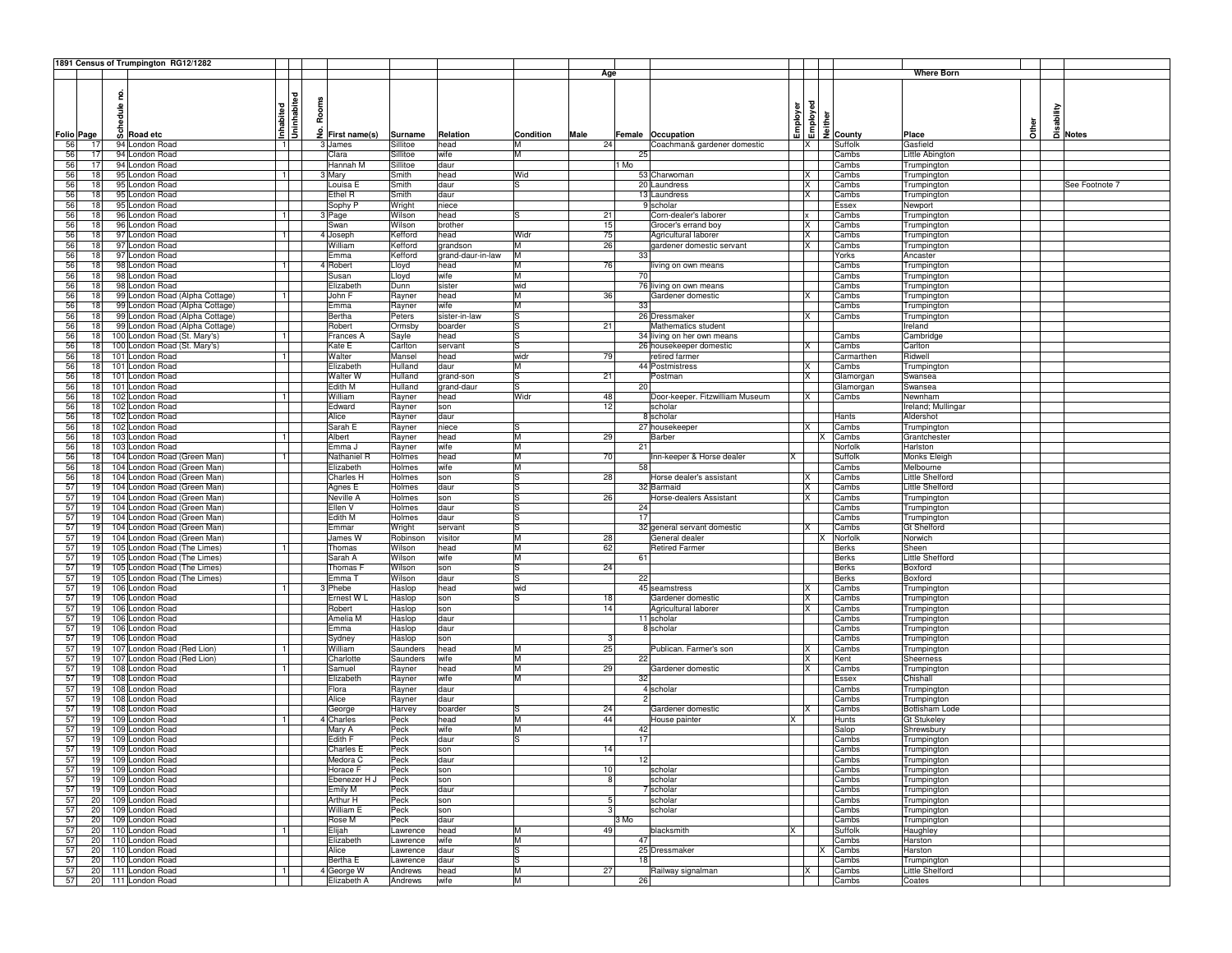|                      |        | 1891 Census of Trumpington RG12/1282     |                        |       |                      |                  |                    |           |      |                |                               |                |          |                      |                            |                |
|----------------------|--------|------------------------------------------|------------------------|-------|----------------------|------------------|--------------------|-----------|------|----------------|-------------------------------|----------------|----------|----------------------|----------------------------|----------------|
|                      |        |                                          |                        |       |                      |                  |                    |           |      | Age            |                               |                |          |                      | Where Born                 |                |
|                      |        |                                          |                        |       |                      |                  |                    |           |      |                |                               |                |          |                      |                            |                |
|                      | 2      |                                          | ᄝ                      |       |                      |                  |                    |           |      |                |                               |                |          |                      |                            |                |
|                      | hedule |                                          |                        | Rooms |                      |                  |                    |           |      |                |                               |                |          |                      |                            |                |
|                      |        |                                          |                        |       |                      |                  |                    |           |      |                |                               |                |          |                      |                            |                |
|                      |        |                                          | Uninhabit<br>Inhabited |       |                      |                  |                    |           |      |                |                               | Employer       | Employed |                      | Other                      | sability       |
| <b>Folio Page</b>    | ഄ      | <b>Road etc</b>                          |                        | £     | First name(s)        | Surname          | Relation           | Condition | Male |                | Female Occupation             |                |          | $\frac{1}{2}$ County | Place                      | Notes          |
| 57<br>20             |        | 111 London Road                          |                        |       | George F             | Andrews          | son                |           |      |                |                               |                |          | Cambs                | Trumpington                |                |
| 57<br>20             |        | 112 London Road                          | -11                    |       | 4 Samuel             | Shepherd         | head               | IM.       |      | 39             | Agricultural laborer          | X              |          | Hunts                | Yelling                    |                |
| 57<br>20             |        | 112 London Road                          |                        |       | Elizabeth            | Shepherd         | head               | ĪМ        |      | 41             |                               |                |          | Cambs                | Elsworth                   |                |
| 57<br>20             |        | 112 London Road                          |                        |       | William              | Shepherd         | wife               | l.S       |      | 17             | Agricultural laborer          |                |          | Hunts                | Yelling                    | See Footnote 8 |
| 57<br>20             |        | 112 London Road                          |                        |       | Ada                  | Shepherd         | daur               |           |      | 15             |                               |                |          | Hunts                | Yelling                    |                |
| 57<br>20             |        | 112 London Road                          |                        |       | Samuel               | Shepherd         | son                |           |      | 12             | Agricultural laborer          | ΙX             |          | Cambs                | Papworth St Everad         |                |
| 57<br>20             |        | 112 London Road                          |                        |       | Emma                 | Shepherd         | daur               |           |      |                |                               |                |          | Cambs                | Girton                     |                |
| 57<br>20             |        | 112 London Road                          |                        |       | Albert               | Shepherd         | son                |           |      | $\overline{4}$ |                               |                |          | Cambs                | Girton                     |                |
| 57<br>20             |        | 113 London Road                          | -1                     |       | <b>Alice R</b>       | Bond             | head               |           |      |                | 57 Laundress                  |                | ΙX       | Cambs                | Trumpington                |                |
| 57<br>20             |        | 113 London Road                          |                        |       | Esther               | Bond             | sister             | lS        |      |                | 54 Laundress                  |                | ΙX       | Cambs                | Trumpington                |                |
| 57<br>20             |        | 113 London Road                          |                        |       | George               | Bond             | brother            | lS        |      | 52             | Tailor                        |                | x        | Cambs                | Trumpington                |                |
| 57<br>20             |        | 113 London Road                          |                        |       | Sarah                | Carter           | niece              | S         |      |                | 38 Laundress                  |                | X        | Cambs                | Trumpington                |                |
| 57<br>20             |        | 114 London Road                          | $\mathbf{1}$           |       | Mary                 | Lloyd            | head               | Wid       |      |                | 76 Laundress                  |                |          | Cambs                | Gt Shelford                |                |
| 57<br>20             |        | 115 London Road                          | $\mathbf{1}$           |       | Emma                 | Wright           | head               | Wid       |      |                | 72 living on her own means    |                |          | Suffolk              | Gazeley                    |                |
| 57<br>20             |        | 115 London Road                          |                        |       | Edmund               | Wright           | son                | ls        |      | 41             | Agricultural laborer          | Ιx             |          | Suffolk              | Gazeley                    |                |
| 57<br>20             |        | 115 London Road                          |                        |       | Josiah               | Wright           | son                |           |      | 30             | Agricultural laborer          | ΙX             |          | Essex                | Chishall                   |                |
| 57<br>20             |        | 116 London Road (Tally Ho)               | $\mathbf{1}$           |       | Edwin A              | Marshall         | head               | S         |      | 29             | Brewer and publican           | ΙX             |          | Cambs                | Trumpington                |                |
| 57<br>20             |        | 116 London Road (Tally Ho)               |                        |       | Susannah             | Webb             | servant            | ls        |      |                | 30 Housekeeper                | ΙX             |          | Essex                | Stondon Massey             |                |
| 57<br>20             |        | 116 London Road (Tally Ho)               |                        |       | Rosina               | Whitmore         | servant            | ls        |      |                | 18 General servant (domestic) | X              |          | Cambs                | Wicken                     |                |
| 57<br>20             |        | 117 London Road                          | 1                      |       | 4 William            | Stallien         | head               | M         |      | 48             | Agricultural laborer          | X              |          | Cambs                | Trumpington                |                |
| 57<br>20             |        | 117 London Road                          |                        |       | Annie                | Stallien         | wife               | M         |      | 50             |                               |                |          | Hunts                | Fenstanton                 |                |
| 57<br>20             |        | 117 London Road                          |                        |       | Arthur               | Stallien         | son                | ls        |      | 19             | Groom & gardener domestic     | IX             |          | Cambs                | Cambridge                  |                |
| 58<br>21             |        | 117 London Road                          |                        |       | James                | Stallien         | son                | lS        |      | 17             | Agricultural laborer          | Ιx             |          | Cambs                | Trumpington                |                |
| 58<br>21             |        | 117 London Road                          |                        |       | Caroline             | Stallien         | daur               |           |      | 14             |                               |                |          | Cambs                | Trumpington                |                |
| 58<br>21             |        | 117 London Road                          |                        |       | Emma                 | Stallien         | daur               |           |      | 12             |                               |                |          | Cambs                | Trumpington                |                |
| 58<br>21             |        | 118 London Road                          | $\mathbf{1}$           |       | 4 Branson C          | Haggis           | head               | M         |      | 27             | Agricultural laborer          | ΙX             |          | Cambs                | Trumpington                |                |
| 58<br>21             |        | 118 London Road                          |                        |       | Annie                | Haggis           | wife               | ĪМ        |      | 24             |                               |                |          | Cambs                | Trumpington                |                |
| 58<br>21             |        | 118 London Road                          |                        |       | Bransom W            | Haggis           | son                |           |      | $\overline{2}$ | scholar                       |                |          | Cambs                | Trumpington                |                |
| 58<br>21             |        | 118 London Road                          |                        |       | Esther V             | Haggis           | daur               |           |      |                |                               |                |          | Cambs                | Trumpington                |                |
| 58<br>21             |        | 118 London Road                          |                        |       | lewellyn I           | Haggis           | brother            | lS        |      | 19             | Agricultural laborer          |                |          | Cambs                | Trumpington                |                |
| 58<br>21             |        | 119 London Road                          | -1                     |       | 4 Ann                | Stearn           | head               | wid       |      |                | 52 Laundress                  | ΙX             |          | Cambs                | Trumpington                |                |
| 58<br>21             |        | 119 London Road                          |                        |       | Frederick            | Stearn           | son                | lS        |      | 29             | Footman domestic              | IΧ             |          | Cambs                | Trumpington                |                |
| 58<br>21             |        | 119 London Road                          |                        |       | Grace E              | Stearn           | grand-daur         |           |      |                | 11 scholar                    |                |          | Cambs                | Cambridge                  |                |
| 58<br>21             |        | 119 London Road                          |                        |       | Ethel M              | Stearn           | grand-daur         |           |      |                | 10 scholar                    |                |          | Cambs                | Cambridge                  |                |
| 58<br>21             |        | 119 London Road                          |                        |       | lenry                | Stearn           | visitor            | M         |      | 34             | <b>Tailor &amp; Outfitter</b> | X              |          | Cambs                | Trumpington                |                |
| 58<br>21             |        | 119 London Road                          |                        |       | Harriett E           | Stearn           | visitor            | IM.       |      | 31             |                               |                |          | Cambs                | Cambridge                  |                |
| 58<br>21             |        | 120 London Road                          |                        |       | 4 Enoch W            | Sheldrick        | head               | M         |      | 30             | Carpenter & Wheelwright       | X              |          | Cambs                | Foulmere                   |                |
| 58<br>21             |        | 120 London Road                          |                        |       | Jessie               | Sheldrick        | wife               | M         |      | 29             |                               |                |          | Cambs                | Foulmere                   |                |
| 58<br>21             |        | 121 London Road                          | 1                      |       | 4 David              | Lloyd            | head               | M         |      | 62             | Agricultural laborer          | X              |          | Cambs                | Trumpington                |                |
| 58<br>21             |        | 121 London Road                          |                        |       | Mary A               | Lloyd            | wife               | M         |      |                | 61 Laundress                  | <b>x</b>       |          | Cambs                | Trumpington                |                |
| 58<br>21             |        | 122 London Road                          | $\mathbf{1}$           |       | 4 Sophia             | Parker           | head               | wid       |      | 70             |                               |                |          | Cambs                | Trumpington                |                |
| 58<br>21             |        | 122 London Road                          |                        |       | lrwin                | Parker           | son                | lS        |      | 27             | Agricultural laborer          |                |          | Cambs                | Trumpington                |                |
| 58<br>21             |        | 123 London Road                          | $\overline{1}$         |       | 4 William            | Vialls           | head               | M         |      | 61             | Police Constable              | ΙX             |          | Cambs                | Dry Drayton                |                |
| 58<br>21             |        | 123 London Road                          |                        |       | Lydia                | Vialls           | wife               | M         |      | 61             |                               |                |          | Cambs                | <b>Gt Shelford</b>         |                |
| 58<br>21             |        | 124 London Road                          | 1                      |       | 4 Seth               | Cutting          | head               | M         |      | 27             | Agricultural laborer          | ΙX             |          | Suffolk              | Bedwell                    |                |
| 58<br>21             |        | 124 London Road                          |                        |       | Ellen                | Cutting          | wife               | M         |      | 22             |                               |                |          | Suffolk              | Ixworth                    |                |
| 58<br>21             |        | 125 London Road                          | 1                      |       | 4 Walter             | Steggals         | head               | M         |      | 39             | Agricultural laborer          | Ix             |          | Suffolk              | Felsham                    |                |
| 58<br>21             |        | 125 London Road                          |                        |       | Eliza                | Steggals         | wife               | M         |      | 35             |                               |                |          | Suffolk              | Cockfield                  |                |
| 58<br>21             |        | 125 London Road                          |                        |       | William              | Steggals         | son                | lS        |      | 18             | Agricultural laborer          |                |          | Suffolk              | Cockfield                  |                |
| 58<br>21             |        | 126 London Road                          |                        |       | Harriett             | Dean             | head               | wid       |      |                | 40 Laundress                  | X              |          | Cambs                | Trumpingtor                |                |
| 58<br>21<br>21       |        | 126 London Road                          |                        |       | George               | Dean             | son                |           |      | 13             | Gardener's Assistant          | IX             |          | Cambs                | Trumpington                |                |
| 58                   |        | 126 London Road<br>127 Swan's Yard       |                        |       | Harry                | Dean             | son                | M         |      | 10<br>40       | scholar                       | IX             |          | Cambs                | <b>Gt Shelford</b>         |                |
| 58<br>22             |        |                                          | $\blacksquare$         |       | 4 Henry              | Peters           | head               |           |      |                | <b>Agricultural Laborer</b>   |                |          | Cambs                | Trumpington                |                |
| 58<br>22<br>58       |        | 127 Swan's Yard                          |                        |       | Ann E                | Peters           | wife               | M<br>lS   |      | 39             |                               |                |          | Cambs                | Trumpington                |                |
| 22<br>58             |        | 127 Swan's Yard<br>127 Swan's Yard       |                        |       | Harry                | Peters           | son                |           |      | 16<br>14       | Houseboy domestic             | ΙX             |          | Cambs                | Trumpington                |                |
| 22<br>58             |        |                                          |                        |       | Frederick W          | Peters           | son                |           |      | 13             | Houseboy domestic             | ΙX             |          | Cambs                | Trumpington                |                |
| 22                   |        | 127 Swan's Yard                          |                        |       | Annie                | Peters           | daur               |           |      |                |                               |                |          | Cambs                | Trumpington                |                |
| 58<br>22<br>58<br>22 |        | 127 Swan's Yard                          |                        |       | Charles              | Peters           | son                |           |      | 12             | scholar                       |                |          | Cambs                | Trumpington                |                |
| 58<br>22             |        | 127 Swan's Yard<br>127 Swan's Yard       |                        |       | Dora                 | Peters<br>Peters | daur<br>daur       |           |      |                | 9 scholar<br>7 scholar        |                |          | Cambs                | Trumpington                |                |
|                      |        | 127 Swan's Yard                          |                        |       | Alice                |                  |                    |           |      | 5              |                               |                |          | Cambs                | Trumpington                |                |
| 58<br>22             |        |                                          |                        |       | Frank                | Peters           | son                |           |      |                | scholar                       |                |          | Cambs                | Trumpington                |                |
| 58                   |        | 22 128 London Road<br>22 128 London Road |                        |       | 3 William D          | Mayle<br>Mayle   | head               | M         |      | 26<br>35       | Under gardener domestic       |                |          | Cambs<br>Cambs       | Grantcheste                |                |
| 58                   |        | 22 128 London Road                       |                        |       | Emma<br>Alfred G     |                  | wife               |           |      | 6              | scholar                       |                |          | Cambs                | Trumpington                |                |
| 58                   |        |                                          |                        |       |                      | Mayle            | son                |           |      | 5 <sup>1</sup> |                               |                |          |                      | Trumpington                |                |
| 58<br>22             |        | 22 128 London Road                       |                        |       | William D            | Mayle            | son                |           |      | $\overline{4}$ | scholar                       |                |          | Cambs                | Trumpington                |                |
| 58                   |        | 128 London Road<br>22 128 London Road    |                        |       | Arthur J<br>Hatton M | Mayle<br>Mayle   | son<br>son         |           |      | 2              | scholar                       |                |          | Cambs<br>Cambs       | Trumpington<br>Cambridge   |                |
| 58                   |        |                                          |                        |       |                      |                  |                    |           |      |                |                               |                |          |                      |                            |                |
| 58                   |        | 22 128 London Road<br>22 129 London Road |                        |       | Harriett E           | Mayle            | daur               |           |      |                | 78 Laundress                  |                |          | Cambs                | Trumpington                |                |
| 58                   |        |                                          | 1                      |       | 3 Hannah             | White<br>White   | head               | wid<br>M  |      | 50             | <b>Agricultural Laborer</b>   | X<br>IX.       |          | Cambs                | Trumpington                |                |
|                      |        | 22 130 London Road                       | 1                      |       | 3 Henry              |                  | head               | M         |      |                |                               |                |          | Cambs                | Trumpington                |                |
| 58<br>58             |        | 22 130 London Road<br>22 130 London Road |                        |       | Sarah A              | White<br>White   | wife               | ls        |      |                | 50 Laundress<br>22 Laundress  | <b>X</b><br>lx |          | Cambs                | Whittlesford               |                |
| 58<br>22             |        | 130 London Road                          |                        |       | Elizabeth<br>Grace   | White            | daur<br>grand-daur |           |      |                | 4 scholar                     |                |          | Cambs<br>Cambs       | Trumpington                |                |
| 58                   |        | 22 130 London Road                       |                        |       | Nellie               | White            | grand-daur         |           |      |                | 1                             |                |          | Cambs                | Trumpington<br>Trumpington |                |
|                      |        |                                          |                        |       |                      |                  |                    |           |      |                |                               |                |          |                      |                            |                |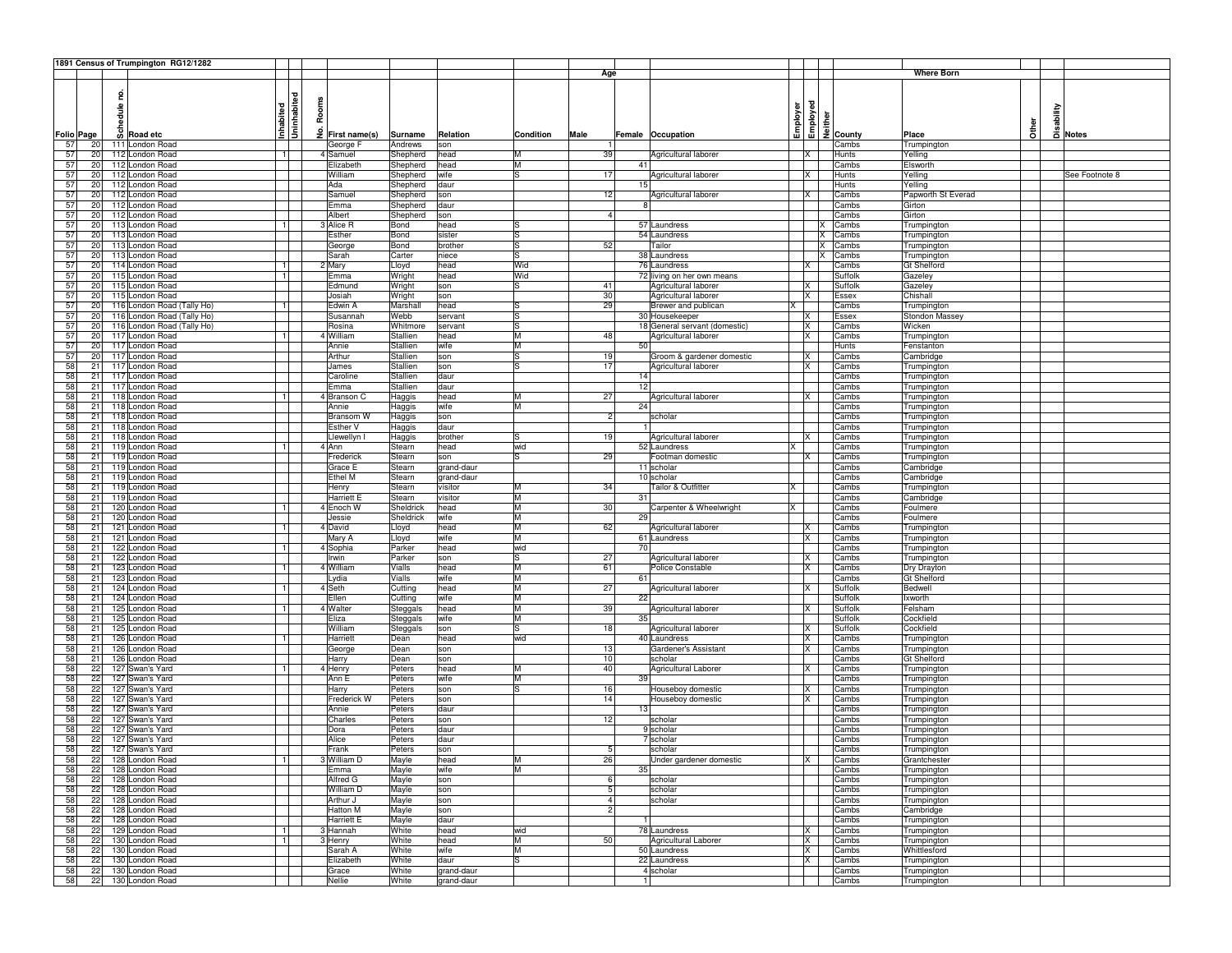|    |                   |      | 1891 Census of Trumpington RG12/1282 |                |              |                             |           |             |           |      |                                |          |          |                      |                      |              |          |                      |
|----|-------------------|------|--------------------------------------|----------------|--------------|-----------------------------|-----------|-------------|-----------|------|--------------------------------|----------|----------|----------------------|----------------------|--------------|----------|----------------------|
|    |                   |      |                                      |                |              |                             |           |             |           | Age  |                                |          |          |                      | <b>Where Born</b>    |              |          |                      |
|    |                   |      |                                      |                |              |                             |           |             |           |      |                                |          |          |                      |                      |              |          |                      |
|    |                   | g    |                                      |                |              |                             |           |             |           |      |                                |          |          |                      |                      |              |          |                      |
|    |                   |      |                                      | Uninhabited    | Rooms        |                             |           |             |           |      |                                |          |          |                      |                      |              |          |                      |
|    |                   | dule |                                      |                |              |                             |           |             |           |      |                                |          |          |                      |                      |              | sability |                      |
|    |                   |      |                                      |                |              |                             |           |             |           |      |                                |          |          | ē                    |                      |              |          |                      |
|    |                   |      | ဟို Road etc                         | Inhabited      |              | $\frac{3}{2}$ First name(s) |           |             |           |      |                                | Employer | Employed | $\frac{1}{2}$ County | Place                | <b>Other</b> |          |                      |
|    | <b>Folio Page</b> |      |                                      |                |              |                             | Surname   | Relation    | Condition | Male | Female Occupation              |          |          |                      |                      |              |          | a Notes              |
| 58 | 22                |      | London Road                          | 1U             | $\mathbf{3}$ |                             |           |             |           |      |                                |          |          |                      |                      |              |          |                      |
| 58 | 22                |      | 131 London Road                      | 11             |              | 3 Harriett                  | Stallan   | head        | wid       |      | 67                             |          |          | Cambs                | Trumpington          |              |          |                      |
| 58 | 22                |      | 132 London Road                      | $\overline{1}$ |              | 3 Frederick W               | Wilson    | head        | M         | 30   | Agricultural Laborer           |          | ΙX       | Cambs                | Trumpington          |              |          |                      |
| 58 | 22                |      | 132 London Road                      |                |              | Sarah A                     | Wilson    | wife        | lм        |      | 26                             |          |          | Cambs                | Waterbeach           |              |          |                      |
| 58 | 22                |      | 132 London Road                      |                |              | Eliza M                     | Wilson    | daur        |           |      | 4 scholar                      |          |          | Cambs                | Trumpington          |              |          |                      |
| 58 | 22                |      | 132 London Road                      |                |              | Alice M                     | Wilson    | daur        |           |      |                                |          |          | Cambs                | Trumpington          |              |          |                      |
| 58 | 22                |      | 132 London Road                      |                |              | Frederick W                 | Wilson    | son         |           | 6mo  |                                |          |          | Cambs                | Trumpington          |              |          |                      |
| 59 | 23                |      | 133 Whitelock's Yard                 | 1              |              | 4 James                     | Wilson    | head        | M         | 67   | Agricultural Laborer           |          | IX       | Cambs                | Trumpington          |              |          |                      |
| 59 | 23                |      | 133 Whitelock's Yard                 |                |              | Mary                        | Wilson    | wife        | IM.       |      | 65                             |          |          | Cambs                | Trumpington          |              |          |                      |
| 59 | 23                |      | 133 Whitelock's Yard                 |                |              | Richard                     | Horner    | grand-son   |           | 12   | Agricultural Laborer           |          | IX       | Cambs                | Cambridge            |              |          |                      |
| 59 | 23                |      | 133 Whitelock's Yard                 |                |              | Eliza                       | Horner    | grand-daur  |           |      | 10 scholar                     |          |          | Cambs                | Trumpington          |              |          |                      |
| 59 | 23                |      | 133 Whitelock's Yard                 |                |              | Arthur J                    | Horner    | grand-son   |           | -6   | scholar                        |          |          | Cambs                | Trumpington          |              |          |                      |
| 59 | 23                |      | 133 Whitelock's Yard                 |                |              | Arthur                      | Disbrey   | visitor     | м         | 28   |                                |          | ΙX       | Cambs                | Barton               |              |          |                      |
| 59 | 23                |      | 133 Whitelock's Yard                 |                |              | Gertrude                    |           | visitor     | IM.       |      | Postal telegraph laborer<br>24 |          |          | Cambs                |                      |              |          |                      |
|    |                   |      |                                      |                |              |                             | Disbrey   |             |           | 2    |                                |          |          |                      | Trumpington          |              |          |                      |
| 59 | 23                |      | 133 Whitelock's Yard                 |                |              | Alfred J                    | Disbrey   | visitor     |           |      |                                |          |          | Cambs                | Trumpington          |              |          |                      |
| 59 | 23                |      | 134 Whitelock's Yard                 | Ť۰             |              | 4 Frederick                 | Utteridge | head        | M         | 35   | Agricultural Laborer           |          | <b>X</b> | Cambs                | Trumpington          |              |          |                      |
| 59 | 23                |      | 134 Whitelock's Yard                 |                |              | Mary                        | Utteridge | wife        | lм        |      | 29                             |          |          | Gloucester           | <b>Bristol</b>       |              |          |                      |
| 59 | 23                |      | 134 Whitelock's Yard                 |                |              | John                        | Utteridge | father      | widr      | 76   | Agricultural Laborer           | <b>X</b> |          | Cambs                | Trumpington          |              |          |                      |
| 59 | 23                |      | 135 Whitelock's Yard                 | -1             |              | 4 Sarah                     | Saunders  | head        | IS        |      | 52 Laundress                   | X.       |          | Cambs                | Trumpington          |              |          |                      |
| 59 | 23                |      | 135 Whitelock's Yard                 |                |              | Hannah                      | Poulter   | niece       | lS        |      | 21 Laundress' assistant        |          | IX       | Cambs                | Gt Shelford          |              |          |                      |
| 59 | 23                |      | 136 Whitelock's Yard                 |                |              | 4 David                     | Howard    | head        | Iм        | 40   | Gardener Domestic              |          | X        | Cambs                | Trumpington          |              |          |                      |
| 59 | 23                |      | 136 Whitelock's Yard                 |                |              | Sarah A                     | Howard    | wife        | M         |      | 41                             |          |          | Cambs                | West Wickham         |              |          |                      |
| 59 | 23                |      | 136 Whitelock's Yard                 |                |              | George C                    | Howard    | son         |           | 14   | House-lad domestic             |          | IX       | Cambs                | Trumpington          |              |          |                      |
| 59 | 23                |      | 136 Whitelock's Yard                 |                |              | Thomas W                    | Howard    | son         |           | 12   |                                |          |          | Cambs                | Trumpington          |              |          |                      |
| 59 | 23                |      | 136 Whitelock's Yard                 |                |              | David J                     | Howard    | son         |           | 10   | scholar                        |          |          | Cambs                | Trumpington          |              |          |                      |
| 59 | 23                |      | 136 Whitelock's Yard                 |                |              | Ellen P                     | Howard    | daur        |           |      | 8 scholar                      |          |          | Cambs                | Trumpington          |              |          |                      |
| 59 | 23                |      | 137 Whitelock's Yard                 |                |              | 4 James                     | Stearn    | head        | M         | 50   |                                |          | <b>X</b> | Cambs                |                      |              |          |                      |
| 59 |                   |      | 137 Whitelock's Yard                 |                |              |                             |           |             | IМ        |      | Agricultural Laborer<br>39     |          |          |                      | Trumpington          |              |          |                      |
|    | 23                |      |                                      |                |              | Emma                        | Stearn    | wife        |           |      |                                |          |          | Cambs                | <b>West Wratting</b> |              |          |                      |
| 59 | 23                |      | 137 Whitelock's Yard                 |                |              | Arthur                      | Stearn    | son         |           | 13   | Agricultural Laborer           |          | IX       | Cambs                | Trumpington          |              |          |                      |
| 59 | 23                |      | 137 Whitelock's Yard                 |                |              | Clara                       | Stearn    | daur        |           |      | 11                             |          |          | Cambs                | Trumpington          |              |          |                      |
| 59 | 23                |      | 137 Whitelock's Yard                 |                |              | Daisy                       | Stearn    | daur        |           |      | 10 scholar                     |          |          | Cambs                | Trumpington          |              |          |                      |
| 59 | 23                |      | 137 Whitelock's Yard                 |                |              | Ellen                       | Stearn    | daur        |           |      | 8 scholar                      |          |          | Cambs                | Trumpington          |              |          |                      |
| 59 | 23                |      | 137 Whitelock's Yard                 |                |              | Ethel                       | Stearn    | son         |           |      | 7 scholar                      |          |          | Cambs                | Trumpington          |              |          | Age in female column |
| 59 | 23                |      | 137 Whitelock's Yard                 |                |              | Edward                      | Stearn    | son         |           |      | scholar                        |          |          | Cambs                | Trumpington          |              |          |                      |
| 59 | 23                |      | 137 Whitelock's Yard                 |                |              | Ernest                      | Stearn    | son         |           |      | scholar                        |          |          | Cambs                | Trumpington          |              |          |                      |
| 59 | 23                |      | 137 Whitelock's Yard                 |                |              | Annie                       | Stearn    | daur        |           |      |                                |          |          | Cambs                | Shudy Camps          |              |          |                      |
| 59 | 23                |      | 138 Whitelock's Yard                 |                |              | 4 Elizabeth                 | Wilson    | head        | wid       |      | 65 Laundress                   |          | X        | Cambs                | Trumpington          |              |          |                      |
| 59 | 23                |      | 138 Whitelock's Yard                 |                |              | Walter                      | Wilson    | son         |           | 24   | Agricultural Laborer           |          | ΙX       |                      |                      |              |          | No birth place given |
| 59 | 24                |      | 139 Whitelock's Yard                 |                |              | 4 Henry                     | Rayner    | head        | Widr      | 62   | Agricultural laborer (retired) |          |          | Cambs                | Trumpington          |              |          |                      |
| 59 | 24                |      | 139 Whitelock's Yard                 |                |              | Ruth                        | Rayner    | daur        |           |      | 30                             |          |          | Cambs                | Trumpington          |              |          |                      |
| 59 | 24                |      | 139 Whitelock's Yard                 |                |              | Alice M                     | Rayner    | grand-daur  |           |      | 5 scholar                      |          |          | Cambs                | Trumpington          |              |          |                      |
| 59 | 24                |      | 140 Whitelock's Yard                 |                |              | 4 John                      | Howard    | head        | Widr      | 70   | Agricultural laborer (retired) |          |          | Cambs                | Trumpington          |              |          |                      |
| 59 | 24                |      | 140 Whitelock's Yard                 |                |              |                             |           |             | м         | 27   |                                |          | ΙX       |                      |                      |              |          |                      |
|    |                   |      |                                      |                |              | Thomas                      | Lloyd     | son-in-law  | м         |      | Agricultural laborer           |          |          | Cambs                | Trumpington          |              |          |                      |
| 59 | 24                |      | 140 Whitelock's Yard                 |                |              | Rebecca                     | Lloyd     | daur        |           |      | 28                             |          |          | Cambs                | Trumpington          |              |          |                      |
| 59 | 24                |      | 140 Whitelock's Yard                 |                |              | Alfred A                    | Howard    | grand-son   |           |      | scholar                        |          |          | Cambs                | Trumpington          |              |          |                      |
| 59 | 24                |      | 141 Whitelock's Yard                 |                |              | 3 Harriett                  | Rayner    | head        | Wid       |      | 45 Laundress                   |          | IX       | Cambs                | Trumpington          |              |          |                      |
| 59 | 24                |      | 141 Whitelock's Yard                 |                |              | Simeon                      | Rayner    | son         |           | 24   | Agricultural Laborer           |          | <b>X</b> | Cambs                | Trumpington          |              |          |                      |
| 59 | 24                |      | 141 Whitelock's Yard                 |                |              | Sarah                       | Rayner    | daur        |           |      | 21 Laundress' assistant        |          | ΙX       | Cambs                | Trumpington          |              |          |                      |
| 59 | 24                |      | 141 Whitelock's Yard                 |                |              | Harriett J                  | Rayner    | daur        |           |      | 14                             |          |          | Cambs                | Trumpington          |              |          |                      |
| 59 | 24                |      | 141 Whitelock's Yard                 |                |              | Sophia                      | Rayner    | daur        |           |      | 11 scholar                     |          |          | Cambs                | Trumpington          |              |          |                      |
| 59 | 24                |      | 141 Whitelock's Yard                 |                |              | Mary                        | Rayner    | daur        |           |      | 9 scholar                      |          |          | Cambs                | Trumpington          |              |          |                      |
| 59 | 24                |      | 141 Whitelock's Yard                 |                |              | George                      | Rayner    | son         |           |      | scholar                        |          |          | Cambs                | Trumpington          |              |          |                      |
| 59 | 24                |      | 142 Whitelock's Yard                 | $\vert$ 1      |              | 3 Elizabeth                 | Haslop    | head        | Wid       |      | 78                             |          |          | Cambs                | Barton               |              |          |                      |
| 59 | 24                |      | 142 Whitelock's Yard                 |                |              | Jessie H                    | Parker    | grand-daur  |           |      | 17                             |          |          | Cambs                | Waterbeach           |              |          |                      |
| 59 | 24                |      | 143 Whitelock's Yard                 | $\mathbf{1}$   |              | 3 Joseph                    | Wilson    | head        | lм        | 28   | Agricultural laborer           |          | X        | Cambs                | Trumpington          |              |          |                      |
| 59 | 24                |      | 143 Whitelock's Yard                 |                |              | Emma                        | Wilson    | wife        | Iм        |      | 33                             |          |          | Cambs                | Gt Shelford          |              |          |                      |
| 59 | 24                |      | 143 Whitelock's Yard                 |                |              | Robert                      | Wilson    | son         |           | -6   | scholar                        |          |          | Cambs                | Trumpington          |              |          |                      |
| 59 | 24                |      | 143 Whitelock's Yard                 |                |              | Mary R                      | Wilson    | daur        |           |      | 3 scholar                      |          |          | Cambs                | Trumpington          |              |          |                      |
| 59 | 24                |      | 143 Whitelock's Yard                 |                |              | Albert C                    | Wilson    | son         |           |      |                                |          |          | Cambs                | Trumpington          |              |          |                      |
| 59 | 24                |      | 144 Whitelock's Yard                 |                |              | 4 John                      | Rayner    | head        |           | 72   | Agricultural laborer           |          | ΙX       | Cambs                | Trumpington          |              |          |                      |
| 59 | 24                |      | 144 Whitelock's Yard                 |                |              | Kezia                       | Rayner    | wife        | lм        |      | 69                             |          |          | Cambs                | Trumpington          |              |          |                      |
|    |                   |      | 144 Whitelock's Yard                 |                |              |                             |           |             |           |      |                                |          |          |                      |                      |              |          |                      |
| 59 |                   |      |                                      |                |              | I homas                     | Rayner    | <b>Ison</b> |           | -31  | Carter's laborer               |          | ΙX       | Cambs                | <b>Trumpington</b>   |              |          |                      |
|    | 24                |      | 145 Whitelock's Yard                 |                |              | 2 Mary                      | Marshall  | head        | Wid       |      | 85                             |          |          | Cambs                | Histon               |              |          |                      |
| 59 | 24                |      | 146 Whitelock's Yard                 | $\mathbf{1}$   |              | 2 Martha                    | Wilson    | head        | Wid       |      | 80 living on her own means     |          |          | Cambs                | Trumpington          |              |          |                      |
| 59 | 24                |      | 147 Whitelock's Yard                 | $\vert$ 1      |              | 4 Thirza                    | Utteridge | head        | Wid       |      | 33 Laundress                   |          | X        | Cambs                | Trumpington          |              |          |                      |
| 59 | 24                |      | 147 Whitelock's Yard                 |                |              | Harry P                     | Utteridge | son         |           |      |                                |          |          | Cambs                | Trumpington          |              |          |                      |
| 59 | 24                |      | 148 Whitelock's Yard                 | 1              |              | 4 John                      | Wilson    | head        | M         | 32   | Agricultural laborer           |          | X        | Cambs                | Trumpington          |              |          |                      |
| 59 | 24                |      | 148 Whitelock's Yard                 |                |              | Sarah                       | Wilson    | wife        | M         |      | 35                             |          |          | Cambs                | Cherryhinton         |              |          |                      |
| 59 | 24                |      | 148 Whitelock's Yard                 |                |              | Alfred G                    | Wilson    | son         |           | 8    | scholar                        |          |          | Cambs                | Cherryhinton         |              |          |                      |
| 60 | 25                |      | 148 Whitelock's Yard                 |                |              | <b>Bessie</b>               | Wilson    | daur        |           |      | 3 scholar                      |          |          | Cambs                | Trumpington          |              |          |                      |
| 60 | 25                |      | 149 Whitelock's Yard                 | $\mathbf{1}$   |              | 4 Henry                     | Carter    | head        | М         | 68   | Agricultural laborer           |          | X        | Cambs                | Trumpington          |              |          |                      |
| 60 | 25                |      | 149 Whitelock's Yard                 |                |              | Emma                        | Carter    | wife        | M         |      | 63                             |          |          | Cambs                | Hinxton              |              |          |                      |
| 60 | 25                |      | 149 Whitelock's Yard                 |                |              | William J                   | Carter    | son         | lS        | 20   | Agricultural laborer           |          | X        | Cambs                | Trumpington          |              |          |                      |
| 60 |                   |      | 25 149 Whitelock's Yard              |                |              | Albert                      | Carter    | son         | ls        | 19   | Agricultural laborer           |          |          | X Cambs              | Trumpington          |              |          |                      |
|    |                   |      |                                      |                |              |                             |           |             |           |      |                                |          |          |                      |                      |              |          |                      |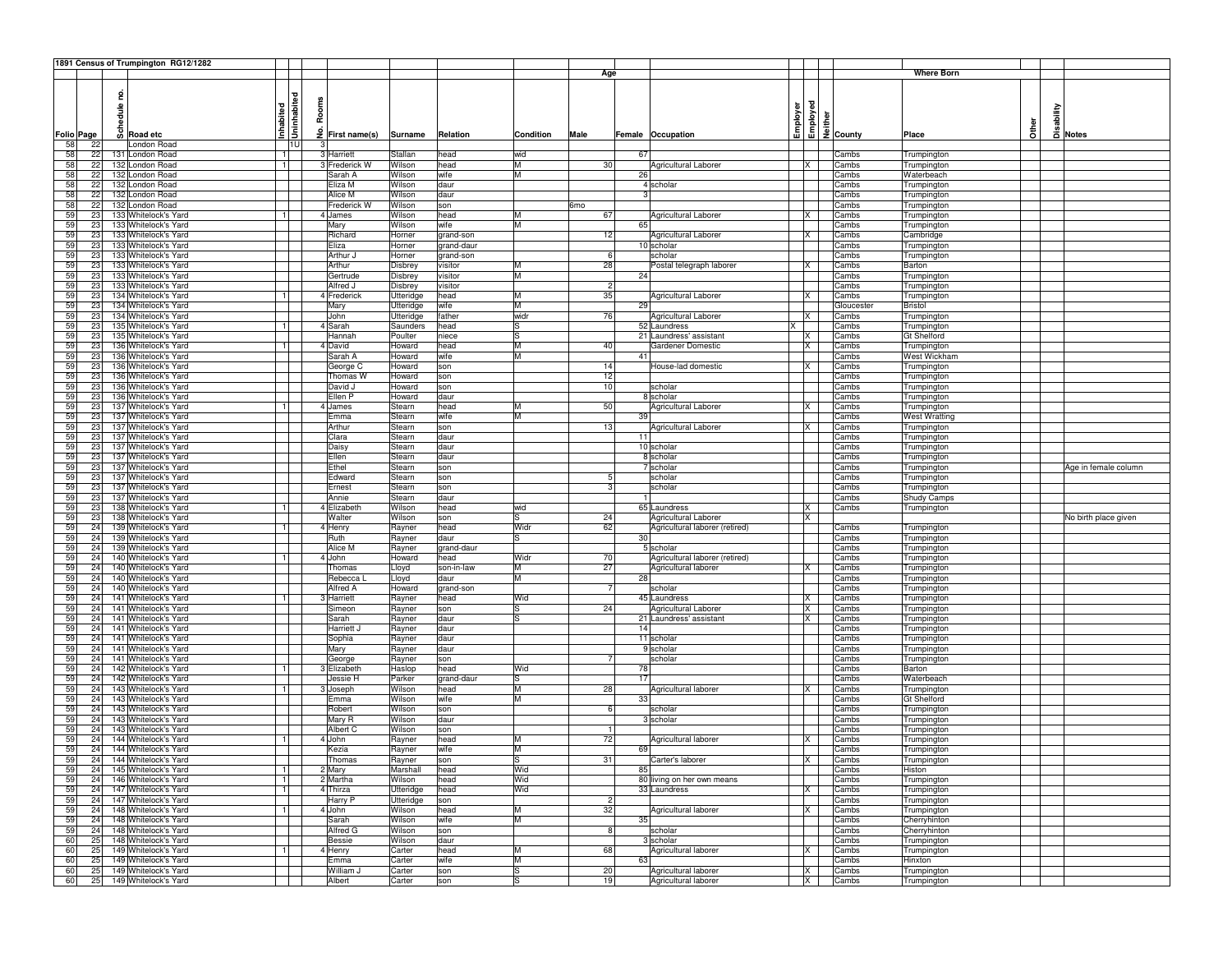|                   |        | 1891 Census of Trumpington RG12/1282  |                        |                 |                |            |           |                |      |                             |     |                         |                                                                             |                        |              |          |                      |
|-------------------|--------|---------------------------------------|------------------------|-----------------|----------------|------------|-----------|----------------|------|-----------------------------|-----|-------------------------|-----------------------------------------------------------------------------|------------------------|--------------|----------|----------------------|
|                   |        |                                       |                        |                 |                |            |           | Age            |      |                             |     |                         |                                                                             | Where Born             |              |          |                      |
|                   |        |                                       |                        |                 |                |            |           |                |      |                             |     |                         |                                                                             |                        |              |          |                      |
|                   | 2      |                                       | ē                      |                 |                |            |           |                |      |                             |     |                         |                                                                             |                        |              |          |                      |
|                   |        |                                       |                        |                 |                |            |           |                |      |                             |     |                         |                                                                             |                        |              |          |                      |
|                   | hedule |                                       | Rooms                  |                 |                |            |           |                |      |                             |     |                         |                                                                             |                        |              |          |                      |
|                   |        |                                       | Uninhabit<br>Inhabited |                 |                |            |           |                |      |                             |     |                         |                                                                             |                        | <b>Other</b> | sability |                      |
| <b>Folio Page</b> |        | o Road etc                            | ٶ                      | First name(s)   | Surname        | Relation   | Condition | Male           |      | Female Occupation           |     |                         | <b>Example 15</b><br>Example 16<br><u>Example 16</u><br>Example 2<br>County | Place                  |              |          | 급 Notes              |
| 60<br>25          |        | 149 Whitelock's Yard                  |                        | John            | Webber         | boarder    | lS        | 16             |      | Agricultural laborer        |     | X                       | Cambs                                                                       | Isleham                |              |          |                      |
| 60<br>25          |        | 149 Whitelock's Yard                  |                        | John            | Taylor         | visitor    | M         | 25             |      | Agricultural laborer        |     | <b>X</b>                | Cambs                                                                       | Cambridge              |              |          |                      |
| 60<br>25          |        | 149 Whitelock's Yard                  |                        | Sarah H         | Taylor         | visitor    | M         |                | 23   |                             |     |                         | Cambs                                                                       | Trumpington            |              |          |                      |
| 25<br>60          |        | 149 Whitelock's Yard                  |                        | Henry J         | Taylor         | visitor    |           | $\overline{2}$ |      |                             |     |                         | <b>Somerse</b>                                                              | Frome                  |              |          |                      |
| 60<br>25          |        | 150 Mill Road                         | 11                     | Sarah           | Careless       | head       | Wid       |                |      | 44 Laundress                |     | X                       | Cambs                                                                       | Oxlode                 |              |          |                      |
| 60<br>25          |        | 150 Mill Road                         |                        | Mary B          | Careless       | daur       | ls        |                |      | 18 domestic servant         |     | X                       | Cambs                                                                       | Trumpington            |              |          |                      |
| 60<br>25          |        | 150 Mill Road                         |                        | Arthur          | Careless       | son        | ls        | 16             |      | Agricultural laborer        |     | X                       | Cambs                                                                       | Trumpington            |              |          |                      |
| 60<br>25          |        | 150 Mill Road                         |                        | Cornelius       | Careless       | son        |           | 14             |      | Miller's laborer            |     | IX.                     | Cambs                                                                       | Trumpington            |              |          |                      |
| 60<br>25          |        | 150 Mill Road                         |                        | Louie           | Careless       | daur       |           |                |      | 11 scholar                  |     |                         | Cambs                                                                       | Trumpington            |              |          |                      |
| 25<br>60          |        | 150 Mill Road                         |                        | Milly           | Careless       | daur       |           |                |      | 9 scholar                   |     |                         | Cambs                                                                       | Trumpington            |              |          |                      |
| 60<br>25          |        | 150 Mill Road                         |                        | Ada             | Careless       | daur       |           |                |      | 6 scholar                   |     |                         | Cambs                                                                       | Trumpington            |              |          |                      |
| 60<br>25          |        | 150 Mill Road                         |                        | Nelly           | Careless       | daur       |           |                |      | 4 scholar                   |     |                         | Cambs                                                                       | Trumpington            |              |          |                      |
| 60<br>25          |        | Mill Road                             | lU                     |                 |                |            |           |                |      |                             |     |                         |                                                                             |                        |              |          |                      |
| 60<br>25          |        | 151 Mill Road                         | 11                     | 3 William       | Carter         | head       | M         | 66             |      | aborer on Road              |     | IX.                     | Cambs                                                                       | Trumpington            |              |          |                      |
| 60<br>25          |        | 151 Mill Road                         |                        | Harriett        | Carter         | wife       | M         |                |      | 62 Laundress                |     |                         | Cambs                                                                       | Little Abington        |              |          |                      |
| 25<br>60          |        | 152 Mill Road                         | 1                      | 3 Frank         | Mynott         | head       | M         | 26             |      | Agricultural laborer        |     | IX.                     | Essex                                                                       | Helions Bumpstead      |              |          |                      |
| 60<br>25          |        | 152 Mill Road                         |                        | Eliza           | Mynott         | wife       | M         |                | 25   |                             |     |                         | Herts                                                                       | Bassingbourn           |              |          |                      |
| 60<br>25          |        | 152 Mill Road                         |                        | Frederick       | Mynott         | son        |           | $\overline{c}$ |      |                             |     |                         | Cambs                                                                       | Trumpington            |              |          |                      |
| 60<br>25          |        | 152 Mill Road                         |                        | Hilda M         | Mynott         | daur       |           |                | 1 Mo |                             |     |                         | Cambs                                                                       | Trumpington            |              |          |                      |
| 60<br>25          |        | 152 Mill Road                         |                        | Frank           | Stearn         | boarder    | lS        | 23             |      | Agricultural laborer        |     | X                       | Cambs                                                                       | Trumpington            |              |          |                      |
| 60<br>25          |        | 152 Mill Road                         |                        | James           | Stearn         | boarder    | ls        | 21             |      | Agricultural laborer        |     | IX                      | Cambs                                                                       | Trumpington            |              |          |                      |
| 60<br>25          |        | 153 Mill Road                         | 1                      | 3 James         | Whiting        | head       | M         | 24             |      | Gardener domestic           |     | ΙX                      | Suffolk                                                                     | Haverhill              |              |          |                      |
| 60<br>25          |        | 153 Mill Road                         |                        | Elizabeth M     | Whiting        | wife       | lм        |                | 24   |                             |     |                         | Cambs                                                                       | Newton                 |              |          |                      |
| 60<br>25          |        | 153 Mill Road                         |                        | Ethel M         | Whiting        | daur       |           |                |      |                             |     |                         | Cambs                                                                       | Trumpington            |              |          |                      |
| 60<br>25          |        | 153 Mill Road                         |                        | Florence M      | Whiting        | daur       |           |                | 3Mo  |                             |     |                         | Cambs                                                                       | Trumpington            |              |          |                      |
| 60<br>26          |        | 154 Mill Road                         | 1                      | Alfred          | Moore          | head       | M         | 65             |      | Miller (master)             | X   |                         | Cambs                                                                       | Grantchester           |              |          |                      |
| 60<br>26          |        | 154 Mill Road                         |                        | Livesay A       | Moore          | wife       | M         |                | 67   |                             |     |                         | Cambs                                                                       | Trumpington            |              |          |                      |
| 60<br>26          |        | 154 Mill Road                         |                        | Bertha          | Moore          | daur       | ls        |                | 39   |                             |     |                         | Cambs                                                                       | Trumpington            |              |          |                      |
| 26<br>60          |        | 155 Mill Road                         | 1                      | Joe             | Wilson         | head       | M         | 56             |      | Agricultural Laborer        |     | IX.                     | Cambs                                                                       | Trumpington            |              |          |                      |
| 60<br>26          |        | 155 Mill Road                         |                        | Martha          | Wilson         | wife       | M         |                |      | 55 Laundress                |     |                         | Cambs                                                                       | Trumpington            |              |          |                      |
| 60<br>26          |        | 155 Mill Road                         |                        | Ellen           | Wilson         | daur       | lS        |                |      | 31 Laundress                |     | ΙX                      | Cambs                                                                       | Trumpington            |              |          |                      |
| 60<br>26          |        | 155 Mill Road                         |                        | Albert          | Wilson         | son        | lS        | 21             |      | College servant             |     | X                       | Cambs                                                                       | Trumpington            |              |          |                      |
| 60<br>26          |        | 155 Mill Road                         |                        | Charles         | Wilson         | son        | lS        | 19             |      | Shop porter                 |     | <b>X</b>                | Cambs                                                                       | Trumpington            |              |          |                      |
| 60<br>26          |        | 155 Mill Road                         |                        | William         | Wilson         | son        | lS        | 18             |      | Agricultural Laborer        |     | <b>X</b>                | Cambs                                                                       | Trumpington            |              |          |                      |
| 60<br>26          |        | 155 Mill Road                         |                        | Richard         | Wilson         | son        |           | 15             |      | Agricultural Laborer        |     | ΙX                      | Cambs                                                                       | Trumpington            |              |          |                      |
| 60<br>26          |        | 155 Mill Road                         |                        | Elizabeth       | Wilson         | grand-daur |           |                |      | 8 scholar                   |     |                         | Cambs                                                                       | Trumpington            |              |          |                      |
| 60<br>26          |        | 155 Mill Road                         |                        | James           | Wilson         | grand-son  |           |                |      |                             |     |                         | Cambs                                                                       | Trumpington            |              |          |                      |
| 60<br>26          |        | 156 Mill Road                         | 11                     | William         | Speed          | head       | M         | 36             |      | Agricultural Laborer        |     | ΙX                      | Cambs                                                                       | Balsham                |              |          |                      |
| 60<br>26          |        | 156 Mill Road                         |                        | Sarah A         | Speed          | wife       | M         |                | 38   |                             |     |                         | Cambs                                                                       | Thurlow                |              |          |                      |
| 60<br>26          |        | 156 Mill Road                         |                        | Louisa A        | Speed          | daur       |           |                | 12   |                             |     |                         | Cambs                                                                       | Balsham                |              |          |                      |
| 26<br>60          |        | 156 Mill Road                         |                        | Walter W        | Speed          | son        |           |                |      | 10 scholar                  |     |                         | Cambs                                                                       | Balsham                |              |          |                      |
| 60<br>26          |        | 156 Mill Road                         |                        | Horace R        | Speed          | son        |           | 8              |      | scholar                     |     |                         | Cambs                                                                       | Thriplow               |              |          |                      |
| 60<br>26          |        | 156 Mill Road                         |                        | Frederick.      | Speed          | son        |           | 6              |      | scholar                     |     |                         | Cambs                                                                       | Thriplow               |              |          |                      |
| 60<br>26          |        | 156 Mill Road                         |                        | Alfred F        | Speed          | son        |           | $\overline{2}$ |      |                             |     |                         | Cambs                                                                       | Trumpingtor            |              |          |                      |
| 60<br>26          |        | 156 Mill Road                         |                        | Ernest S        | Speed          | son        |           | 10Mo           |      |                             |     |                         | Cambs                                                                       | Trumpington            |              |          |                      |
| 60<br>26          |        | 157 Mill Road                         | -1 I                   | 4 William       | Jaggard        | head       | M         | 45             |      | Shepherd                    |     | IX.                     | Cambs                                                                       | Brinkley               |              |          |                      |
| 60<br>26          |        | 157 Mill Road                         |                        | Sarah E         | Jaggard        | wife       | M         |                | 43   |                             |     |                         | Suffolk                                                                     | Moulton                |              |          |                      |
| 60<br>26          |        | 157 Mill Road                         |                        | Alice M         | Jaggard        | daur       |           |                | 14   |                             |     |                         | Cambs                                                                       | Brinkley               |              |          |                      |
| 60<br>26          |        | 157 Mill Road                         |                        | May             | Jaggard        | daur       |           |                | 12   |                             |     |                         | Cambs                                                                       | Abington               |              |          |                      |
| 60<br>26          |        | 158 Mill Road (Gate House)            | 1                      | 4 Frederick A   | Ferguson       | head       | м         | 33             |      | Railway signalman           |     | IX.                     | Norfoll                                                                     | Hilgay                 |              |          |                      |
| 60<br>26          |        | 158 Mill Road (Gate House)            |                        | Alice           | Ferguson       | wife       | lм        |                | 32   |                             |     |                         | Cambs                                                                       | Linton                 |              |          |                      |
| 60<br>26          |        | 158 Mill Road (Gate House)            |                        | Kate M          | Ferguson       | daur       |           |                |      | 9 scholar                   |     |                         | Cambs                                                                       | Linton                 |              |          |                      |
| 60<br>26          |        | 158 Mill Road (Gate House)            |                        | Herbert L       | Ferguson       | son        |           | 6              |      | scholar                     |     |                         | Cambs                                                                       | Stretham               |              |          |                      |
| 60<br>26          |        | 158 Mill Road (Gate House)            |                        | Mildred         | Ferguson       | daur       |           |                |      | 4 scholar                   |     |                         | Cambs                                                                       | Trumpington            |              |          |                      |
| 60<br>26          |        | 158 Mill Road (Gate House)            |                        | Lilian          | Ferguson       | daur       |           |                |      | 4 scholar                   |     |                         | Cambs                                                                       | Trumpington            |              |          |                      |
| 61<br>27          |        | 159 Mill Road (Clay Farm)             | 11                     | Alfred F        | Oakey          | head       | M         | 40             |      | Farmer                      | IX. |                         | Cambs                                                                       | Cambridge              |              |          |                      |
| 61<br>27          |        | 159 Mill Road (Clay Farm)             |                        | Caroline G      | Oakey          | wife       | M         |                | 34   |                             |     |                         | Norfolk                                                                     | Attleborough           |              |          |                      |
| 61<br>27          |        | 159 Mill Road (Clay Farm)             |                        | Frederick G     | Oakey          | son        |           | 6              |      |                             |     |                         | Cambs                                                                       | Trumpington            |              |          |                      |
| 61<br>27          |        | 159 Mill Road (Clay Farm)             |                        | Jack            | Oakey          | son        |           |                |      |                             |     |                         | Cambs                                                                       | Trumpington            |              |          | Age in female column |
| 27<br>61          |        | 159 Mill Road (Clay Farm)             |                        | Sarah A         | Root           | servant    |           |                |      | 22 General servant domestic |     | IX                      | Cambs                                                                       | Horseheath             |              |          |                      |
| 61<br>27          |        | 159 Mill Road (Clay Farm)             |                        | James           | Smith          | servant    | lS        | 19             |      | Gardener coachman domestic  |     | X                       | Hunts                                                                       | Fenstanton             |              |          |                      |
|                   |        | 27 160 Mill Road (Clay Farm Cottages) | -1                     | 4 James         | Gillson        | head       | ıм        | 45             |      | Agricultural laborer        |     | ΙX                      | Cambs                                                                       | Swaftham Prio          |              |          |                      |
| 61                |        | 27 160 Mill Road (Clay Farm Cottages) |                        | Sarah A         | Gillson        | wife       | M         |                | 38   |                             |     |                         | Norfolk                                                                     | Whinburgh              |              |          |                      |
| 61                |        | 27 160 Mill Road (Clay Farm Cottages) |                        | Rose            | Gillson        | daur       |           |                |      | 14 scholar                  |     |                         | Cambs                                                                       | Swaffham Prior         |              |          |                      |
| 61                |        | 27 161 Mill Road                      | 11                     | 4 Charles       | Still          | head       | M         | 31             |      | Groom                       |     | $\overline{\mathsf{x}}$ | Suffolk                                                                     | Felsham                |              |          |                      |
| 61                |        | 27 161 Mill Road                      |                        | Jane            | Still          | wife       | M         |                | 30   |                             |     |                         | Suffolk                                                                     | Kettlebaston           |              |          |                      |
| 61                |        | 27 161 Mill Road                      |                        | Frederic        | Still          | son        |           | 12             |      | Agricultural laborer        |     |                         | Suffolk                                                                     | Felsham                |              |          |                      |
|                   |        |                                       |                        |                 |                |            |           |                |      |                             |     | X                       |                                                                             |                        |              |          |                      |
| 61<br>61          |        | 27 161 Mill Road<br>27 161 Mill Road  |                        | Rose            | Still<br>Still | daur       |           |                |      | 9 scholar<br>scholar        |     |                         | Suffolk                                                                     | Felsham<br>Maplestead  |              |          |                      |
|                   |        |                                       |                        | Charles         | Still          | son        |           | 7              |      |                             |     |                         | Essex                                                                       | Felsham                |              |          |                      |
| 61                |        | 27 161 Mill Road                      | 1                      | Edward<br>4 Eli |                | son        | M         | 1<br>26        |      |                             |     | $\mathsf{X}$            | Suffolk                                                                     |                        |              |          |                      |
| 61                |        | 27 162 Mill Road                      |                        |                 | Northrup       | head       |           |                |      | Agricultural laborer        |     |                         | Cambs                                                                       | Harston                |              |          |                      |
| 61                |        | 27 162 Mill Road                      |                        | Elizabeth       | Northrup       | wife       | M         |                | 29   |                             |     |                         | Cambs                                                                       | Dry Drayton            |              |          |                      |
| 61                |        | 27 163 1 Alpha Terrace                | 1                      | Nathan          | Scott          | head       | M         | 25             |      | Bricklayer                  |     | X                       | Cambs                                                                       | Trumpington            |              |          |                      |
| 61                |        | 27 163 1 Alpha Terrace                |                        | Frances A       | Scott          | wife       | M         |                | 33   |                             |     |                         | Suffolk                                                                     | <b>Bury St Edmunds</b> |              |          |                      |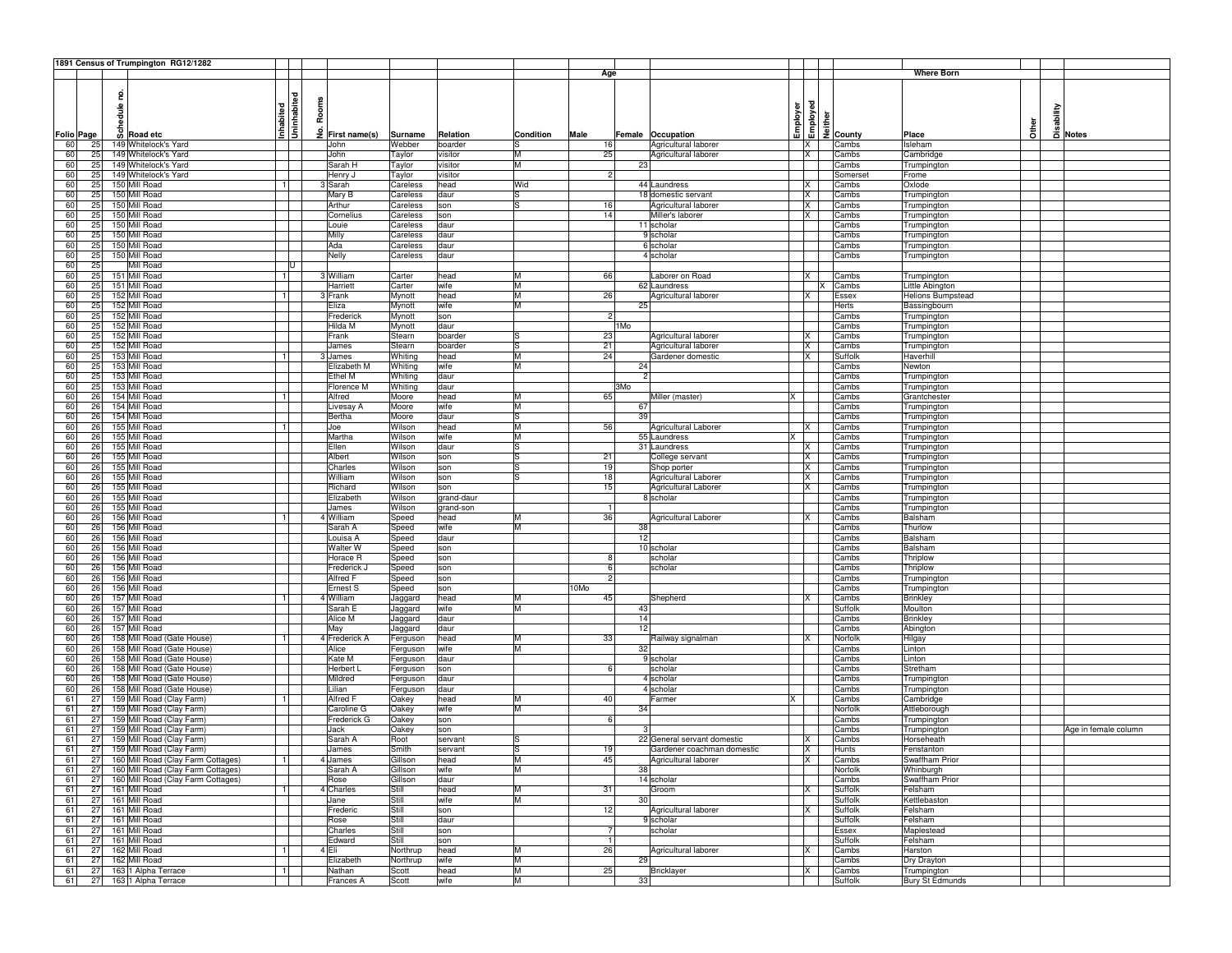|                  |           | 1891 Census of Trumpington RG12/1282           |                |                     |                              |               |           |                |                      |                                  |                         |                                                                                                                                                                                                      |                  |                                        |              |          |                      |
|------------------|-----------|------------------------------------------------|----------------|---------------------|------------------------------|---------------|-----------|----------------|----------------------|----------------------------------|-------------------------|------------------------------------------------------------------------------------------------------------------------------------------------------------------------------------------------------|------------------|----------------------------------------|--------------|----------|----------------------|
|                  |           |                                                |                |                     |                              |               |           | Age            |                      |                                  |                         |                                                                                                                                                                                                      |                  | <b>Where Born</b>                      |              |          |                      |
|                  |           |                                                |                |                     |                              |               |           |                |                      |                                  |                         |                                                                                                                                                                                                      |                  |                                        |              |          |                      |
|                  | hedule no |                                                | ᄝ              |                     |                              |               |           |                |                      |                                  |                         |                                                                                                                                                                                                      |                  |                                        |              |          |                      |
|                  |           |                                                | Inhabited      | Rooms               |                              |               |           |                |                      |                                  | Employer                | $\begin{array}{c c}\n\hline\n\text{1} & \text{2} \\ \hline\n\text{2} & \text{3} \\ \hline\n\text{3} & \text{4} \\ \hline\n\text{4} & \text{5} \\ \hline\n\text{5} & \text{6} \\ \hline\n\end{array}$ |                  |                                        |              | sability |                      |
|                  |           |                                                |                |                     |                              |               |           |                |                      |                                  |                         |                                                                                                                                                                                                      |                  |                                        |              |          |                      |
|                  | ஃ         |                                                | 3              | £                   |                              |               |           |                |                      |                                  |                         |                                                                                                                                                                                                      |                  |                                        | <b>Other</b> |          | Notes                |
| Folio Page<br>61 | 27        | <b>Road etc</b>                                |                | First name(s)       | Surname<br>Scott             | Relation      | Condition | Male           | Female Occupation    | scholar                          |                         |                                                                                                                                                                                                      |                  | Place<br>Trumpington                   |              |          |                      |
|                  | 27        | 163 1 Alpha Terrace<br>163 1 Alpha Terrace     |                | Mostyn<br>Hilda     |                              | son           |           |                | 9Mo                  |                                  |                         |                                                                                                                                                                                                      | Cambs            |                                        |              |          |                      |
| 61<br>61         | 27        |                                                |                |                     | Scott                        | daur          |           |                |                      | 27 servant domestic              | X                       |                                                                                                                                                                                                      | Cambs<br>Suffolk | Trumpington<br><b>Bury St Edmunds</b>  |              |          |                      |
|                  |           | 163 1 Alpha Terrace                            |                | Laura<br>Wilfred    | Crack                        | visitor       | M         |                |                      |                                  | X                       |                                                                                                                                                                                                      |                  |                                        |              |          |                      |
| 61<br>61         | 27<br>27  | 164 2 Alpha Terrace<br>164 2 Alpha Terrace     | 1              | Jane E              | <b>Blows</b><br><b>Blows</b> | head          | M         | 32             | 28                   | gardener domestic                |                         |                                                                                                                                                                                                      | Cambs<br>Cambs   | Grantchester<br>Bourn                  |              |          |                      |
| 61               | 27        | 164 2 Alpha Terrace                            |                | Frederick C         | <b>Blows</b>                 | wife<br>son   |           |                |                      | scholar                          |                         |                                                                                                                                                                                                      | Cambs            | Cambridge                              |              |          |                      |
| 61               | 27        | 164 2 Alpha Terrace                            |                | Bessie              | <b>Blows</b>                 | daur          |           |                |                      | 4 scholar                        |                         |                                                                                                                                                                                                      | Cambs            | Cambridge                              |              |          |                      |
| 61               | 27        | 164 2 Alpha Terrace                            |                | Albert              | Blows                        | son           |           | 2              |                      |                                  |                         |                                                                                                                                                                                                      | Cambs            | Trumpington                            |              |          |                      |
| 61               | 27        | 164 2 Alpha Terrace                            |                | George              | <b>Blows</b>                 | son           |           | under 1 mo     |                      |                                  |                         |                                                                                                                                                                                                      | Cambs            | Trumpington                            |              |          |                      |
| 61               | 27        | 164 2 Alpha Terrace                            |                | Agnes               | Radford                      | visitor       |           |                |                      | 13 scholar                       |                         |                                                                                                                                                                                                      | Cambs            | Bourn                                  |              |          |                      |
| 61               | 27        | 164 2 Alpha Terrace                            |                | Sarah A             | Radford                      | visitor       |           |                |                      | 17 servant domestic cook         | X                       |                                                                                                                                                                                                      | Cambs            | Bourn                                  |              |          |                      |
| 61               | 28        | 165 3 Alpha Terrace                            | $\overline{1}$ | Edward              | Marshall                     | head          | M         | 46             |                      | gardener domestic                | IX.                     |                                                                                                                                                                                                      | Cambs            | Trumpington                            |              |          |                      |
| 61               | 28        | 165 3 Alpha Terrace                            |                | Emily               | Marshall                     | wife          | M         |                | 46                   |                                  |                         |                                                                                                                                                                                                      | <b>Bucks</b>     | Loosley Row                            |              |          |                      |
| 61               | 28        | 166 4 Alpha Terrace                            | -1 I           | John H              | Chapman                      | head          | M         | 37             |                      | Gardener General                 | ΙX                      |                                                                                                                                                                                                      | Cambs            | Orwell                                 |              |          |                      |
| 61               | 28        | 166 4 Alpha Terrace                            |                | Eliza               | Chapman                      | wife          | M         |                | 36                   |                                  |                         |                                                                                                                                                                                                      | Cambs            | Littleport                             |              |          |                      |
| 61               | 28        | 166 4 Alpha Terrace                            |                | Henry E             | Chapman                      | son           |           | 10             |                      | scholar                          |                         |                                                                                                                                                                                                      | Cambs            | Cambridge                              |              |          |                      |
| 61               | 28        | 166 4 Alpha Terrace                            |                | Herbert             | Chapman                      | son           |           | 9              |                      | scholar                          |                         |                                                                                                                                                                                                      | Cambs            | Cambridge                              |              |          |                      |
| 61               | 28        | 166 4 Alpha Terrace                            |                | Ernest              | Chapman                      | son           |           | -7             |                      | scholar                          |                         |                                                                                                                                                                                                      | Cambs            | Cambridge                              |              |          |                      |
| 61               | 28        | 166 4 Alpha Terrace                            |                | Arthur              | Chapman                      | son           |           | 6              |                      | scholar                          |                         |                                                                                                                                                                                                      | Cambs            | Trumpington                            |              |          |                      |
| 61               | 28        | 166 4 Alpha Terrace                            |                | Edith M             | Chapman                      | daur          |           |                |                      |                                  |                         |                                                                                                                                                                                                      | Cambs            | Trumpington                            |              |          |                      |
| 61               | 28        | 167 5 Alpha Terrace                            | 1              | Charles G           | Pamplin                      | head          | M         | 29             |                      | gardener domestic                | ΙX                      |                                                                                                                                                                                                      | Cambs            | Trumpington                            |              |          |                      |
| 61               | 28        | 167 5 Alpha Terrace                            |                | Elizabeth           | Pamplin                      | wife          | M         |                |                      | 26 Dressmaker                    |                         |                                                                                                                                                                                                      | Cambs            | Harlton                                |              |          |                      |
| 61               | 28        | 168 6 Alpha Terrace                            | $\overline{1}$ | Thomas              | Marshall                     | head          | M         | 54             |                      | Railway carman                   | X                       |                                                                                                                                                                                                      | Cambs            | Trumpington                            |              |          |                      |
| 61               | 28        | 168 6 Alpha Terrace                            |                | Susan               | Marshall                     | wife          | M         |                | 54                   |                                  |                         |                                                                                                                                                                                                      | Cambs            | Trumpington                            |              |          |                      |
| 61               | 28        | 168 6 Alpha Terrace                            |                | Alfred              | Marshall                     | son           |           | 14             |                      | Houseboy domestic                | IX.                     |                                                                                                                                                                                                      | Cambs            | Trumpington                            |              |          |                      |
| 61               | 28        | 169 7 Alpha Terrace                            | -1 I           | George              | Warboys                      | head          | M         | 27             |                      | Carpenter and joiner             | <b>X</b>                |                                                                                                                                                                                                      | Cambs            | Comberton                              |              |          |                      |
| 61               | 28        | 169 7 Alpha Terrace                            |                | Eliza               | Warboys                      | wife          | M         |                | 25                   |                                  |                         |                                                                                                                                                                                                      | Cambs            | Haslingfield                           |              |          |                      |
| 61               | 28        | 170 8 Alpha Terrace                            | 1              | James               | Kay                          | head          | M         | 52             |                      | Boot- maker                      |                         |                                                                                                                                                                                                      | Cambs            | Eltisley                               |              |          |                      |
| 61               | 28        | 170 8 Alpha Terrace                            |                | Elizabeth           | Kay                          | wife          | M         |                | 53                   |                                  |                         |                                                                                                                                                                                                      | <b>Beds</b>      | Wrestlingworth                         |              |          |                      |
| 61               | 28        | 171 9 Alpha Terrace                            | $\overline{1}$ | Daniel E            | Cowel                        | head          | M         | 26             |                      | Marker at Rifle Range            | X                       |                                                                                                                                                                                                      | Cambs            | Cambridge                              |              |          |                      |
| 61               | 28        | 1719 Alpha Terrace                             |                | Sarah A             | Cowel                        | wife          | M         |                |                      | 26 Laundress                     |                         |                                                                                                                                                                                                      | Cambs            | Trumpington                            |              |          |                      |
| 61               | 28        | 171 9 Alpha Terrace                            |                | Hannah              | White                        | sister-in-law | ls        |                |                      | 17 Housemaid domestic            | IX                      |                                                                                                                                                                                                      | Cambs            | Trumpington                            |              |          |                      |
| 61               | 28        | 172 10 Alpha Terrace                           | 1              | George              | Borley                       | head          | M         | 24             |                      | <b>Blacksmith's Assistant</b>    | lx.                     |                                                                                                                                                                                                      | Suffolk          | Elmwell                                |              |          |                      |
| 61               | 28        | 172 10 Alpha Terrace                           |                | Ellen               | Borley                       | wife          | M         |                | 23                   |                                  |                         |                                                                                                                                                                                                      | Cambs            | Hinxton                                |              |          |                      |
| 61               | 28        | 172 10 Alpha Terrace                           |                | Edith A             | Borley                       | daur          |           |                |                      |                                  |                         |                                                                                                                                                                                                      | Cambs            | Trumpington                            |              |          |                      |
| 61               | 28        | 172 10 Alpha Terrace                           |                | Thomas              | Borley                       | brother       | ıs        | 18             |                      | Gardener domestic                | X                       |                                                                                                                                                                                                      | Cambs            | Abington                               |              |          |                      |
| 61               | 28        | 173 11 Alpha Terrace                           | $\overline{1}$ | Thomas              | Peters                       | head          | M         | 63             |                      | Gardener domestic                | X                       |                                                                                                                                                                                                      | Cambs            | Trumpington                            |              |          |                      |
| 61               | 28        | 173 11 Alpha Terrace                           |                | Mary                | Peters                       | wife          | M         |                | 66                   |                                  |                         |                                                                                                                                                                                                      | Cambs            | Balsham                                |              |          |                      |
| 61               | 28        | 174 12 Alpha Terrace                           | $\mathbf{1}$   | Stephen D           | Brown                        | head          | M         | 40             |                      | Gardener domestic                | ΙX                      |                                                                                                                                                                                                      | Cambs            | Grantchester                           |              |          |                      |
| 61               | 28        | 174 12 Alpha Terrace                           |                | Sarah A             | Brown                        | wife          | M         |                | 38                   |                                  |                         |                                                                                                                                                                                                      | Cambs            | Trumpington                            |              |          |                      |
| 61               | 28        | 174 12 Alpha Terrace                           |                | Emma                | Brown                        | daur          | lS        |                |                      | 14 Housemaid domestic            | ΙX                      |                                                                                                                                                                                                      | Cambs            | Trumpington                            |              |          |                      |
| 61               | 28        | 174 12 Alpha Terrace                           |                | Stephen H           | Brown                        | son           |           | 10             |                      | scholar                          |                         |                                                                                                                                                                                                      | Cambs            | Trumpington                            |              |          |                      |
| 62               | 29        | 174 12 Alpha Terrace                           |                | Jessie              | Brown                        | daur          |           |                |                      | 4 scholar                        |                         |                                                                                                                                                                                                      | Cambs            | Trumpington                            |              |          |                      |
| 62               | 29        | 174 12 Alpha Terrace                           |                | Frederick John      | Brown                        | son           |           |                |                      |                                  |                         |                                                                                                                                                                                                      | Cambs            | Trumpington                            |              |          | See Footnote 9       |
| 62               | 29        | 174 12 Alpha Terrace                           |                | Hannnah             | llett                        | mo-in-law     | Wid       |                |                      | 67 Laundress (retired)           |                         |                                                                                                                                                                                                      | Suffolk          | Newmarket                              |              |          |                      |
| 62               | 29        | 175 13 Alpha Terrace                           | 1              | George              | Barker                       | head          | M         | 48             |                      | Gardener domestic                | <b>X</b>                |                                                                                                                                                                                                      | Cambs            | Covney                                 |              |          |                      |
| 62               | 29        | 175 13 Alpha Terrace                           |                | Mary A              | Barker                       | wife          | M         |                |                      | 48 Laundress                     | IX.                     |                                                                                                                                                                                                      | Cambs            | Trumpington                            |              |          |                      |
| 62               | 29        | 176 14 Alpha Terrace                           | $\overline{1}$ | 4 Joseph            | Kefford                      | head          | M         | 33             |                      | Gardener domestic                | X                       |                                                                                                                                                                                                      | Cambs            | Trumpington                            |              |          |                      |
| 62               | 29        | 176 14 Alpha Terrace                           |                | Ellen E             | Kefford                      | wife          | M         |                | 34                   |                                  |                         |                                                                                                                                                                                                      | Cambs            | Chatteris                              |              |          |                      |
| 62               | 29        | 176 14 Alpha Terrace                           |                | Thomas E            | Kefford                      | son           |           | 12             |                      | louse boy domestic               | ΙX                      |                                                                                                                                                                                                      | Cambs            | Cambridge                              |              |          |                      |
| 62               | 29        | 176 14 Alpha Terrace                           |                | Alice E             | Kefford                      | daur          |           |                | 11 scholar           |                                  |                         |                                                                                                                                                                                                      | Cambs            | Cambridge                              |              |          |                      |
| 62               | 29        | 176 14 Alpha Terrace                           |                | Joseph R            | Kefford                      | son           |           | $\overline{2}$ |                      |                                  |                         |                                                                                                                                                                                                      | Cambs            | Trumpington                            |              |          |                      |
| 62               | 29        | 177 15 Alpha Terrace                           | 1              | 4 Robert            | Rayner                       | head          | M         | 31             |                      | Agricultural laborer             |                         |                                                                                                                                                                                                      | Cambs            | Trumpington                            |              |          |                      |
| 62               | 29        | 177 15 Alpha Terrace                           |                | Eliza               | Rayner                       | wife          | lм        |                | 30                   |                                  |                         |                                                                                                                                                                                                      | Cambs            | Trumpington                            |              |          |                      |
| 62               | 29        | 177 15 Alpha Terrace                           |                | Annie               | Rayner                       | daur          |           |                |                      | 3 scholar                        |                         |                                                                                                                                                                                                      | Cambs            | Trumpington                            |              |          |                      |
| 62               | 29        | 177 15 Alpha Terrace                           |                | George              | Rayner                       | son           |           |                |                      |                                  |                         |                                                                                                                                                                                                      | Cambs            | Trumpington                            |              |          | Age in female column |
| 62               | 29        | 178 16 Alpha Terrace                           | 1              | 4 Joseph            | Lawrence                     | head          | M         | 23             |                      | <b>Blacksmith's Assistant</b>    | IX.                     |                                                                                                                                                                                                      | Suffolk          | Haughley                               |              |          |                      |
| 62               | 29        | 178 16 Alpha Terrace                           |                | Jane                | Lawrence                     | wife          | M         | 28             | 27                   |                                  |                         |                                                                                                                                                                                                      | Cambs            | Arrington                              |              |          |                      |
| 62               | 29        | 179 17 Alpha Terrrace                          | 1              | 4 Frederick         | Prime                        | head          | M<br>M    |                |                      | Florist and Seedsman's Assistant |                         |                                                                                                                                                                                                      | Cambs            | Grantchester<br><b>Bury St Edmunds</b> |              |          |                      |
| 62               | 29        | 179 17 Alpha Terrrace                          |                | Adelaide S          | Prime                        | wife          |           |                | 29<br>$\overline{2}$ |                                  |                         |                                                                                                                                                                                                      | Suffolk          |                                        |              |          |                      |
| 62               | 29        | 179 17 Alpha Terrrace                          |                | Florence E          | Prime                        | daur          |           |                |                      |                                  |                         |                                                                                                                                                                                                      | Cambs            | Trumpington                            |              |          |                      |
| -62<br>62        | 29        | 29 179 17 Alpha Terrrace                       | 1              | Amelia S<br>William | Prime<br>Lilley              | daur<br>head  | M         | 32             | 1 Mo                 | Gardener domestic                |                         | IX.                                                                                                                                                                                                  | Cambs<br>Essex   | Trumpington<br><b>Gt Dunmow</b>        |              |          |                      |
| 62               | 29        | 180 18 Alpha Terrrace<br>180 18 Alpha Terrrace |                | Emma M              |                              |               | M         |                | 36                   |                                  |                         |                                                                                                                                                                                                      | <b>Bucks</b>     | Woburn Green                           |              |          |                      |
| 62               | 29        | 180 18 Alpha Terrrace                          |                | Maude E             | Lilley<br>Lilley             | wife          |           |                | 10 scholar           |                                  |                         |                                                                                                                                                                                                      |                  | Walthamstow                            |              |          |                      |
| 62               | 29        | 180 18 Alpha Terrrace                          |                | Frank               |                              | daur          |           |                |                      | scholar                          |                         |                                                                                                                                                                                                      | Essex<br>Essex   | Gt Canfield                            |              |          |                      |
| 62               |           |                                                |                |                     | Lilley                       | son<br>daur   |           | 7              |                      |                                  |                         |                                                                                                                                                                                                      |                  |                                        |              |          |                      |
|                  | 29        | 180 18 Alpha Terrrace                          |                | Daisy H             | Lilley                       |               |           |                |                      |                                  |                         |                                                                                                                                                                                                      | Cambs            | Trumpington                            |              |          |                      |
| 62               | 29        | 181 19 Alpha Terrace                           | 1              | Alfred              | Rayner                       | head<br>wife  | M<br>M    | 43             | 45                   | Agricultural laborer             |                         | X                                                                                                                                                                                                    | Cambs            | Trumpington                            |              |          |                      |
| 62<br>62         | 29<br>29  | 181 19 Alpha Terrace<br>181 19 Alpha Terrace   |                | Emma                | Rayner                       |               | ls        | 20             |                      | Gardener domestic                | <b>X</b>                |                                                                                                                                                                                                      | Devon<br>Cambs   | Morchard                               |              |          |                      |
| 62               | 29        | 181 19 Alpha Terrace                           |                | George A<br>Alice M | Rayner<br>Rayner             | son<br>daur   | lS.       |                |                      | 17 domestic servant              |                         | <b>X</b>                                                                                                                                                                                             | Cambs            | Trumpington                            |              |          |                      |
| 62               | 29        | 181 19 Alpha Terrace                           |                | Walter              | Humphries                    | boarder       |           | 13             |                      | Agricultural laborer             | $\overline{\mathsf{x}}$ |                                                                                                                                                                                                      | Herts            | Trumpington<br>Wood Green              |              |          |                      |
| 62               | 30        | 182 20 Alpha Terrace                           |                |                     | Marshall                     | head          | M         | 37             |                      | Bricklayer's laborer             |                         | X                                                                                                                                                                                                    | Cambs            |                                        |              |          |                      |
| 62               |           | 30 182 20 Alpha Terrace                        | $\mathbf{1}$   | 4 Charles<br>Jane   | Marshall                     | wife          | M         |                |                      | 35 laundress                     |                         | X                                                                                                                                                                                                    | Cambs            | Trumpington<br>Gamlingay               |              |          |                      |
|                  |           |                                                |                |                     |                              |               |           |                |                      |                                  |                         |                                                                                                                                                                                                      |                  |                                        |              |          |                      |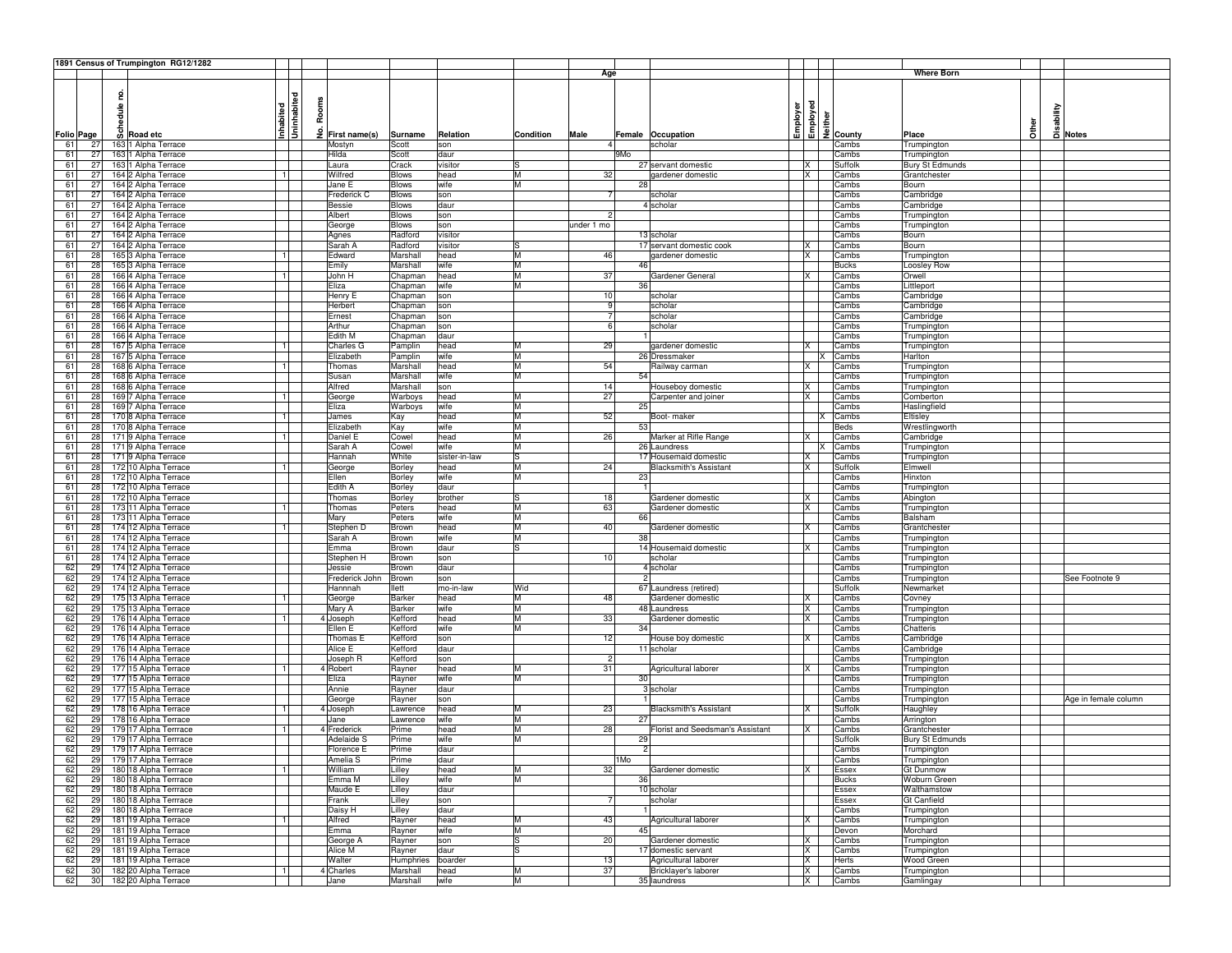|                   |        | 1891 Census of Trumpington RG12/1282 |                |               |              |             |           |              |                                     |          |                                                                                    |                      |              |          |                    |
|-------------------|--------|--------------------------------------|----------------|---------------|--------------|-------------|-----------|--------------|-------------------------------------|----------|------------------------------------------------------------------------------------|----------------------|--------------|----------|--------------------|
|                   |        |                                      |                |               |              |             |           | Age          |                                     |          |                                                                                    | <b>Where Born</b>    |              |          |                    |
|                   |        |                                      |                |               |              |             |           |              |                                     |          |                                                                                    |                      |              |          |                    |
|                   |        |                                      | ᄝ              |               |              |             |           |              |                                     |          |                                                                                    |                      |              |          |                    |
|                   |        |                                      |                |               |              |             |           |              |                                     |          | <b>Enployer</b><br><b>Enployed</b><br><u>Enployed</u><br><u>Enployed</u><br>County |                      |              |          |                    |
|                   |        |                                      | noon<br>Ro     |               |              |             |           |              |                                     |          |                                                                                    |                      |              |          |                    |
|                   | hedule |                                      | inhabit        |               |              |             |           |              |                                     |          |                                                                                    |                      |              | sability |                    |
|                   |        | $\frac{6}{9}$ Road etc               | Inhabited<br>£ |               |              |             |           |              |                                     |          |                                                                                    |                      | <b>Other</b> |          |                    |
| <b>Folio Page</b> |        |                                      |                | First name(s) | Surname      | Relation    | Condition | Male         | Female Occupation                   |          |                                                                                    | Place                |              |          | 급 Notes            |
| 62<br>30          |        | 182 20 Alpha Terrace                 |                | Elizabeth     | Marshall     | daur        | lS.       |              | 17 domestic servant                 | <b>X</b> | Cambs                                                                              | Gamlingay            |              |          |                    |
| 62<br>30          |        | 183 21 Alpha Terrace                 | 1              | 4 John M      | Mayle        | head        | M         | 28           | Gardener domestic                   |          | IX.<br>Cambs                                                                       | Trumpington          |              |          |                    |
| 62<br>30          |        | 183 21 Alpha Terrace                 |                | Annie         | Mayle        | wife        | M         |              | 25                                  |          | Cambs                                                                              | Meldreth             |              |          |                    |
| 62<br>30          |        | 184 22 Alpha Terrace                 | 1              | 4 George      | Ryder        | head        | M         | 40           | Gardener domestic                   | X        | Cambs                                                                              | Gt Chesterford       |              |          |                    |
| 62<br>30          |        | 185 Hills Road (Wyncote)             |                | Frank O       | Carr         | head        | M         | 32           | See Footnote 10                     | X        | Yorks                                                                              | Kirkstall            |              |          |                    |
| 62<br>30          |        | 185 Hills Road (Wyncote)             |                | Eleanor       | Carr         | wife        | M         |              | 33                                  |          | Yorks                                                                              | Cononley             |              |          |                    |
| 62<br>30          |        | 185 Hills Road (Wyncote)             |                | Muriel S      | Carr         | daur        |           |              |                                     |          | Cambs                                                                              | Cherryhinton         |              |          |                    |
| 62<br>30          |        | 185 Hills Road (Wyncote)             |                | Dorothy C     | Carr         | daur        |           |              |                                     |          | Cambs                                                                              | Cherryhinton         |              |          |                    |
| 62<br>30          |        | 185 Hills Road (Wyncote)             |                | George F      | Carr         | son         |           |              |                                     |          | Cambs                                                                              | Cherryhinton         |              |          |                    |
| 62<br>30          |        | 185 Hills Road (Wyncote)             |                | Minnie A      | Stanley      | servant     |           |              | 25 Governess                        | X        | Cambs                                                                              | Stretham             |              |          |                    |
| 30                |        |                                      |                |               |              |             | lS        |              | 22 Cook domestic                    |          |                                                                                    | Cottenham            |              |          |                    |
| 62                |        | 185 Hills Road (Wyncote              |                | Margaret      | Pearson      | servant     |           |              |                                     | X        | Cambs                                                                              |                      |              |          |                    |
| 62<br>30          |        | 185 Hills Road (Wyncote)             |                | Emma M        | Sisson       | servant     | lS        |              | 21 Housemaid domestic               | X        | Norfolk                                                                            | <b>Thorpe Hamlet</b> |              |          |                    |
| 62<br>30          |        | 186 Hills Road (Penwith)             | $\overline{1}$ | Richard H     | Solly        | head        | M         | 39           | See Footnote 11                     | IX.      |                                                                                    | City of London       |              |          |                    |
| 62<br>30          |        | 186 Hills Road (Penwith)             |                | Annette J     | Solly        | wife        | M         |              | 49                                  |          |                                                                                    | City of London       |              |          |                    |
| 62<br>30          |        | 186 Hills Road (Penwith)             |                | Annie         | Day          | servant     | l.S       |              | 25 Cook domestic                    | X        | Cambs                                                                              | Cambridge            |              |          |                    |
| 62<br>30          |        | 186 Hills Road (Penwith)             |                | Ruth          | Bendal       | servant     | lS        |              | 24 Parlourmaid domestic             | IX       | Cambs                                                                              | Horningsea           |              |          |                    |
| 62<br>30          |        | 186 Hills Road (Penwith)             |                | Eleanor M     | <b>Brett</b> | servant     | lS.       |              | 16 Housemaid domestic               | X        | Cambs                                                                              | Cambridge            |              |          |                    |
| 62<br>30          |        | 187 Hills Road (Woodfield)           | 1              | Henry B       | Beedham      | head        | M         | 51           | Clerk in Holy Orders                | X        | Hunts                                                                              | Kimbolton            |              |          |                    |
| 62<br>30          |        | 187 Hills Road (Woodfield)           |                | Rayner E      | Beedham      | wife        | M         |              | 49                                  |          | York                                                                               | <b>Bradford</b>      |              |          |                    |
| 62<br>30          |        | 187 Hills Road (Woodfield)           |                | Lucy E        | Beedham      | daur        | lS        |              | 24                                  |          | York                                                                               | <b>Thornton Dale</b> |              |          |                    |
| 62<br>30          |        | 187 Hills Road (Woodfield)           |                | Rebecca       | Dean         | servant     | ls        |              | 30 Cook domestic                    | IX.      | Cambs                                                                              | Fulbourn             |              |          |                    |
| 62<br>30          |        | 187 Hills Road (Woodfield)           |                | Naomi         | Ward         | servant     | ls        |              | 21 Housemaid domestic               | ΙX       | Cambs                                                                              | Toft                 |              |          |                    |
| 62<br>30          |        | 188 Hills Road                       |                | Samuel        | Dean         | head        | M         | 43           | Coachman domestic                   | X        | Cambs                                                                              | Fulbourn             |              |          |                    |
| 62<br>30          |        | 188 Hills Road                       |                |               | Dean         | wife        | M         |              | 37                                  |          | Middlesex                                                                          | Whitechapel          |              |          |                    |
|                   |        |                                      |                | Agnes L       |              |             |           |              |                                     |          |                                                                                    |                      |              |          |                    |
| 62<br>30          |        | 188 Hills Road                       |                | Alice E       | Dean         | daur        |           |              | 13                                  |          | Cambs                                                                              | Wood-Ditton          |              |          |                    |
| 62<br>30          |        | 188 Hills Road                       |                | Agnes E       | Dean         | daur        |           |              | 12 scholar                          |          | Cambs                                                                              | Wood-Ditton          |              |          |                    |
| 62<br>30          |        | 188 Hills Road                       |                | Ernest S      | Dean         | son         |           | 9            | scholar                             |          | Cambs                                                                              | Trumpington          |              |          |                    |
| 62<br>30          |        | 188 Hills Road                       |                | Marian E      | Dean         | daur        |           |              | 5 scholar                           |          | Cambs                                                                              | Trumpington          |              |          |                    |
| 62<br>30          |        | 188 Hills Road                       |                | Eva J         | Dean         | daur        |           |              |                                     |          | Cambs                                                                              | Trumpington          |              |          |                    |
| 63<br>31          |        | 189 Hills Road (Trumpington Ho.)     | 1              | Alfred        | Jones        | head        | M         | 59           | <b>Retired Dentist and Farmer</b>   |          | Cambs                                                                              | Cambridge            |              |          |                    |
| 63<br>-31         |        | 189 Hills Road (Trumpington Ho.)     |                | Eliza         | Jones        | wife        | M         |              | 59                                  |          | Cambs                                                                              | Cambridge            |              |          |                    |
| 63<br>-31         |        | 189 Hills Road (Trumpington Ho.)     |                | Montague      | Jones        | nephew      | lS        | 25           | student                             |          | Lincoln                                                                            | Stamford             |              |          |                    |
| 63<br>31          |        | 189 Hills Road (Trumpington Ho.)     |                | Mary          | Ward         | visitor     | lS        |              | 45 Companion                        |          | London                                                                             |                      |              |          |                    |
| 63<br>31          |        | 189 Hills Road (Trumpington Ho.)     |                | Matilda       | Chapman      | servant     | lS        |              | 23 Cook domestic                    | <b>X</b> | Cambs                                                                              | Cambridge            |              |          |                    |
| 63<br>31          |        | 189 Hills Road (Trumpington Ho.)     |                | Crerlia       | Chapman      | servant     | lS        |              | 17 Housemaid domestic               | IX.      | Cambs                                                                              | Cambridge            |              |          |                    |
|                   |        |                                      |                |               |              |             | l.S       |              |                                     |          |                                                                                    |                      |              |          |                    |
| 63<br>31          |        | 189 Hills Road (Trumpington Ho.)     |                | Sarah         | Barker       | servant     |           |              | 18 Housemaid domestic               | X        | Cambs                                                                              | Cambridge            |              |          |                    |
| 63<br>31          |        | 190 Hills Road                       |                | Samuel        | Willers      | head        | M         | 38           | Gardener Domestic                   | X        | Cambs                                                                              | Barrington           |              |          |                    |
| 63<br>31          |        | 190 Hills Road                       |                | Martha R      | Willers      | wife        | M         |              | 32 Dressmaker                       | X        | Cambs                                                                              | Chesterton           |              |          |                    |
| 63<br>31          |        | 190 Hills Road                       |                | Robert W      | Willers      | son         |           | 14           | Railway servant                     |          | IX.<br>Cambs                                                                       | Dry Drayton          |              |          |                    |
| 63<br>31          |        | 190 Hills Road                       |                | Albert S      | Willers      | son         |           | 12           | scholar                             |          | Cambs                                                                              | Cambridge            |              |          |                    |
| 63<br>31          |        | 190 Hills Road                       |                | Elvera E      | Willers      | daur        |           | 9            | scholar                             |          | Cambs                                                                              | Cambridge            |              |          | Age in male column |
| 63<br>31          |        | 191 Hills Road                       | 1              | John          | Cowles       | head        | M         | 31           | <b>Butler College</b>               | ΙX       | Cambs                                                                              | Cambridge            |              |          |                    |
| 63<br>31          |        | 191 Hills Road                       |                | Lucy          | Cowles       | wife        | M         |              | 27                                  |          | Cambs                                                                              | Cambridge            |              |          |                    |
| 63<br>31          |        | 191 Hills Road                       |                | Arthur J      | Cowles       | son         |           |              | 3                                   |          | Cambs                                                                              | Cambridge            |              |          |                    |
| 63<br>31          |        | 191 Hills Road                       |                | Frank L       | Cowles       | son         |           |              | $\overline{2}$                      |          | Cambs                                                                              | Cambridge            |              |          |                    |
| 63<br>31          |        | 191 Hills Road                       |                | Reginald P    | Cowles       | son         |           | 5Mo          |                                     |          | Cambs                                                                              | Cambridge            |              |          |                    |
| 32<br>63          |        | 193 Hills Road (Jones' Farm)         | 1              | Henry         | Dean         | head        | M         | 59           | <b>Farm Bailiff</b>                 | lx.      | Cambs                                                                              | Fulbourn             |              |          |                    |
| 63<br>32          |        | 193 Hills Road (Jones' Farm)         |                | Mary J        | Dean         | wife        | M         |              | 62                                  |          | Cambs                                                                              | Melbourn             |              |          |                    |
| 63<br>32          |        | 193 Hills Road (Jones' Farm)         |                | William       | Dean         | son         | M         | 23           | Town Postman                        | x        | Cambs                                                                              | Gt Wilbraham         |              |          |                    |
|                   |        |                                      |                |               |              |             | M         |              |                                     |          |                                                                                    |                      |              |          |                    |
| 63<br>32          |        | 193 Hills Road (Jones' Farm)         |                | Ellen E       | Dean         | daur-in-law |           |              | 23                                  |          | Londor                                                                             | High Holborn         |              |          |                    |
| 63<br>32          |        | 193 Hills Road (Jones' Farm)         |                | Richard H     | Dean         | grand-son   |           | $\mathbf{1}$ |                                     |          | Cambs                                                                              | Cambridge            |              |          |                    |
| 63<br>32          |        | 194 Hills Road (Jones' Farm)         | 11             | 4 William T   | Marshall     | head        | M         | 30           | Agricultural Laborer                | ΙX       | Cambs                                                                              | Trumpington          |              |          |                    |
| 63<br>32          |        | 194 Hills Road (Jones' Farm)         |                | Hannah        | Marshall     | wife        | M         |              | 30                                  |          | Norfolk                                                                            | Best-thorpe          |              |          |                    |
| 63<br>32          |        | 194 Hills Road (Jones' Farm)         |                | Louisa R      | Marshall     | daur        |           |              |                                     |          | Cambs                                                                              | Trumpington          |              |          |                    |
| 63<br>32          |        | 194 Hills Road (Jones' Farm)         |                | William 1     | Marshall     | son         |           |              |                                     |          | Cambs                                                                              | Trumpington          |              |          |                    |
| 63<br>32          |        | 195 Hills Road (Red Cross House)     | $\overline{1}$ | William K     | Vawser       | head        | Widr      | 47           | Hosier Glover Shirt Maker &c<br>IX. |          | Cambs                                                                              | Cambridge            |              |          |                    |
| 63<br>32          |        | 195 Hills Road (Red Cross House)     |                | William T     | Vawser       | son         | lS        | 23           | Hosier's Assistant                  | ΙX       | Cambs                                                                              | Cambridge            |              |          |                    |
| 63<br>32          |        | 195 Hills Road (Red Cross House)     |                | Ernest E      | Vawser       | son         | lS.       | 21           | Hosier's Assistant                  | IX.      | Cambs                                                                              | Cambridge            |              |          |                    |
| 63<br>32          |        | 195 Hills Road (Red Cross House)     |                | Edith S       | Sarjant      | niece       | S         |              | 29 Housekeeper domestic             | IX       | Suffolk                                                                            | Halesworth           |              |          |                    |
| 32<br>63          |        | 195 Hills Road (Red Cross House)     |                | Alice         | Fisk         | servant     | lS        |              | 21 Housemaid domestic               | IX       | Cambs                                                                              | Histon               |              |          |                    |
| 63<br>32          |        | 195 Hills Road (Red Cross House)     |                | Emma          | Reed         | servant     | lS        |              | 16 Kitchenmaid domestic             | X        | Cambs                                                                              | Whaddon              |              |          |                    |
|                   |        | 195 Hills Road (Red Cross House)     |                |               |              |             |           |              |                                     |          |                                                                                    |                      |              |          |                    |
| 63                |        |                                      |                | Alfred        | Warrer       | servant     | M         | 19<br>30     | Groom and Gardener domestic         |          | Cambs<br>X                                                                         | Cottenham            |              |          |                    |
|                   |        | 32 196 Hills Road (Red Cross Farm)   | 11             | 4 Noah        | Webb         | head        | M         |              | Agricultural Labourer               |          | Cambs                                                                              | Linton               |              |          |                    |
| 63<br>32          |        | 196 Hills Road (Red Cross Farm)      |                | Sarah         | Webb         | wife        |           |              | 29                                  |          | Cambs                                                                              | Trumpington          |              |          |                    |
| 63<br>32          |        | 196 Hills Road (Red Cross Farm)      |                | Harry         | Webb         | son         |           |              | 6                                   |          | Cambs                                                                              | Linton               |              |          |                    |
| 63<br>32          |        | 196 Hills Road (Red Cross Farm)      |                | Edward        | Webb         | son         |           |              | $\overline{4}$                      |          | Cambs                                                                              | Cambridge            |              |          |                    |
| 63<br>32          |        | 196 Hills Road (Red Cross Farm)      |                | Robert        | Webb         | son         |           |              | $\overline{2}$                      |          | Cambs                                                                              | Trumpington          |              |          |                    |
| 63<br>32          |        | 196 Hills Road (Red Cross Farm)      |                | Christie      | Webb         | son         |           | 3Mo          |                                     |          | Cambs                                                                              | Trumpington          |              |          |                    |
| 63<br>32          |        | 197 Trumpington Hall                 | 1              | Henry W       | Pemberton    | head        | M         | 71           | Magistrate                          |          | Herts                                                                              | Rickmansworth        |              |          |                    |
| 63<br>32          |        | 197 Trumpington Hall                 |                | Eliza M       | Milton       | servant     | lS        |              | 66 Housekeeper domestic             | IX.      | Devon                                                                              | Exeter               |              |          |                    |
| 63                |        | 32 197 Trumpington Hall              |                | Elizabeth     | Gent         | servant     | ls        |              | 32 Housemaid domestic               |          | <b>X</b><br>Leicester                                                              | Market Bosworth      |              |          |                    |
| 64<br>33          |        | 198 Trumpington Hall Lodge           | 1              | 4 William     | Hardwick     | head        | M         | 30           | Coachman domestic                   |          | $\mathsf{x}$<br>Hunts                                                              | <b>Gt Staughton</b>  |              |          |                    |
| 64<br>33          |        | 198 Trumpington Hall Lodge           |                | Emma          | Hardwick     | wife        | M         |              | 28 Dressmaker                       |          | X Hunts                                                                            | <b>Gt Staughton</b>  |              |          |                    |
| 64                |        | 33 198 Trumpington Hall Lodge        |                | Frank W       | Hardwick     | son         |           |              | 6<br>scholar                        |          | Hunts                                                                              | <b>Gt Staughton</b>  |              |          |                    |
|                   |        |                                      |                |               |              |             |           |              |                                     |          |                                                                                    |                      |              |          |                    |